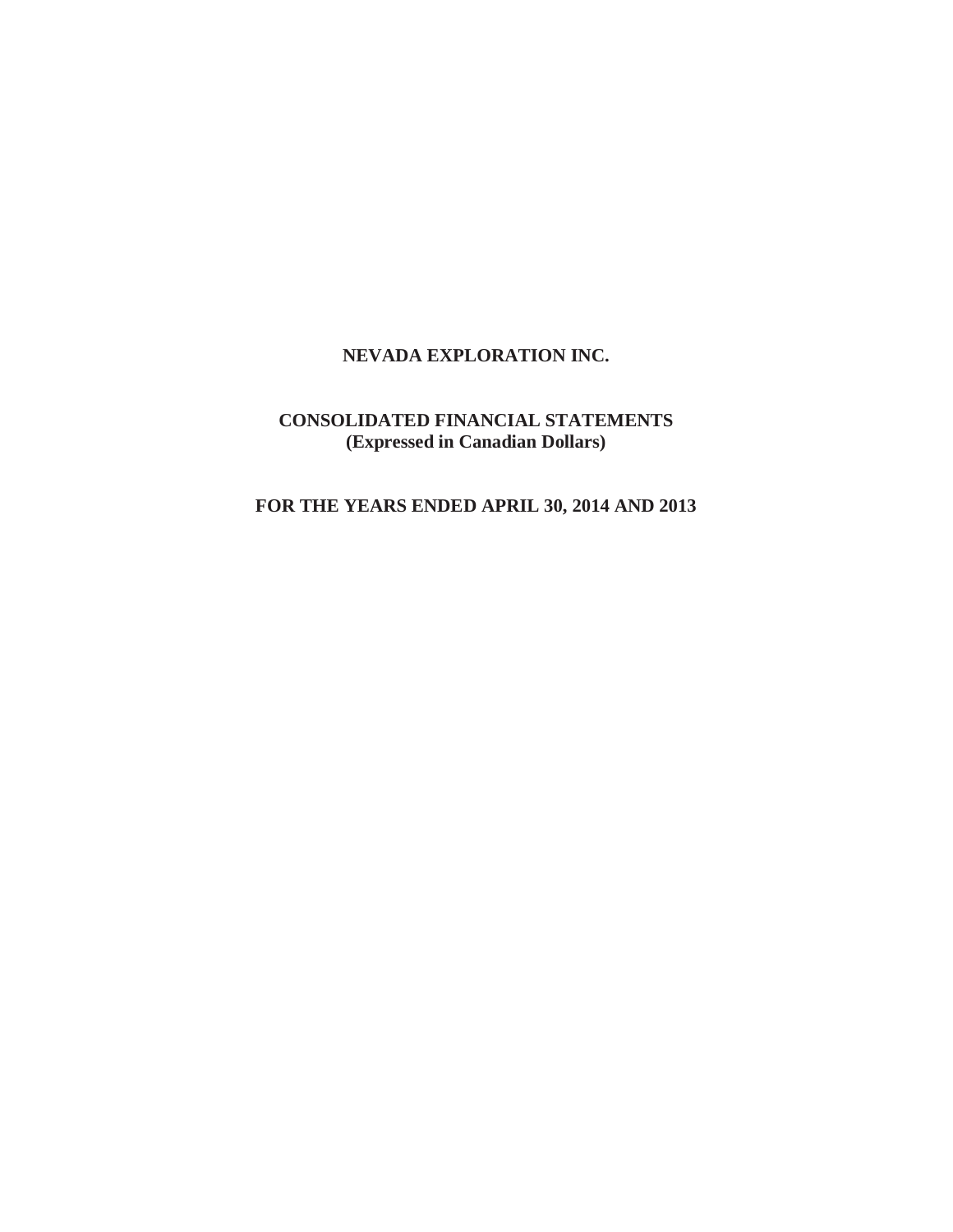

Collins Barrow Toronto LLP Collins Barrow Place 11 King Street West Suite 700, P.O. Box 27 Toronto, Ontario M5H 4C7 Canada

T. 416.480.0160 F. 416.480.2646

www.collinsbarrow.com

# **INDEPENDENT AUDITORS' REPORT**

# **To the Shareholders of Nevada Exploration Inc.**

We have audited the accompanying consolidated financial statements of Nevada Exploration Inc. and its subsidiary, which comprise the consolidated statements of financial position as at April 30, 2014 and April 30, 2013 and the consolidated statements of loss and comprehensive loss, changes in equity and cash flows for the years then ended and a summary of significant accounting policies and other explanatory information.

#### *Management's Responsibility for Consolidated Financial Statements*

Management is responsible for the preparation and fair presentation of these consolidated financial statements in accordance with International Financial Reporting Standards, and for such internal control as management determines is necessary to enable the preparation of consolidated financial statements that are free from material misstatement, whether due to fraud or error.

#### *Auditor's Responsibility*

Our responsibility is to express an opinion on these consolidated financial statements based on our audits. We conducted our audits in accordance with Canadian generally accepted auditing standards. Those standards require that we comply with ethical requirements and plan and perform the audit to obtain reasonable assurance about whether the consolidated financial statements are free from material misstatement.

An audit involves performing procedures to obtain audit evidence about the amounts and disclosures in the consolidated financial statements. The procedures selected depend on the auditor's judgment, including the assessment of the risks of material misstatement of the consolidated financial statements, whether due to fraud or error. In making those risk assessments, the auditor considers internal control relevant to the entity's preparation and fair presentation of the consolidated financial statements in order to design audit procedures that are appropriate in the circumstances, but not for the purpose of expressing an opinion on the effectiveness of the entity's internal control. An audit also includes evaluating the appropriateness of accounting policies used and the reasonableness of accounting estimates made by management, as well as evaluating the overall presentation of the consolidated financial statements.

We believe that the audit evidence we have obtained in our audits is sufficient and appropriate to provide a basis for our audit opinion.

#### *Opinion*

In our opinion, these consolidated financial statements present fairly, in all material respects, the financial position of Nevada Exploration Inc. and its subsidiary as at April 30, 2014 and April 30, 2013 and its financial performance and its cash flows for the years then ended in accordance with International Financial Reporting Standards.

## *Emphasis of Matter*

Without qualifying our opinion, we draw attention to Note 1 in the consolidated financial statements which describes material uncertainties that cast significant doubt about Nevada Exploration Inc.'s ability to continue as a going concern.

Colline Barrow Toronto LLP

Licensed Public Accountants Chartered Accountants August 22, 2014 Toronto, Ontario

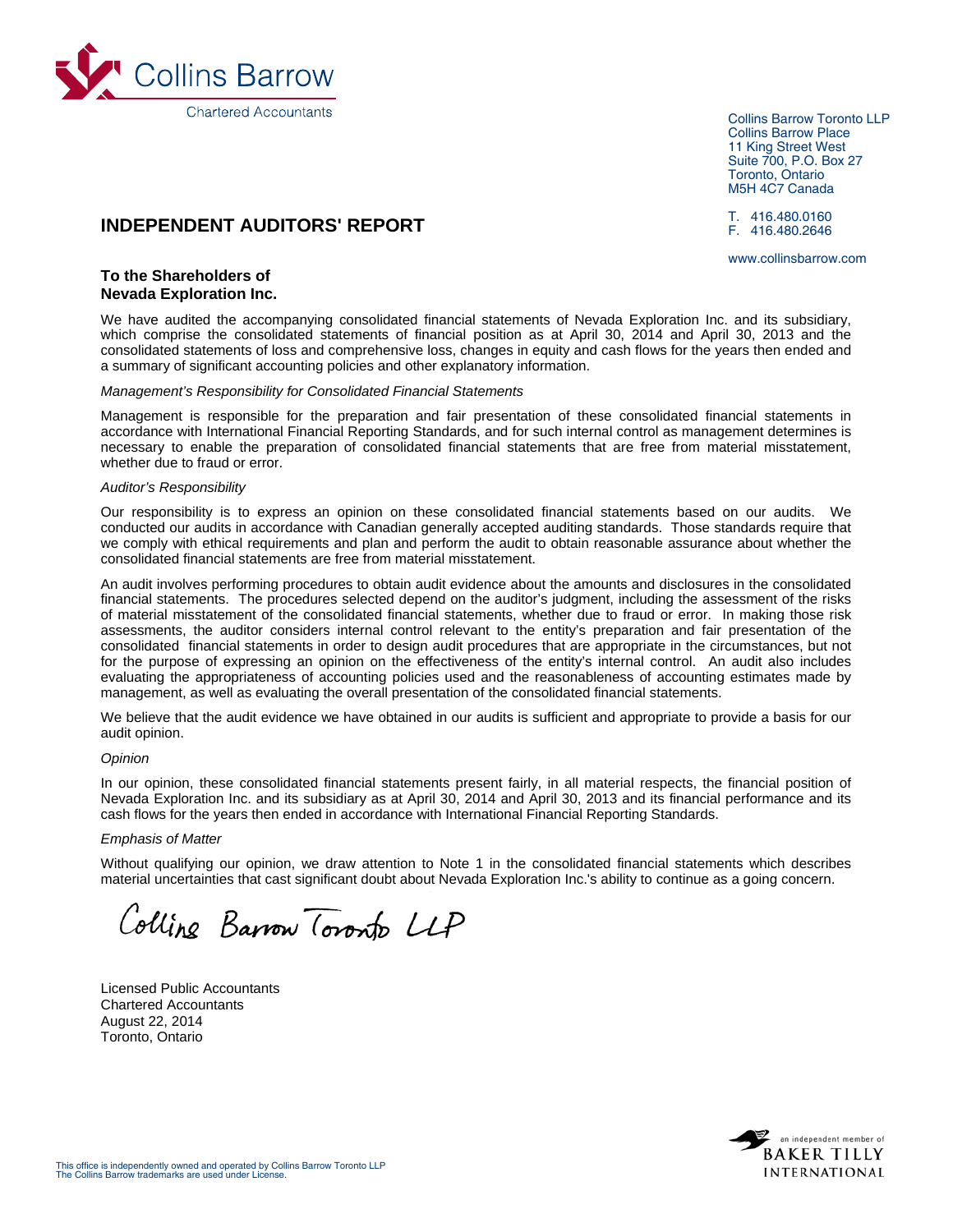## **NEVADA EXPLORATION INC.** CONSOLIDATED STATEMENTS OF FINANCIAL POSITION (Expressed in Canadian Dollars) AS AT

|                                                                                                                                                   | April 30,<br>2014                        |               | April 30,<br>2013                      |
|---------------------------------------------------------------------------------------------------------------------------------------------------|------------------------------------------|---------------|----------------------------------------|
| <b>ASSETS</b>                                                                                                                                     |                                          |               |                                        |
| <b>Current assets</b><br>Cash<br>Accounts receivable (Notes 3 and 6)<br>Prepaid expenses (Note 4)<br>Short term investments (Note 5)              | \$<br>22,603<br>2,131<br>17,735<br>3,401 | \$            | 591,060<br>49,803<br>15,594<br>22,109  |
| <b>Total current assets</b>                                                                                                                       | 45,870                                   |               | 678,566                                |
| <b>Non-current assets</b><br>Equipment (Note 7)<br>Exploration and evaluation assets (Note 8)<br>Deposits and bonds (Note 9)                      | 144,860<br>4,359,925<br>87,321           |               | 140,655<br>6,407,725<br>94,720         |
| <b>Total non-current assets</b>                                                                                                                   | 4,592,106                                |               | 6,643,100                              |
| <b>Total assets</b>                                                                                                                               | \$<br>4,637,976                          | <sup>S</sup>  | 7,321,666                              |
| <b>LIABILITIES AND EQUITY</b>                                                                                                                     |                                          |               |                                        |
| <b>Current liabilities</b><br>Accounts payable and accrued liabilities (Notes 10 and 6)<br>Current portion of finance lease obligations (Note 11) | \$<br>272,045<br>9,381                   | <sup>\$</sup> | 108,038<br>$\sim$                      |
| <b>Total current liabilities</b>                                                                                                                  | 281,426                                  |               | 108,038                                |
| <b>Non-current liabilities</b><br>Finance lease obligations (Note 11)                                                                             | 35,870                                   |               |                                        |
| <b>Total liabilities</b>                                                                                                                          | 317,296                                  |               | 108,038                                |
| <b>Equity</b><br>Capital stock (Note 12)<br>Reserves (Note 13)<br>Deficit                                                                         | 16,122,776<br>1,286,854<br>(13,088,950)  |               | 15,965,009<br>1,084,560<br>(9,835,941) |
| <b>Total equity</b>                                                                                                                               | 4,320,680                                |               | 7,213,628                              |
| <b>Total liabilities and equity</b>                                                                                                               | \$<br>4,637,976                          | \$            | 7,321,666                              |

# **Nature of operations and going concern** (Note 1) **Commitments** (Note 15) **Subsequent events** (Note 20)

# **Approved and authorized on behalf of the Board on August 22, 2014:**

| <i>wade Hodges</i> " | <b>Jirector</b> | Cyrus Driver | Jirector |
|----------------------|-----------------|--------------|----------|
| Wade Hodges          |                 | Vrus Driver  |          |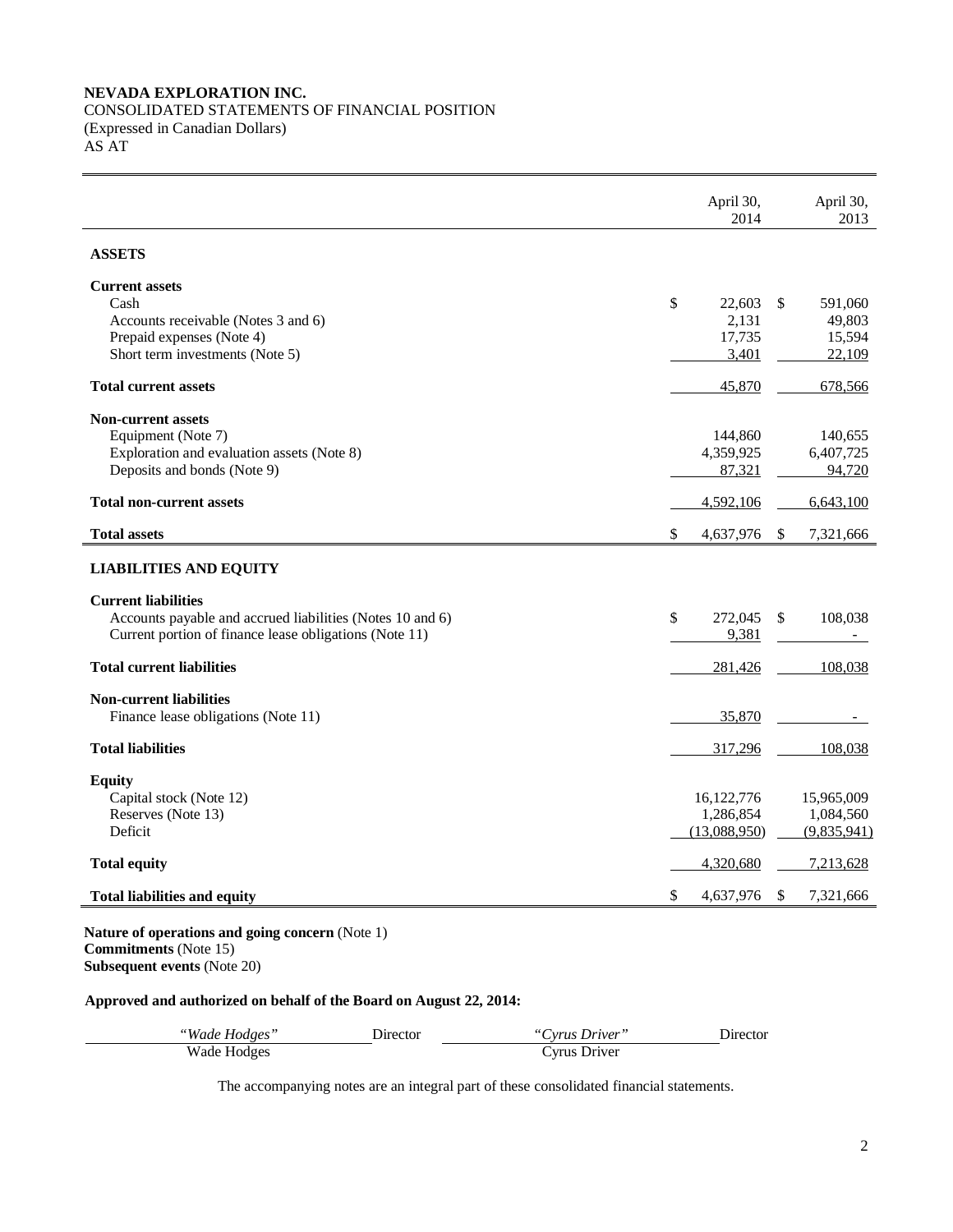# **NEVADA EXPLORATION INC.**

CONSOLIDATED STATEMENTS OF LOSS AND COMPREHENSIVE LOSS

(Expressed in Canadian Dollars)

|                                                         | Year Ended<br>April 30,<br>2014 | Year Ended<br>April 30,<br>2013         |
|---------------------------------------------------------|---------------------------------|-----------------------------------------|
| <b>INCOME</b>                                           |                                 |                                         |
| Project management and consulting (Note 6)              | \$<br>154,964                   | \$<br>167,679                           |
| Option payments (Note 8)                                | 103,992                         | 72,516                                  |
| Interest                                                | 109                             | 515                                     |
| <b>Total income</b>                                     | 259,065                         | 240,710                                 |
| <b>EXPENSES</b>                                         |                                 |                                         |
| Amortization (Note 7)                                   | 49,563                          | 58,193                                  |
| General exploration costs                               | 146,015                         | 53,329                                  |
| Interest and bank charges                               | 1,814                           | 1,410                                   |
| Office expenses and other                               | 68,120                          | 85,132                                  |
| Professional fees and consulting (Note 6)               | 131,413                         | 157,072                                 |
| Investor relations                                      | 23,600                          | 28,818                                  |
| Project management and consulting expenses              | 39,460                          | 62,330                                  |
| Rent                                                    | 49,768                          | 74,151                                  |
| Salaries (Note 18)                                      | 402,405                         | 407,451                                 |
| Share-based payments (Notes 6, 13 and 18)               | 235,483                         | 109,436                                 |
| Travel                                                  | 21,127                          | 26,771                                  |
| <b>Total operating expenses</b>                         | (1,168,768)                     | (1,064,093)                             |
| <b>Loss from operations</b>                             | (909, 703)                      | (823, 383)                              |
| <b>OTHER GAIN (LOSS)</b>                                |                                 |                                         |
| Gain on sale of equipment                               | 28,743                          | 14,655                                  |
| Unrealized loss on marketable securities (Note 5)       | (18,708)                        | (2,891)                                 |
| Write-off of exploration and evaluation assets (Note 8) | (2,632,919)                     |                                         |
| Write-off of loans receivable                           |                                 | (9,529)                                 |
| Total other gain (loss)                                 | (2,622,884)                     | 2,235                                   |
| Net loss for the year                                   | (3,532,587)                     | (821, 148)                              |
| OTHER COMPREHENSIVE INCOME                              |                                 |                                         |
| Currency translation adjustment                         | 404,156                         | 110,126                                 |
| Comprehensive loss for the year                         | \$<br>(3,128,431)               | $\boldsymbol{\mathsf{S}}$<br>(711, 022) |
| Basic and diluted loss per common share                 | \$<br>(0.02)                    | $\boldsymbol{\mathsf{S}}$<br>(0.01)     |
| Weighted average number of common shares outstanding    | 128,065,900                     | 121,517,246                             |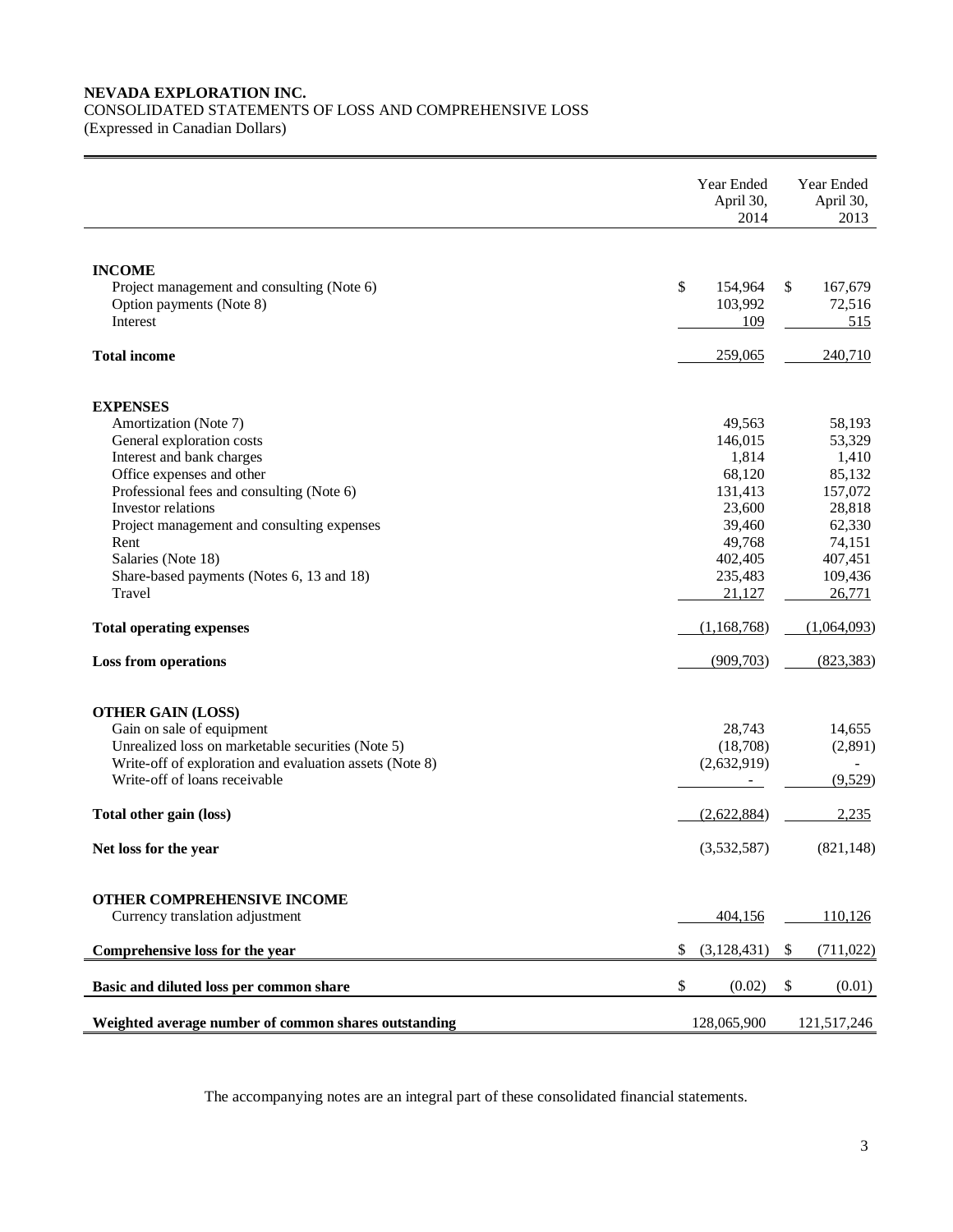# **NEVADA EXPLORATION INC.** CONSOLIDATED STATEMENTS OF CHANGES IN EQUITY (Expressed in Canadian Dollars)

|                                                                                                                                                                                                                                                                                             | Capital Stock                                  |               |                                                                                             | Reserves |                                   |               |                                                          |               |                         |      |                                                                                                           |    |                                            |                                                                              |  |  |
|---------------------------------------------------------------------------------------------------------------------------------------------------------------------------------------------------------------------------------------------------------------------------------------------|------------------------------------------------|---------------|---------------------------------------------------------------------------------------------|----------|-----------------------------------|---------------|----------------------------------------------------------|---------------|-------------------------|------|-----------------------------------------------------------------------------------------------------------|----|--------------------------------------------|------------------------------------------------------------------------------|--|--|
|                                                                                                                                                                                                                                                                                             | <b>Shares</b><br>(Note 12)                     |               | Amount<br>(Note 12)                                                                         |          | Options<br>(Note 13)              |               | Warrants<br>(Note 13)                                    |               | Currency<br>Translation |      | Total<br>Reserves                                                                                         |    | Deficit                                    | Total<br>Equity                                                              |  |  |
| Balance, May 1, 2012<br>Private placement<br>Shares for debt<br>Shares for property<br>Share issuance costs – cash<br>Share issuance costs - warrants<br>Share issuance costs - agent warrants<br>Share-based payments<br>Options expired<br>Warrants expired<br>Other comprehensive income | 117,815,851<br>10,000,000<br>200,000<br>50,049 | \$            | 15,072,716<br>1,000,000<br>20,000<br>5,468<br>(46, 198)<br>(128, 376)<br>(15,226)<br>56,625 | \$       | 1,320,749<br>109,436<br>(545,600) | \$            | 199,166<br>٠<br>128,376<br>15,226<br>۰<br>(56, 625)<br>۰ | -\$           | (196, 294)<br>110,126   | - \$ | 1,323,621<br>$\overline{\phantom{a}}$<br>128,376<br>15,226<br>109,436<br>(545,600)<br>(56,625)<br>110,126 | \$ | $(9,560,393)$ \$<br>545,600                | 6,835,944<br>1,000,000<br>20,000<br>5,468<br>(46, 198)<br>109,436<br>110,126 |  |  |
| Net loss for the year                                                                                                                                                                                                                                                                       |                                                |               |                                                                                             |          |                                   |               |                                                          |               |                         |      |                                                                                                           |    | (821, 148)                                 | (821, 148)                                                                   |  |  |
| Balance, April 30, 2013                                                                                                                                                                                                                                                                     | 128,065,900                                    | <sup>\$</sup> | 15,965,009                                                                                  | \$       | 884,585                           | <sup>\$</sup> | 286,143                                                  | -\$           | (86, 168)               | - \$ | 1,084,560                                                                                                 | S. | $(9,835,941)$ \$                           | 7,213,628                                                                    |  |  |
| Balance, May 1, 2013<br>Share-based payments<br>Options expired<br>Warrants expired<br>Other comprehensive income<br>Net loss for the year                                                                                                                                                  | 128,065,900                                    | \$            | 15,965,009<br>157,767                                                                       | \$       | 884,585<br>235,483<br>(279, 578)  | -\$           | 286,143<br>(157,767)                                     | $\mathcal{S}$ | (86, 168)<br>404,156    | - \$ | 1,084,560<br>235,483<br>(279, 578)<br>(157,767)<br>404,156                                                | \$ | $(9,835,941)$ \$<br>279,578<br>(3,532,587) | 7,213,628<br>235,483<br>404,156<br>(3,532,587)                               |  |  |
| Balance, April 30, 2014                                                                                                                                                                                                                                                                     | 128,065,900                                    | \$.           | 16,122,776                                                                                  | \$       | 840,490                           | \$            | 128,376                                                  | -\$           | 317,988                 |      | 1,286,854                                                                                                 |    | $$(13,088,950)$ \ \$                       | 4,320,680                                                                    |  |  |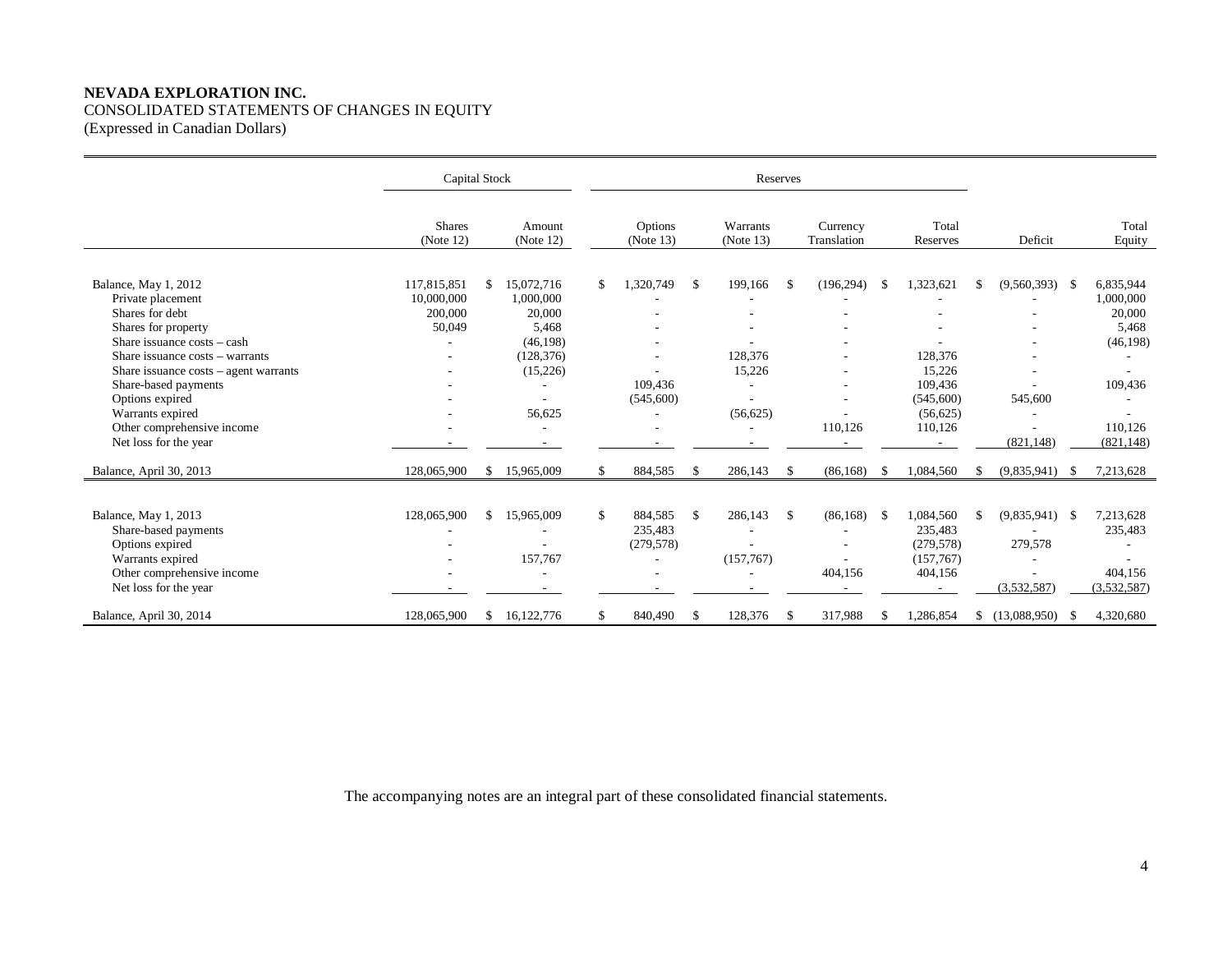# **NEVADA EXPLORATION INC.** CONSOLIDATED STATEMENTS OF CASH FLOWS (Expressed in Canadian Dollars)

|                                                                        | Year Ended<br>April 30,<br>2014 | Year Ended<br>April 30,<br>2013 |
|------------------------------------------------------------------------|---------------------------------|---------------------------------|
|                                                                        |                                 |                                 |
| <b>CASH FLOWS FROM OPERATING ACTIVITIES</b>                            |                                 |                                 |
| Net loss for the year                                                  | \$<br>$(3,532,587)$ \$          | (821, 148)                      |
| Items not affecting cash:                                              |                                 |                                 |
| Amortization                                                           | 49,563                          | 58,193                          |
| Accrued interest                                                       |                                 | (345)                           |
| Gain on sale of equipment                                              | (28, 743)                       | (14, 655)                       |
| Write-off of loans receivable                                          | 235,483                         | 9,529<br>109,436                |
| Share-based payments<br>Write-off of exploration and evaluation assets | 2,632,919                       |                                 |
| Unrealized loss on marketable securities                               | 18,707                          | 2,891                           |
|                                                                        |                                 |                                 |
| Option income received in excess of property carrying value            | (100,000)                       |                                 |
| Changes in non-cash working capital items:                             |                                 |                                 |
| Accounts receivable                                                    | 47,672                          | (34,613)                        |
| Prepaid expenses                                                       | (2,141)                         | 685                             |
| Accounts payable and accrued liabilities                               | 141,797                         | (90, 366)                       |
| Net cash used in operating activities                                  | (537, 330)                      | (780, 393)                      |
| <b>CASH FLOWS FROM INVESTING ACTIVITIES</b>                            |                                 |                                 |
| Acquisition of equipment                                               | (9,756)                         | (40,299)                        |
| Proceeds from sale of equipment                                        | 47,884                          | 18,423                          |
| Proceeds from exploration and evaluation options                       | 122,348                         | 24,975                          |
| Exploration and evaluation expenditures                                | (194, 198)                      | (340,009)                       |
| Net cash used in investing activities                                  | (33, 722)                       | (336,910)                       |
|                                                                        |                                 |                                 |
| <b>CASH FLOWS FROM FINANCING ACTIVITIES</b>                            |                                 |                                 |
| Issuance of capital stock and warrants (net of share issuance costs)   |                                 | 953,802                         |
| Repayment of finance lease obligations                                 | (3,821)                         | (7, 184)                        |
| Net cash provided by (used in) financing activities                    | (3,821)                         | 946,618                         |
| <b>Effect of foreign exchange</b>                                      | 6,416                           | (16,081)                        |
| Change in cash for the year                                            | (568, 457)                      | (186, 766)                      |
| Cash, beginning of year                                                | 591,060                         | 777,826                         |
| Cash, end of year                                                      | \$<br>22,603                    | \$<br>591,060                   |

**Supplemental disclosure with respect to cash flows** (Note 14)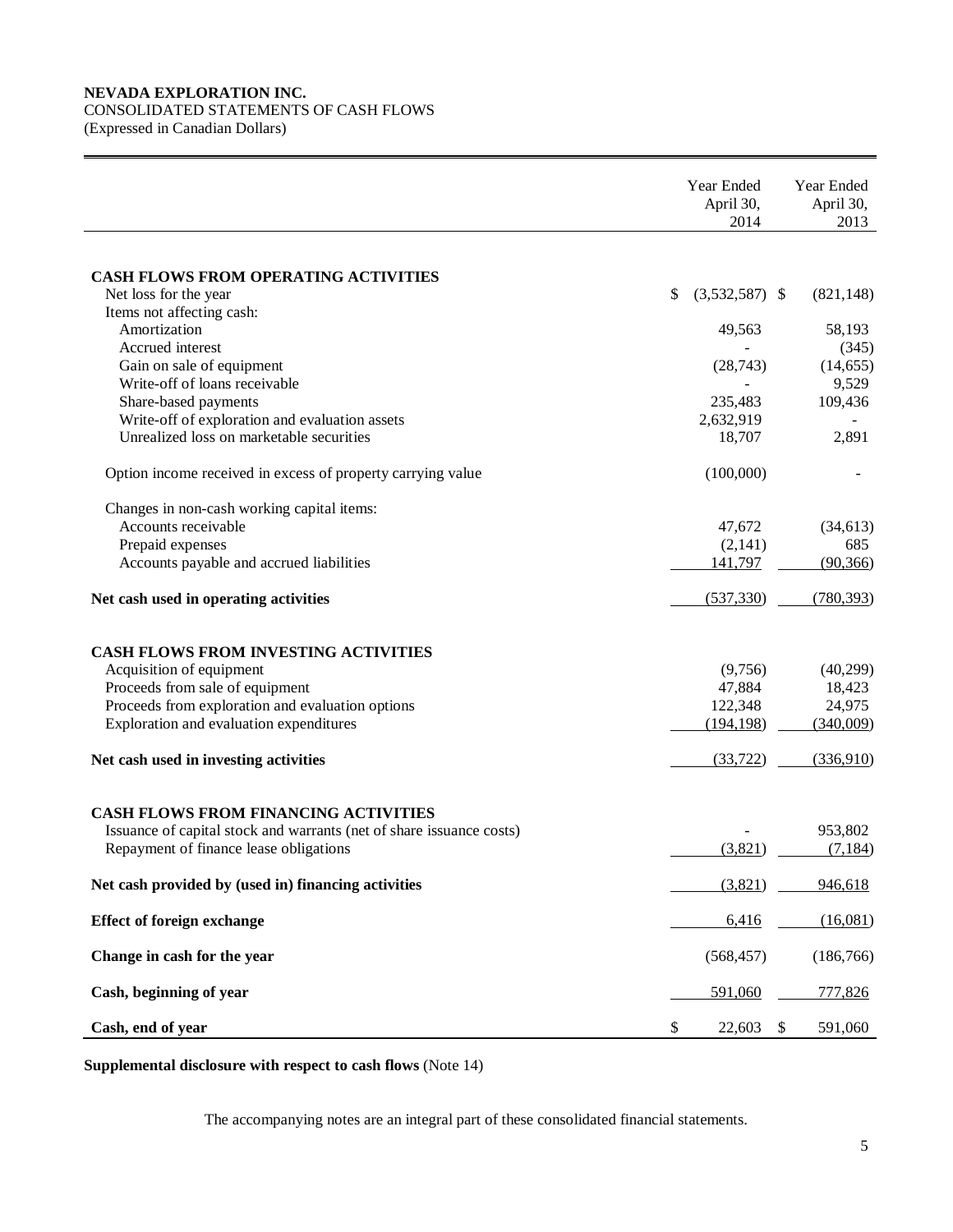# **1. NATURE OF OPERATIONS AND GOING CONCERN**

Nevada Exploration Inc. (the "Company" or "NGE") was incorporated on April 6, 2006 under the Canada Business Corporations Act and is in the business of acquiring and exploring mineral properties. On July 14, 2010, the Company amalgamated with its subsidiary 2107189 Ontario Inc. The Company has not yet determined whether its properties contain reserves that are economically recoverable. The amounts shown for mineral properties and related deferred exploration costs represent costs incurred to date and do not reflect present or future values. The recoverability of these capitalized costs is dependent upon the existence of economically recoverable reserves, the ability of the Company to obtain necessary financing to complete the development of those reserves, and future profitable production.

The Company is listed on the TSX Venture Exchange ("TSX-V") under the trading symbol "NGE" and the Company's head office is located at Suite 1500 - 885 West Georgia Street, Vancouver, BC V6C 3E8. The Company's registered and records office is located at 25th Floor, 700 W. Georgia St., Vancouver, BC V7Y 1B3.

These consolidated financial statements are authorized for issue on behalf of the Board of Directors on August 22 2014.

## Going concern

These consolidated financial statements have been prepared in accordance with International Financial Reporting Standards ("IFRS") on a going concern basis that presumes the realization of assets and discharge of liabilities in the normal course of business. There are material uncertainties related to adverse conditions and events that cast substantial doubt on the Company's ability to continue as a going concern.

During the year ended April 30, 2014, the Company incurred a comprehensive loss of \$3,128,431(2013 – \$711,022) and as at that date, the Company had accumulated deficit of \$13,088,950 (2013 – \$9,835,941), a working capital deficiency of \$235,556 (2013 – working capital surplus of \$570,528) and negative cash flows from operations of \$537,330 (2013 – \$780,393). These factors create material uncertainties that may cast substantial doubt upon the Company's ability to continue as a going concern.

As is common with junior mining companies, the Company continues to seek capital through various means including the issuance of equity and/or debt to finance its on-going and planned exploration activities and to cover administrative costs.

In order to continue as a going concern and to meet its corporate objectives, the Company will require additional financing through debt or equity issuances or other available means. Although the Company has been successful in the past in obtaining financing, there is no assurance that it will be able to obtain adequate financing in the future or that such financing will be on terms advantageous to the Company.

Recovery of the carrying value of the mining claims and related deferred exploration expenditures are dependent upon the discovery of economically recoverable resources, the ability of the Company to develop necessary financing to continue exploration and development, the ability of the Company to secure and maintain title and beneficial interest in the properties, entering into agreements with others to explore and develop the properties and upon future profitable production or proceeds from disposition of such properties.

These consolidated financial statements do not include any adjustments to the amounts and classification of assets and liabilities that might be necessary should the Company be unable to continue operations. Such adjustments would be material.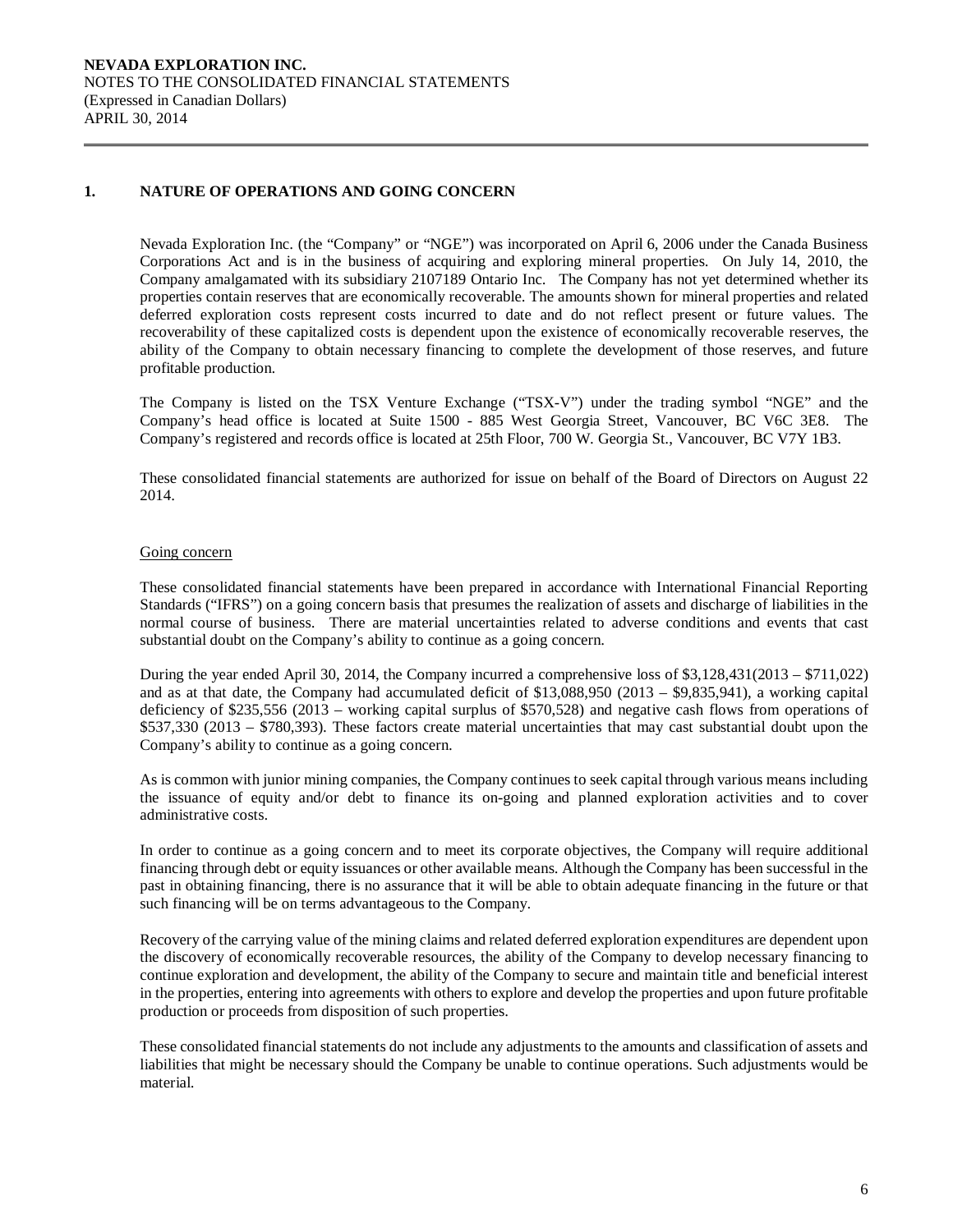# **2. SIGNIFICANT ACCOUNTING POLICIES**

## **Statement of compliance**

These consolidated financial statements have been prepared in accordance with International Financial Reporting Standards ("IFRS") as issued by the International Accounting Standards Board ("IASB").

## **Basis of consolidation**

These consolidated financial statements include the accounts of the Company and its wholly-owned subsidiary Pediment Gold LLC. The financial statements of the Company's subsidiary have been consolidated from the date that control commenced. All inter-company balances and transactions, and income and expenses have been eliminated upon consolidation.

The financial statements include the financial statements of Nevada Exploration Inc. and its subsidiary listed in the following table:

| Name of Subsidiary | Country of<br>Incorporation | Functional<br>Currency | Ownership<br>Interest | Principal Activity  |
|--------------------|-----------------------------|------------------------|-----------------------|---------------------|
| Pediment Gold LLC  | JSA                         | US dollar              | 100%                  | Exploration company |

## **Use of judgments and estimates**

The preparation of these consolidated financial statements requires management to make certain estimates, judgments and assumptions that affect the reported amounts of assets and liabilities at the date of the financial statements and the reported revenues and expenses during the year.

Significant assumptions about the future and other sources of estimated uncertainty that management has made at the end of the reporting period, that could result in a material adjustment to the carrying amounts of assets and liabilities in the event that the actual results differ from assumptions made, relate to, but are not limited to, the following:

- i) the recoverability of receivables;
- ii) the carrying value and the recoverability of exploration and evaluation assets;
- iii) the estimated useful lives of equipment and the related amortization;
- iv) impairment of equipment;
- v) valuation of share-based payments and warrants; and
- vi) recognition of deferred income taxes.

## **Functional and presentation currency**

These consolidated financial statements are presented in Canadian dollar, which is the Company's functional currency. The functional currency of the Company's wholly-owned subsidiary Pediment Gold LLC is the US dollar.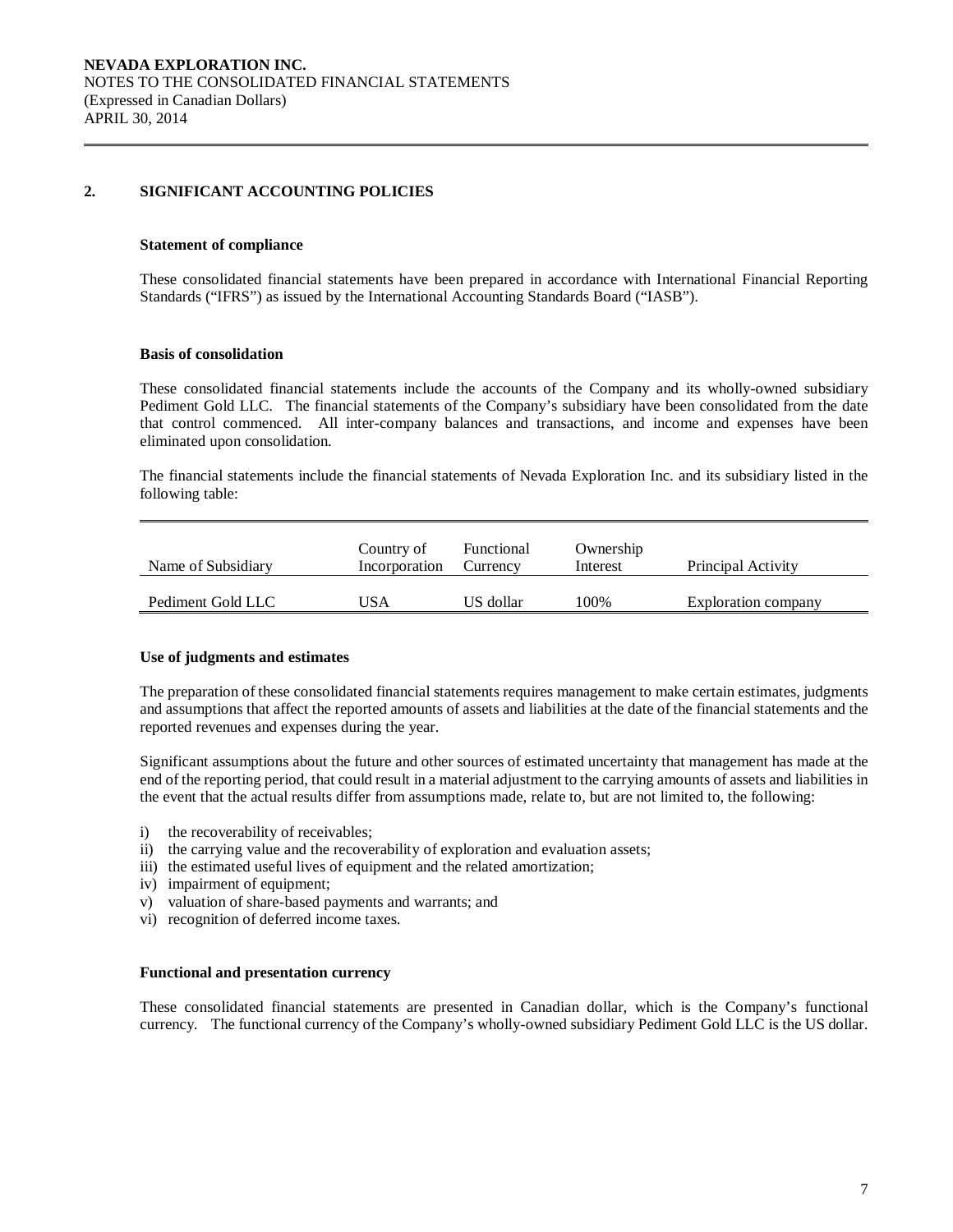#### **Share issuance costs**

Professional fees, consulting fees and other costs that are directly attributable to financing transactions are charged to capital stock when the related shares are issued. If the financing is not completed share issue costs are charged to profit or loss.

## **Equipment**

Equipment is recorded at historical cost less accumulated amortization and impairment charges. Equipment is amortized on a straight-line basis over their estimated useful lives as follows:

| <b>Exploration equipment</b> | 5 to 7 years |
|------------------------------|--------------|
| <b>Vehicles</b>              | 5 years      |
| Computer equipment           | 3 years      |

The cost of replacing a piece of equipment is recognized in the carrying amount of the equipment if it is probable that the future economic benefits embodied within the part will flow to the Company and its cost can be measured reliably. The carrying amount of the replaced part is derecognized. The costs of the day-to-day servicing of the equipment are recognized in profit or loss as incurred.

## **Mineral properties – exploration and evaluation assets**

## *Pre-exploration costs*

Pre-exploration costs are expensed in the period in which they are incurred unless it is considered probable that they will generate future economic benefits. The Company expenses all costs incurred prior to obtaining legal rights to a mineral property.

## *Exploration and evaluation expenditures*

Once the legal right to explore a property has been acquired, all costs related to the acquisition, exploration and evaluation of mineral properties are capitalized by property. These direct expenditures include such costs as license and property acquisition costs, materials used, surveying costs, exploratory drilling costs, payments made to contractors and amortization on equipment during the exploration phase. Costs not directly attributable to exploration and evaluation activities, including general administrative overhead costs, are expensed in the period in which they are incurred. Exploration and evaluation assets are recognized if the rights to the project are current and either (1) the expenditures are expected to be recovered through successful development and exploitation of the project, or alternatively by its sale, and (2) active and significant operations in, or in relation to, the projects are continuing.

When a project is deemed to no longer have commercially viable prospects to the Company, exploration and evaluation expenditures in respect of that project are deemed to be impaired. As a result, those exploration and evaluation expenditure costs, in excess of estimated recoveries, are written off to the statement of comprehensive loss/income.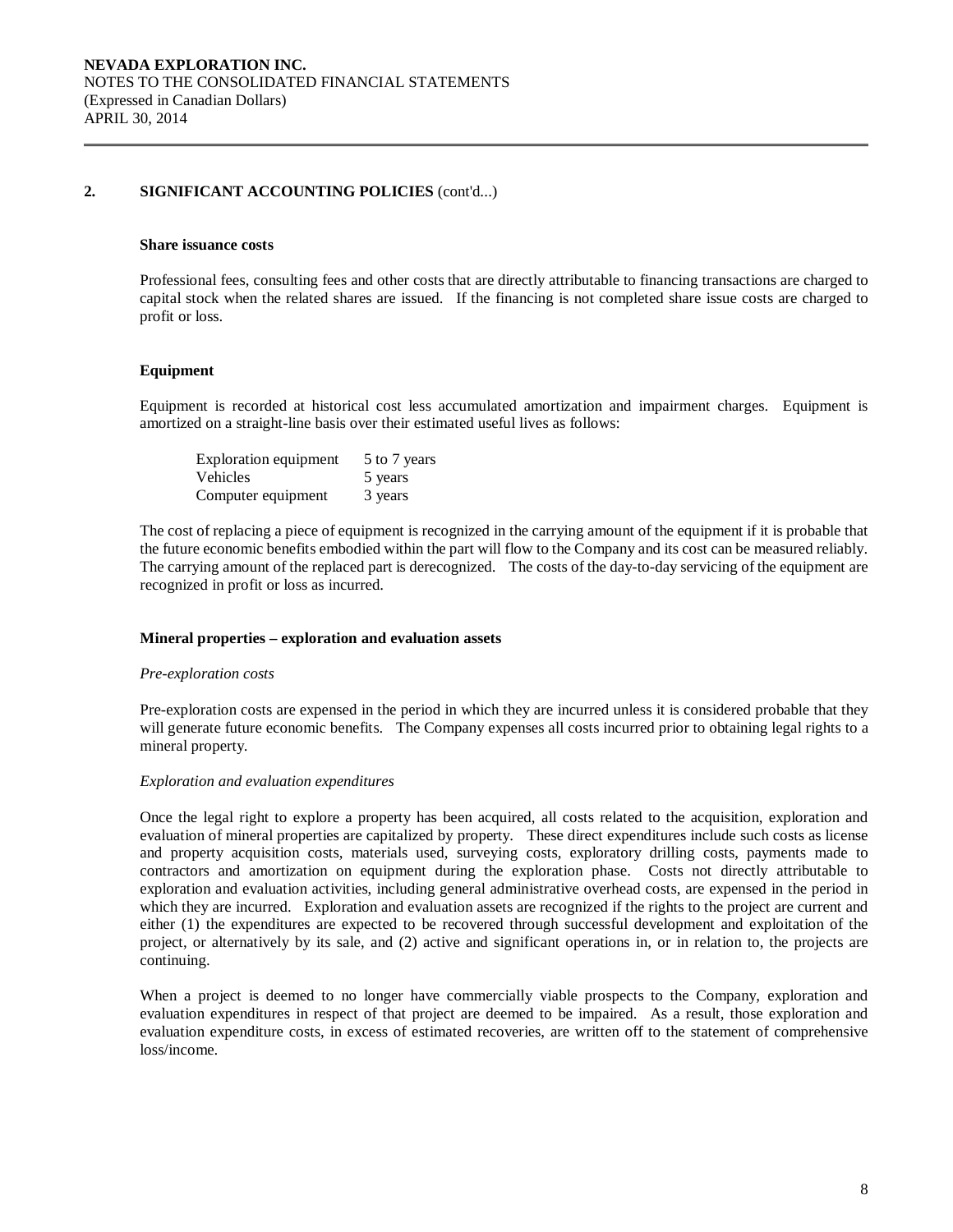#### **Mineral properties – exploration and evaluation assets** (cont'd...)

#### *Exploration and evaluation expenditures* (cont'd...)

The Company assesses exploration and evaluation assets for impairment when facts and circumstances suggest that the carrying amount of an asset may exceed its recoverable amount. As the Company acquires more information and data about a project, it may choose to focus its efforts on a smaller area within the project area and in such cases may choose to reduce the size of its land holdings at the project. Focusing efforts on a small area and reducing the size of the project accordingly does not necessarily result in impairment.

Once the technical feasibility and commercial viability of extracting the mineral resource has been determined, the property is considered to be a mine under development and is classified as "mines under construction." Exploration and evaluation assets are also tested for impairment before the assets are transferred to development properties.

#### *Title*

Ownership in a mineral property involves certain risk due to the difficulties in determining the validity of certain claims as well as the potential for problems arising from the frequently ambiguous conveyancing history characteristic of many mineral interest. The Company has investigated the ownership of its mineral properties and, to the best of its knowledge, ownership of interests are in good standing.

#### **Impairment**

At the end of each reporting date, the carrying amounts of the Company's long-lived assets are reviewed to determine whether there is any indication that those assets may be impaired. If such indication exists, the recoverable amount of the asset is estimated in order to determine the extent of the impairment, if any. In addition, capitalized exploration and evaluation assets are tested for impairment when technical feasibility and commercial viability of the related project is established.

Impairment is determined for an individual asset unless the asset does not generate cash inflows that are independent of those generated from other assets or group of assets, in which case, the individual assets are grouped together into cash generating units ("CGU's") for impairment purposes. The recoverable amount is the higher of fair value less costs of disposal and value in use. Fair value is the price that would be received to sell an asset or paid to transfer a liability in an ordinary transaction between market participants at the measurement date. In assessing value in use, the estimated future cash flows are discounted to their present value using a pre-tax discount rate that reflects current market assessments of the time value of money and the risks specific to the asset. If the recoverable amount of an asset is estimated to be less than its carrying amount, the carrying amount of the asset is reduced to its recoverable amount and the impairment loss is recognized in profit and loss for the period.

Where an impairment loss subsequently reverses, the carrying amount of the asset (or cash-generating unit) is increased to the revised estimate of its recoverable amount, but to an amount that does not exceed the carrying amount that would have been determined had no impairment loss been recognized for the asset (or cash-generating unit) in prior years. A reversal of an impairment loss is recognized immediately in profit or loss.

## **Income taxes**

Income tax expense comprises current and deferred tax. Income tax is recognized in profit or loss except to the extent that it relates to items recognized directly in equity. Current tax expense is the expected tax payable on taxable income for the year, using tax rates enacted or substantively enacted at period end, adjusted for amendments to tax payable with regards to previous years.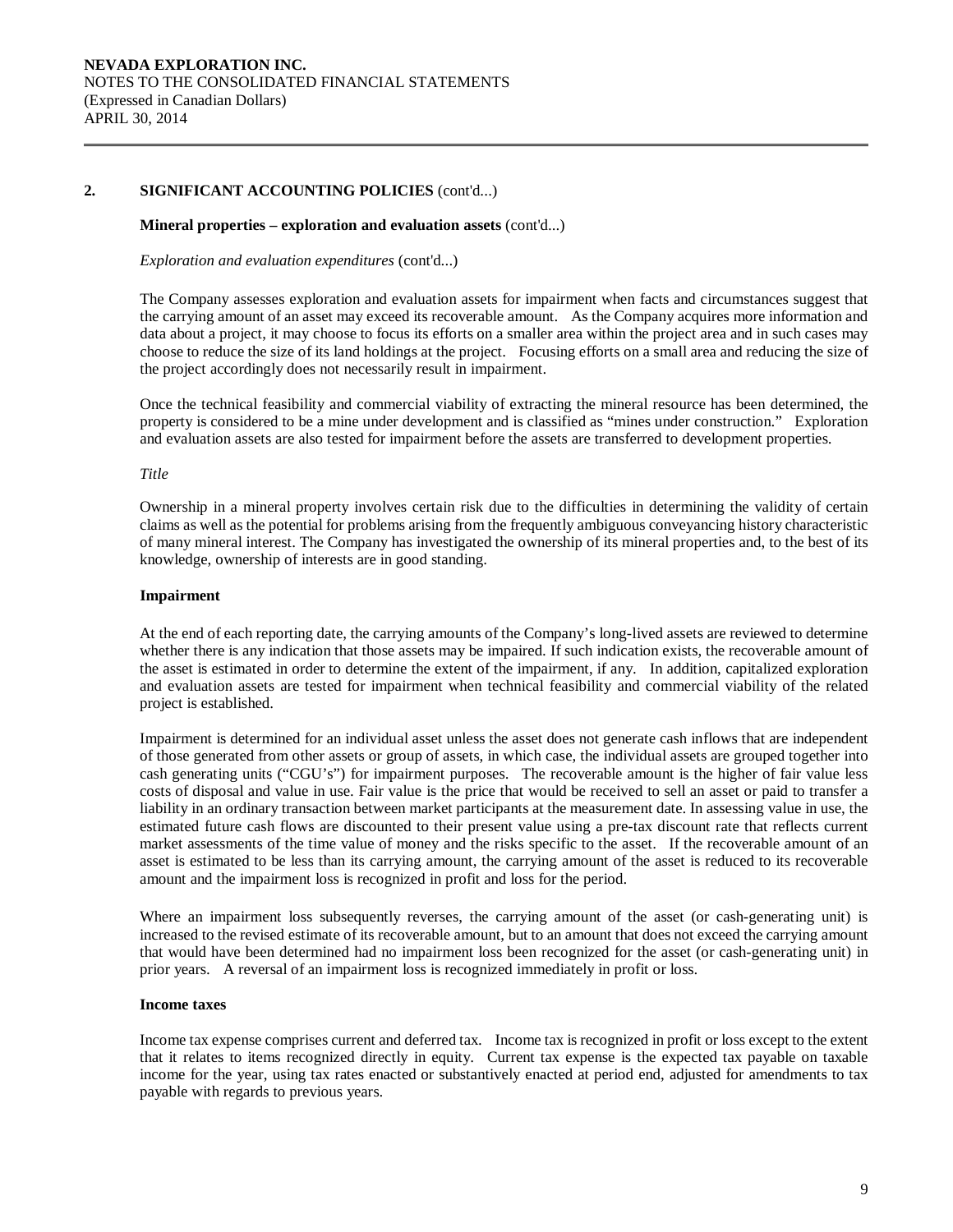## **Income taxes** (cont'd...)

Deferred taxes are recorded using the liability method, providing for temporary differences, between the carrying amounts of assets and liabilities for financial reporting purposes and the amounts used for taxation purposes. Temporary differences are not provided for relating to goodwill not deductible for tax purposes, the initial recognition of assets or liabilities that do not affect either accounting or taxable loss, or differences relating to investments in subsidiaries to the extent that they will probably not reverse in the foreseeable future. The amount of deferred tax provided is based on the expected manner of realization or settlement of the carrying amount of assets and liabilities, using tax rates enacted or substantively enacted at the statement of financial position date.

A deferred tax asset is recognized only to the extent that it is probable that future taxable profits will be available against which the asset can be utilized. To the extent that the Company does not consider it probable that a deferred tax asset will be recovered, it does not recognize that excess.

## **Provision for environmental rehabilitation**

The Company recognizes the fair value of a liability for the provision for environmental rehabilitation in the year in which it is incurred when a reliable estimate of fair value can be made. The carrying amount of the related long-lived asset is increased by the same amount as the liability.

Changes in the liability for an asset retirement obligation due to the passage of time will be measured by applying an interest method of allocation. The amount will be recognized as an increase in the liability and an accretion expense in the consolidated statement of comprehensive loss. Changes resulting from revisions to the timing or the amount of the original estimate of undiscounted cash flows are recognized as an increase or a decrease to the carrying amount of the liability and the related long-lived asset. As at April 30, 2014 and 2013, the Company has not recorded any provision for environmental rehabilitation.

# **Warrants**

Proceeds from unit placements are allocated between shares and warrants issued according to their relative fair value. The relative fair value of the share component is credited to capital stock and the relative fair value of the warrant component is credited to warrants reserve. Upon exercise of warrants, consideration paid by the warrant holder together with the amount previously recognized in warrants reserve is recorded as an increase to capital stock. Upon expiration of warrants, the amount applicable to warrants expired is recorded as an increase to capital stock.

## **Basic and diluted loss per common share**

Basic loss per share is calculated by dividing the loss for the year by the weighted average number of common shares outstanding during the year.

Diluted loss per share is determined by adjusting the loss attributable to common shareholders by the weighted average number of common shares outstanding for the dilutive effect of options, warrants and similar instruments. Under this method the dilutive effect on loss per share is recognized on the use of the proceeds that could be obtained upon exercise of options, warrants and similar instruments. It assumes that the proceeds would be used to purchase common shares at the average market price during the year. As at April 30, 2014 and 2013, warrants and options outstanding are anti-dilutive.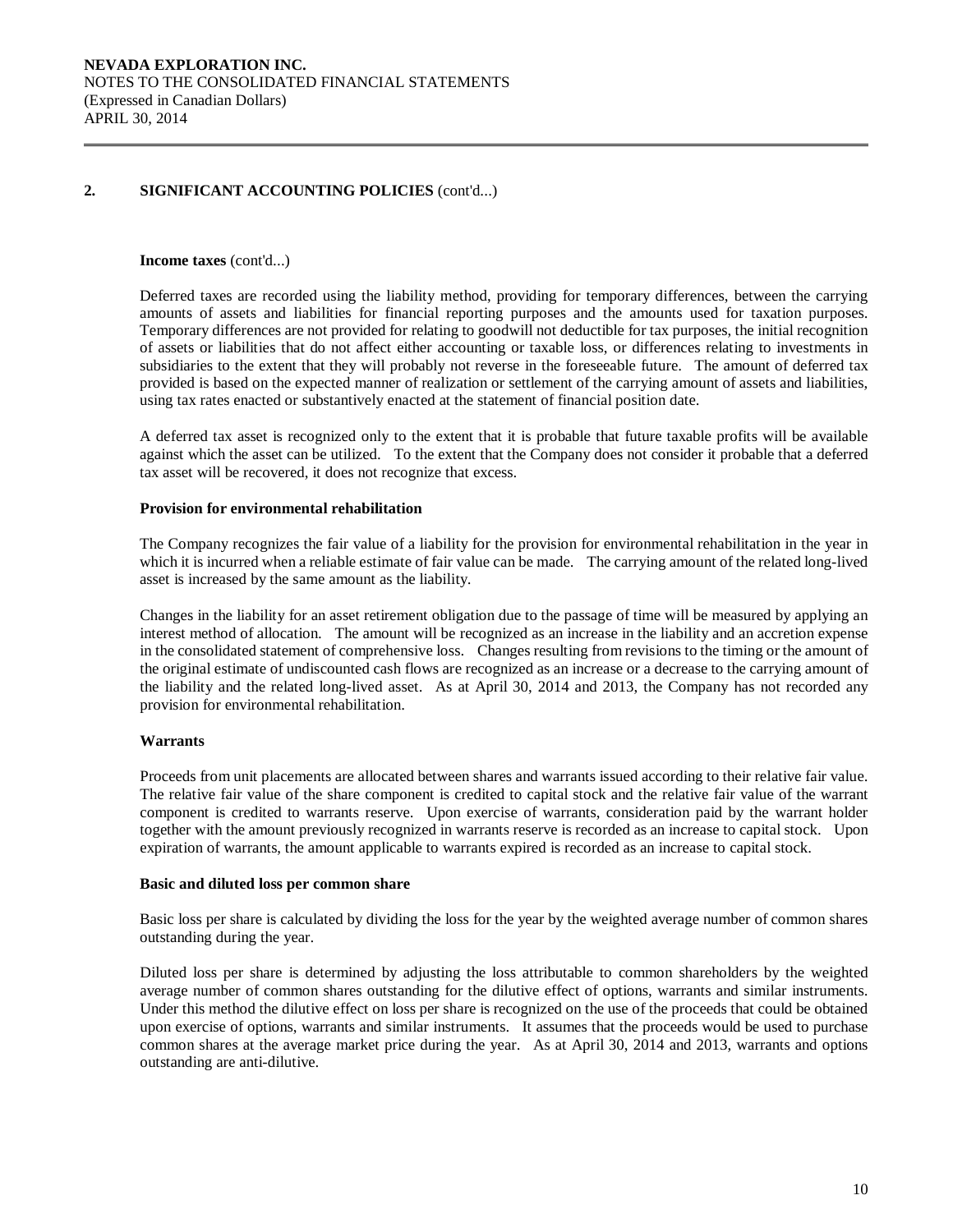#### **Share-based payments**

The Company grants stock options to acquire common shares of the Company to directors, officers, employees and consultants. An individual is classified as an employee when the individual is an employee for legal or tax purposes, or provides services similar to those performed by an employee.

The fair value of employee stock options are measured on the date of grant, using the Black-Scholes option pricing model, and is recognized over the vesting period. In situations where equity instruments are issued to non-employees and some or all of the goods or services received by the entity as consideration cannot be reliably measured, they are measured at the fair value of the share-based payment consideration. Consideration paid for the shares on the exercise of stock options together with the fair value of the stock options previously recognized is credited to capital stock. When vested options are not exercised by the expiry date, the amount previously recognized in share-based payment is transferred to deficit. The Company estimates a forfeiture rate and adjusts the corresponding expense each period based on an updated forfeiture estimate.

## **Receivables**

Receivables are recorded at face value less any provisions for uncollectible amounts considered necessary.

#### **Revenue recognition**

Project management and consulting revenue is recognized at the time the service is provided and collection is reasonably assured.

Option payments received by the Company for mineral properties not recorded in exploration and evaluation assets are recorded as income.

## **Foreign currencies**

Foreign currency transactions are initially recorded in the functional currency at the transaction date exchange rate. At closing date, monetary assets and liabilities denominated in a foreign currency are translated into the functional currency at the closing date exchange rate, and non-monetary assets and liabilities, at the historical rates. Exchange differences arising on the settlement of monetary items or on translating monetary items at different rates from those at which they are translated on initial recognition during the period or in previous consolidated financial statements are recognized in profit or loss.

For the purpose of presenting consolidated financial statements, the assets and liabilities of Pediment Gold LLC are expressed in Canadian dollars using the exchange rates prevailing at the end of the reporting period. Income and expense items are translated at the average exchange rates for the period, unless exchange rates fluctuated significantly during the period, in which case exchange rates at the dates of the transactions are used. Exchange differences are recognized in other comprehensive income and reported as currency translation reserve in equity.

Foreign exchange gains and losses arising from a monetary item receivable or payable to a foreign operation, the settlement of which is neither planned nor likely to occur in the foreseeable future and which in substance is considered to form a part of the net investment in the foreign operation, are recognized in foreign currency translation in the currency translation reserve.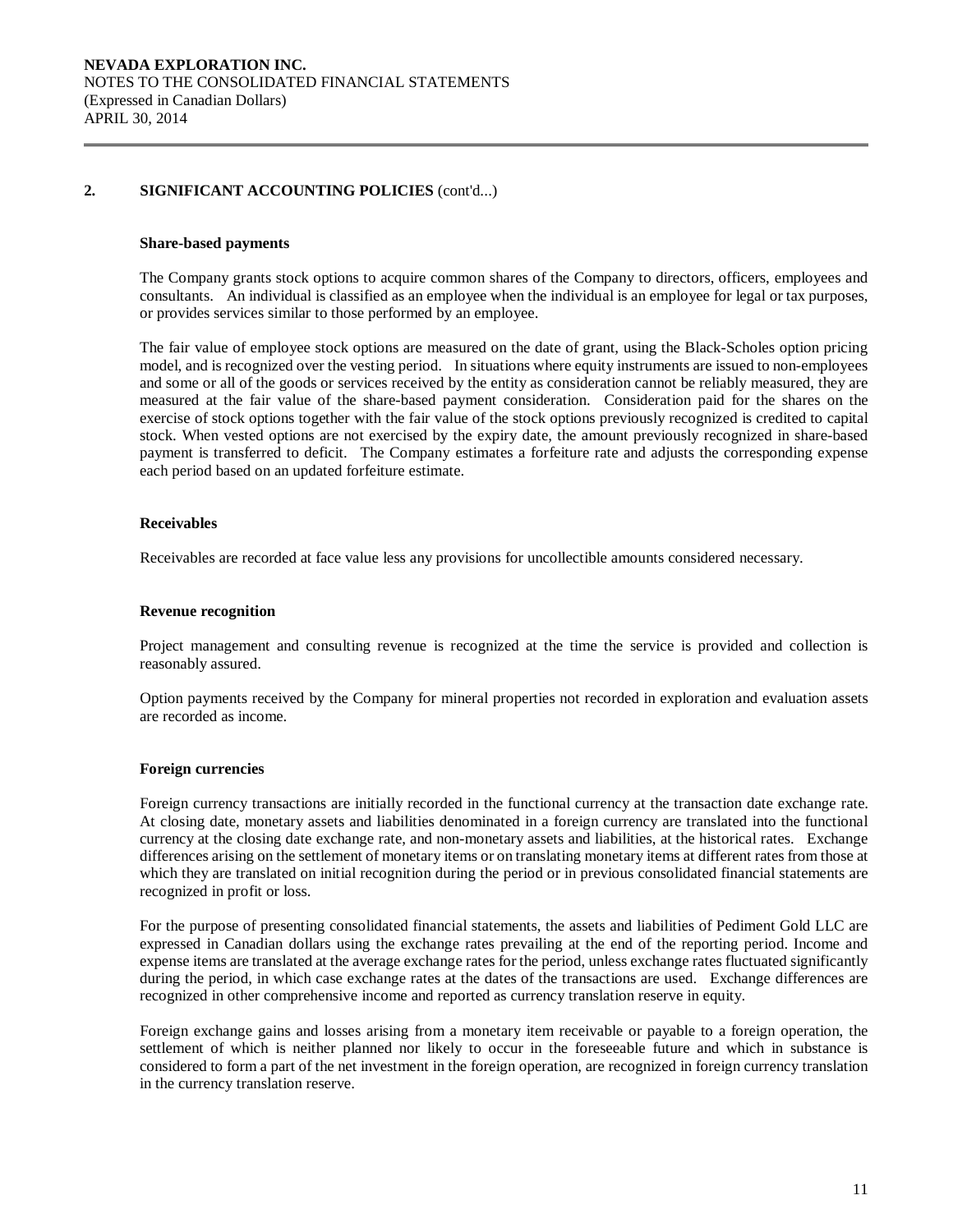#### **Financial instruments**

#### Financial assets

Financial assets are classified as into one of the following categories based on the purpose for which the asset was acquired. The Company's accounting policy for each category is as follows:

*Fair value through profit or loss ("FVTPL")* – This category comprises derivatives, or assets acquired or incurred principally for the purpose of selling or repurchasing in the near term. They are carried in the statement of financial position at fair value with changes in fair value recognized in profit or loss.

*Loans and receivables ("LAR") -* Loans and receivables are financial assets with fixed or determinable payments that are not quoted in an active market. Such assets are initially recognized at fair value plus any directly attributable transaction costs. Subsequent to initial recognition, loans and receivables are measured at amortized cost using the effective interest method, less any impairment losses.

*Held-to-maturity ("HTM") -* These assets are non-derivative financial assets with fixed or determinable payments and fixed maturities that the Company's management has the positive intention and ability to hold to maturity. These assets are measured at amortized cost using the effective interest method. If there is objective evidence that the asset is impaired, determined by reference to external credit ratings and other relevant indicators, the financial asset is measured at the present value of estimated future cash flows. Any changes to the carrying amount of HTM financial assets, including impairment losses, are recognized in profit or loss.

*Available-for-sale ("AFS") -* Non-derivative financial assets not included in the above categories are classified as available-for-sale. They are carried at fair value with changes in fair value recognized directly in equity. Investments in equity instruments classified as available-for-sale that do not have a quoted market price in an active market and whose fair value cannot be reliably measured are measured at cost. Where a decline in the fair value of an available-for-sale financial asset constitutes objective evidence of impairment and at disposal, the amount of the cumulative loss is removed from equity and recognized in profit or loss.

## Financial liabilities

Financial liabilities are classified into one of two categories, based on the purpose for which the liability was acquired. The Company's accounting policy for each category is as follows:

*Fair value through profit or loss ("FVTPL")* – This category comprises derivatives, or liabilities acquired or incurred principally for the purpose of selling or repurchasing in the near term. They are carried in the consolidated statement of financial position at fair value with changes in fair value recognized in profit or loss.

*Other financial liabilities ("OFL") -* This category includes amounts due to related parties, accounts payable and accrued liabilities and finance lease obligations, all of which are recognized at amortized cost.

| <b>Financial Instrument</b>                    | Classification |
|------------------------------------------------|----------------|
| Cash                                           | LAR.           |
| Accounts receivable (excluding GST receivable) | <b>LAR</b>     |
| Deposits and bonds                             | LAR            |
| Accounts payable and accrued liabilities       | OFL            |
| Finance lease obligations                      | <b>OFL</b>     |
| Investments                                    | <b>FVTPL</b>   |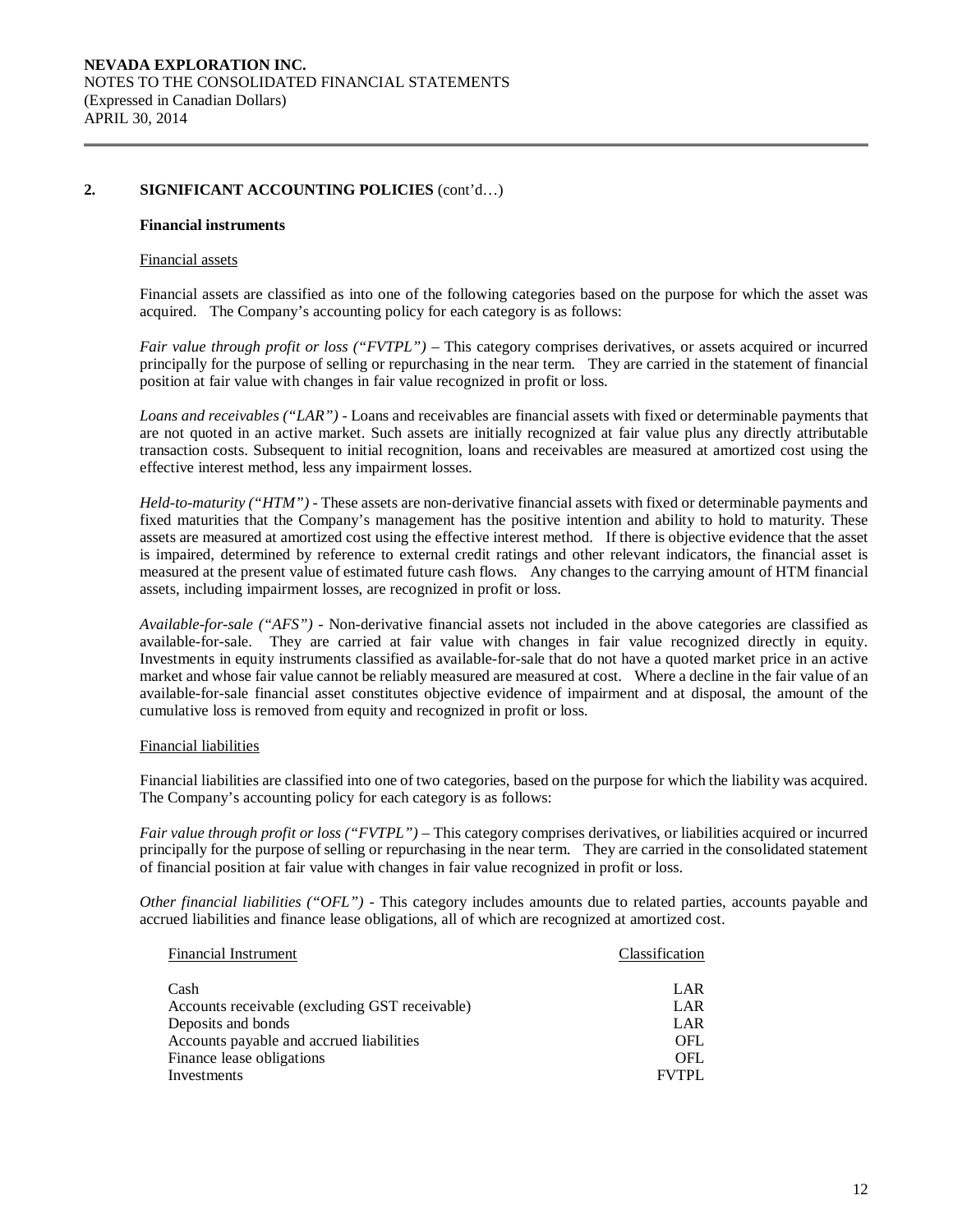## **Financial instruments** (cont'd…)

#### Impairment

All financial assets except for those at FVTPL, are subject to review for impairment at least at each reporting date. Financial assets are impaired when there is any objective evidence that the estimated cash flows of a financial asset or group of financial assets are negatively impacted. Evidence of impairment could include:

- significant financial difficulty of the issuer or counterparty; or
- default or delinquency in interest or principal payments by the borrower; or
- it becomes probable that the borrower will enter into bankruptcy or financial reorganization.

The carrying amount of the financial asset is directly reduced by any impairment loss.

## **Provisions**

A provision is recognized if, as a result of a past event, the Company has a present legal or constructive obligation that can be estimated reliably, and it is probable that an outflow of economic benefits will be required to settle the obligation. Provisions are determined by discounting the future cash flows at a pre-tax rate that reflects current market assessments of the time value of money and the risks specific to the liability. Provisions are not recognized for future operating losses.

## **Leases**

Leases that transfer substantially all of the benefits and risks of ownership of the assets to the Company are accounted for as finance lease obligations. At the time the finance lease obligation is entered into, an asset is recorded together with the related obligation. Assets under finance lease obligations are depreciated over their estimated useful lives.

## **New Accounting Standards and Amendments to Existing Standards**

# New and amended standards adopted by the Company

The following new and amended standards have become effective for the Company's April 30, 2014 reporting period. Adoption of these standards did not result in a significant impact on the Company's financial statements.

- (i) Effective for annual periods beginning on or after July 1, 2012
	- Amendments to IAS 1, *Presentation of Financial Statements*
- (ii) Effective for annual periods beginning on or after January 1, 2013
	- New standard IFRS 10, *Consolidated Financial Statements*
	- New standard IFRS 11, *Joint Arrangements*
	- New standard IFRS 12, *Disclosure of Interests in Other Entities*
	- New standard IFRS 13, *Fair Value Measurement*
	- Reissued IAS 27, *Separate Financial Statements*
	- Reissued IAS 28, *Investments in Associates and Joint Ventures*

## New or revised standards and amendments to existing standards not yet effective

The Company has not applied the following new or revised standards and amendments that have been issued but are not yet effective for the Company's April 30, 2014 reporting period: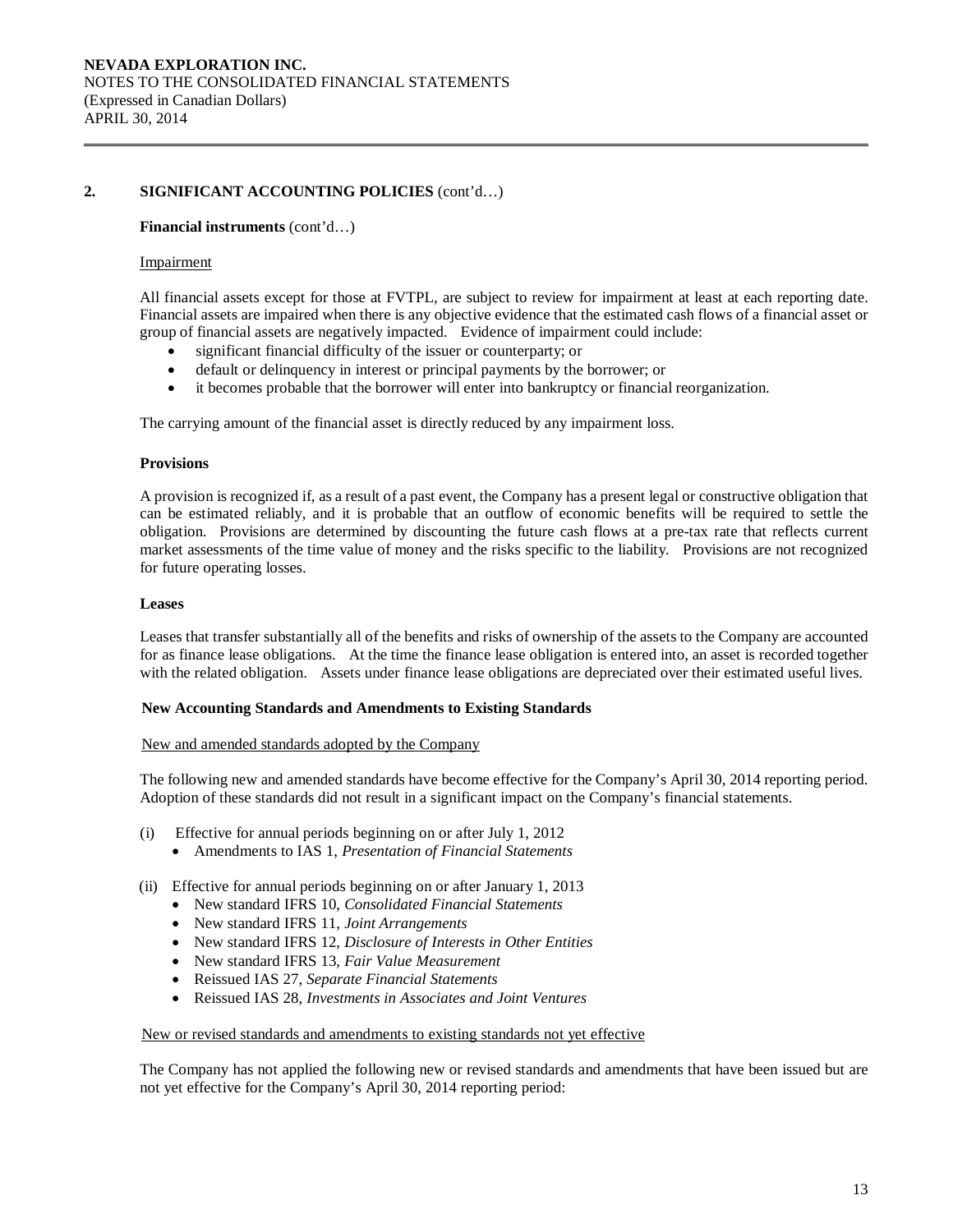## **New Accounting Standards and Amendments to Existing Standards** (cont'd…)

New or revised standards and amendments to existing standards not yet effective (cont'd…)

- New standard IFRS 9, *Financial Instruments*, classification and measurement is the first part of a new standard on classification and measurement of financial assets that will replace IAS 39, "Financial Instruments: Recognition and Measurement." IFRS 9 has two measurement categories: amortized cost and fair value. All equity instruments are measured at fair value. A debt instrument is at amortized cost only if the entity is holding it to collect contractual cash flows and the cash flows represent principal and interest. Otherwise it is at fair value through profit and loss. The application date for this standard has not been determined. The new standard is expected to have minimal impact on the Company's financial statements.
- Amendments to IAS 32, *Financial Instruments*: *Presentation*, provide clarification on the application of offsetting rules. This standard is effective for years beginning on or after January 1, 2014. The amendments are expected to have minimal impact on the Company's financial statements.
- Amendments to IAS 36, *Impairment of Assets,* clarify the recoverable amount disclosures for non-financial assets, including additional disclosures about the measurement of the recoverable amount of impaired assets when the recoverable amount was based on fair value less costs of disposal. The amendments apply retrospectively for annual periods beginning on or after January 1, 2014. Earlier application is permitted except an entity shall not apply those amendments in periods (including comparative periods) in which it does not also apply IFRS 13. The amendments are expected to have minimal impact on the Company's financial statements.
- Amendments to IFRS 10, *Consolidated Financial Statements*, IFRS 12, *Disclosures of Interests in Other Entities*  and IAS 27, *Separate Financial Statements*. The amendments provide for the definition of an investment entity and sets out an exception to consolidating particular subsidiaries of an investment entity. The amendments also deal with the disclosures required and preparation of separate financial statements of an investment entity. These amended standards are effective for annual periods beginning or after January 1, 2014. The amendments are expected to have minimal impact on the Company's financial statements.

The Company plans to adopt these standards as soon as they become effective for the Company's reporting period.

# **3. ACCOUNTS RECEIVABLE**

The Company's receivables arise from two main sources: Goods and Services Tax ("GST") receivable due from Canadian government taxation authorities and trade accounts receivable. These are broken down as follows:

|                                                                                | April 30,<br>2014  | April 30,<br>2013      |
|--------------------------------------------------------------------------------|--------------------|------------------------|
| GST/HST receivable<br>Due from a related party (Note 6)<br>Accounts receivable | \$<br>1,802<br>329 | 5,906<br>43,595<br>302 |
| Total                                                                          | \$<br>2,131        | 49,803                 |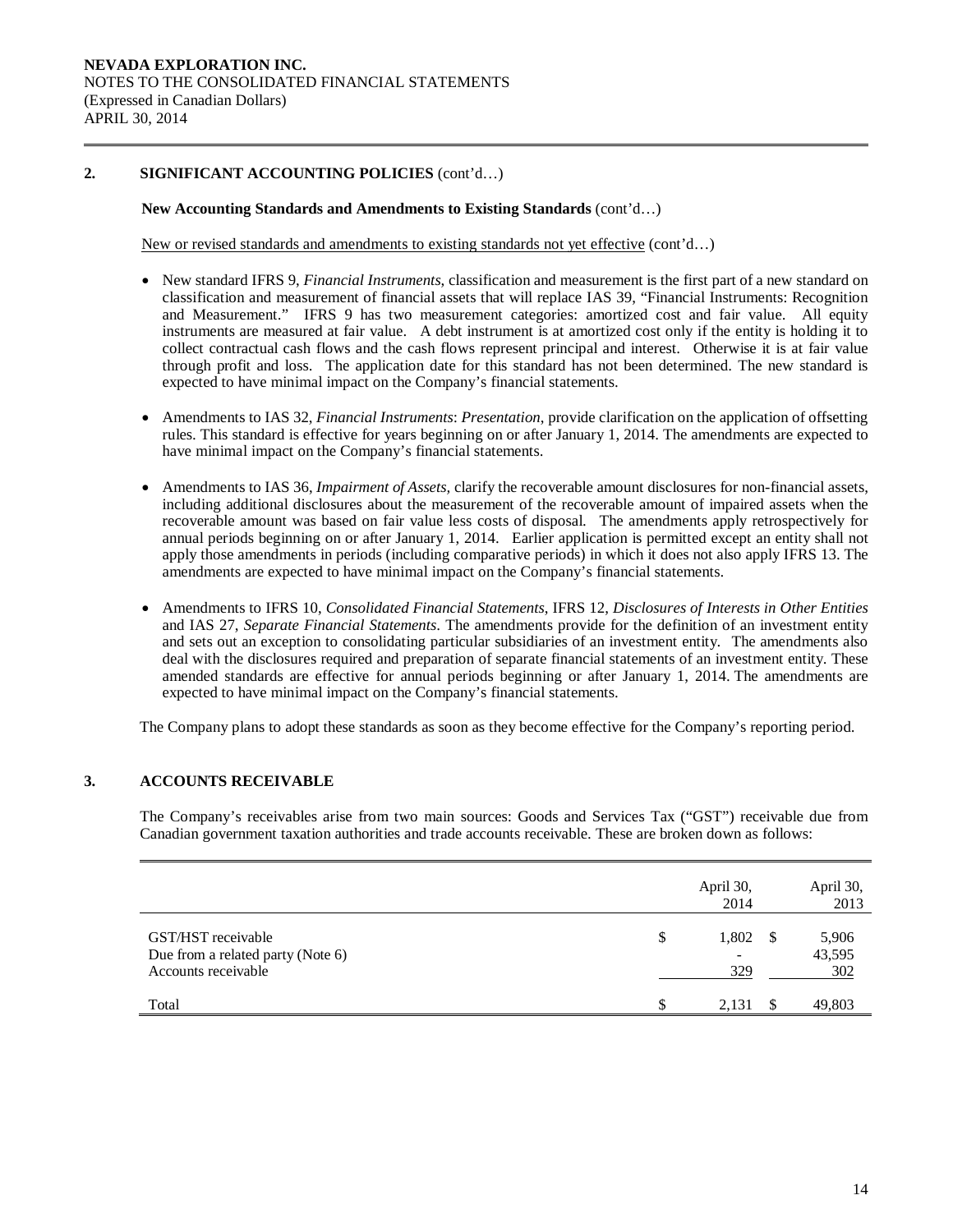## **4. PREPAID EXPENSES**

The prepaid expenses for the Company are as follows:

|                                         | April 30,<br>2014 | April 30,<br>2013 |
|-----------------------------------------|-------------------|-------------------|
| Security deposit for rental of premises | 17.735 \$         | 15,594            |

# **5. SHORT TERM INVESTMENTS**

| As at April 30, 2014                 |                      |    |        |    |                       |  |  |
|--------------------------------------|----------------------|----|--------|----|-----------------------|--|--|
|                                      | <b>Number</b>        |    | Cost   |    | <b>Carrying Value</b> |  |  |
| Spruce Ridge Resources Ltd. - Shares | 170,068              | \$ | 25,000 | \$ | 3,401                 |  |  |
|                                      | As at April 30, 2013 |    |        |    |                       |  |  |
|                                      | <b>Number</b>        |    | Cost   |    | <b>Carrying Value</b> |  |  |
| Spruce Ridge Resources Ltd. - Shares | 170,068              | \$ | 25,000 | \$ | 22,109                |  |  |

During the year ended April 30, 2013, the Company received 170,068 shares with an initial value of \$25,000 from Spruce Ridge Resources Ltd. ("Spruce Ridge") as a partial payment on the option agreement entered into on the Fletcher Junction property (Notes 6 and 8). During the year ended April 30, 2014, the Company revalued the shares based on the market price at April 30, 2014 resulting in an unrealized loss of \$18,707 (2013 –\$2,891).

The Company classified this investment as fair value through profit or loss and determined the fair value of the Spruce Ridge shares based on the market price per share of \$0.02 at April 30, 2014 (\$0.13 at April 30, 2013). This resulted in a carrying value of \$3,401 as at April 30, 2014 (\$22,109 as at April 30, 2013) for the 170,068 shares.

# **6. RELATED PARTY TRANSACTIONS**

During the year ended April 30, 2014, the Company:

- i) paid or accrued \$51,380 in professional fees to a firm in which the Chief Financial Officer of the Company is a partner.
- ii) granted 950,000 stock options to independent directors of the Company resulting in share-based payments of \$73,347.
- iii) received \$22,348 in option payments from Spruce Ridge on the Company's Fletcher Junction Project (Note 8). At the time the option payments were received, an Officer and Director of Spruce Ridge was also a Director of the Company.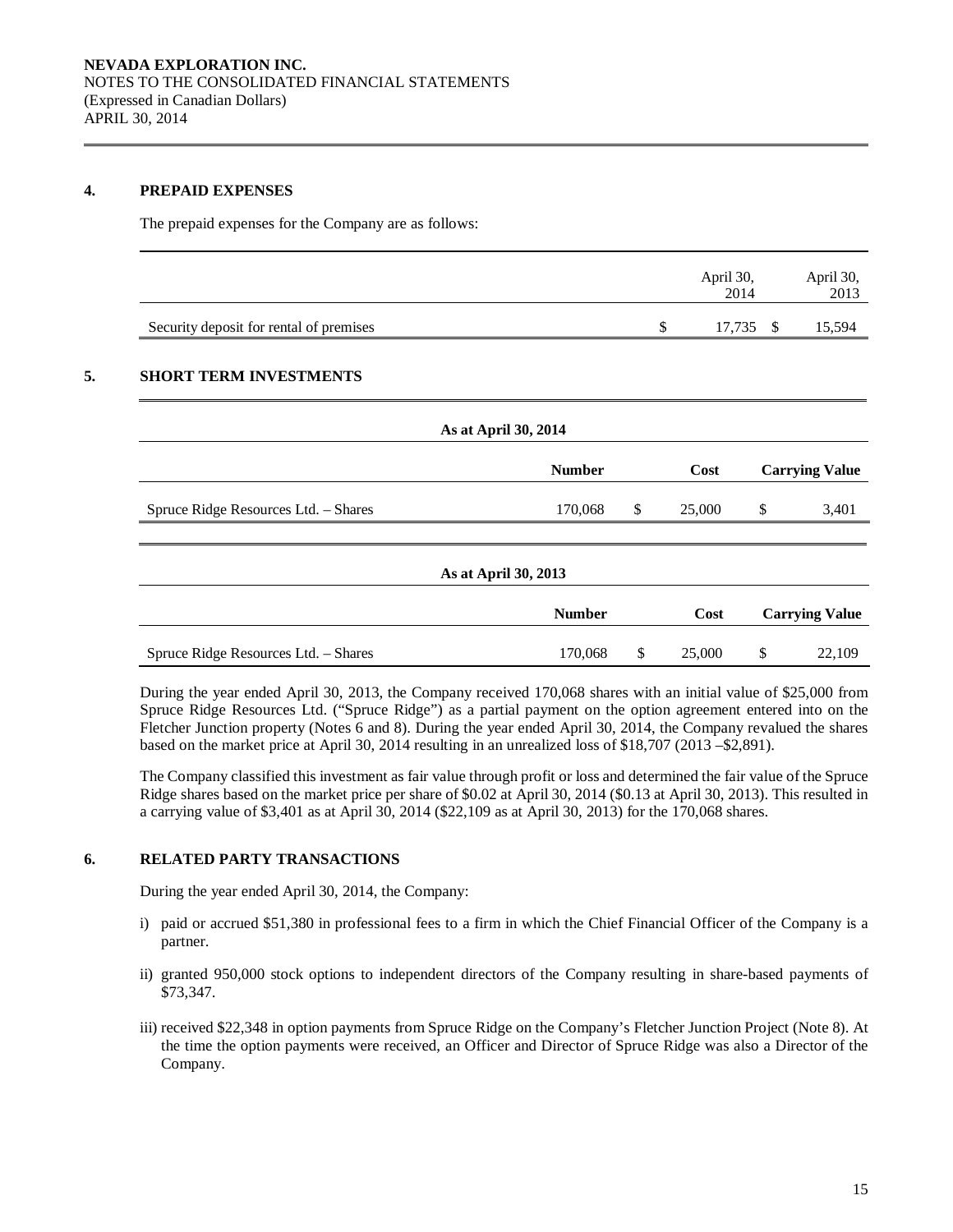## **6. RELATED PARTY TRANSACTIONS** (cont'd…)

During the year ended April 30, 2013, the Company:

- i) paid or accrued \$61,400 in professional fees to a firm in which the Chief Financial Officer of the Company is a partner.
- ii) granted 1,000,000 stock options to independent directors of the Company resulting in share-based payments of \$97,959.
- iii) entered into an Exploration and Option to Joint Venture Agreement with Spruce Ridge on the Company's Fletcher Junction Project (Note 8) and received 170,068 shares (Note 5) as partial payment on the option. At that time, an Officer and Director of Spruce Ridge was also a Director of the Company.
- iv) earned \$53,270 in project management and consulting income from Spruce Ridge as the Company provided consulting services.

As at April 30, 2014, the Company had \$Nil (2013 - \$43,595) in accounts receivable from Spruce Ridge as a result of the consulting services provided.

The amounts included in accounts payable and accrued liabilities which are due to related parties are as follows:

|                                                                                        | April 30,<br>2014 | April 30,<br>2013 |
|----------------------------------------------------------------------------------------|-------------------|-------------------|
| Due to a firm of which the Chief Financial Officer is a partner<br>Due to Spruce Ridge | 28,598            | 15,000<br>25,187  |
|                                                                                        | 28,598            | 40,187            |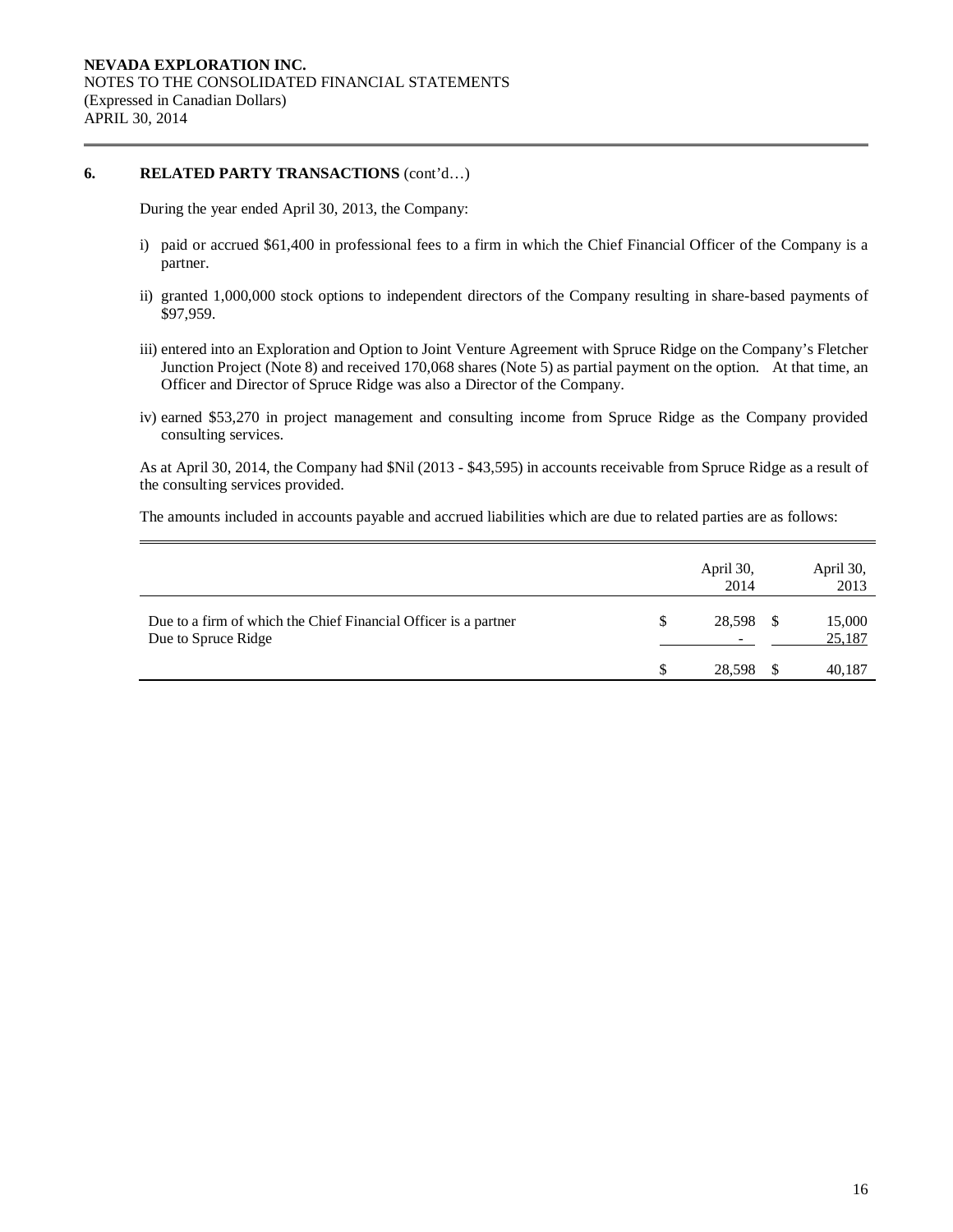# **7. EQUIPMENT**

|                                 | Vehicles     |     | Exploration<br>equipment |              | Computer<br>equipment | Total      |
|---------------------------------|--------------|-----|--------------------------|--------------|-----------------------|------------|
| Cost                            |              |     |                          |              |                       |            |
| Balance, April 30, 2012         | \$<br>71,087 |     | 238,528                  |              | 75,997                | 385,612    |
| Additions                       |              |     | 9.464                    |              | 27,775                | 37,239     |
| Disposal                        | (1,321)      |     | (18, 841)                |              | $\overline{a}$        | (20, 162)  |
| Effect of translation           | 1,410        |     | 4,615                    |              | 1,530                 | 7,555      |
| Balance, April 30, 2013         | \$<br>71,176 | \$. | 233,766                  | \$.          | 105,302               | \$410,244  |
| <b>Additions</b>                | 49,081       |     |                          |              | 12,474                | 61,555     |
| Disposal                        | (40,708)     |     | (85,069)                 |              |                       | (125,777)  |
| Effect of translation           | 5,153        |     | 18,235                   |              | 9,515                 | 32,903     |
|                                 |              |     |                          |              |                       |            |
| Balance, April 30, 2014         | \$<br>84,702 | \$  | 166,932                  | \$           | 127,291               | \$ 378,925 |
| <b>Accumulated amortization</b> |              |     |                          |              |                       |            |
| Balance, April 30, 2012         | 59,427       |     | 147,537                  |              | 21,662                | 228,626    |
| <b>Additions</b>                | 11,817       |     | 39,234                   |              | 1,615                 | 52,666     |
| Disposal                        | (1,321)      |     | (15,073)                 |              |                       | (16, 394)  |
| Effect of translation           | 1,253        |     | 3,009                    |              | 429                   | 4,691      |
| Balance, April 30, 2013         | \$<br>71,176 | \$  | 174,707                  | \$.          | 23,706                | \$269,589  |
| Disposal                        | (40,708)     |     | (65, 928)                |              |                       | (106, 636) |
| Amortization                    | 4,864        |     | 37,894                   |              | 6,805                 | 49,563     |
| Effect of translation           | 5,197        |     | 14,054                   |              | 2,298                 | 21,549     |
|                                 |              |     |                          |              |                       |            |
| Balance, April 30, 2014         | \$<br>40,529 | \$  | 160,727                  | $\mathbb{S}$ | 32,809                | \$234,065  |
| <b>Carrying amounts</b>         |              |     |                          |              |                       |            |
| As at April 30, 2013            | \$           | \$  | 59,059                   | \$           | 81,596                | \$140,655  |
| As at April 30, 2014            | \$<br>44,173 | \$  | 6,205                    | \$           | 94,482                | \$144,860  |

Included in computer equipment as at April 30, 2014 is a database under construction with a cost of \$82,195 (2013 - \$63,848). No amortization has been taken on this computer equipment in the current year.

Included in vehicles at April 30, 2014 was asset under finance lease with a cost of \$49,081 (2013 - \$118,745) and accumulated amortization of \$4,908 (2013 - \$98,666).

During the year ended April 30, 2014, the Company recorded amortization of \$4,908 (2013 - \$23,322) on the asset under finance lease.

During the year ended April 30, 2014, the Company disposed of assets under capital lease with a net book value of \$19,141 for proceeds of \$47,884.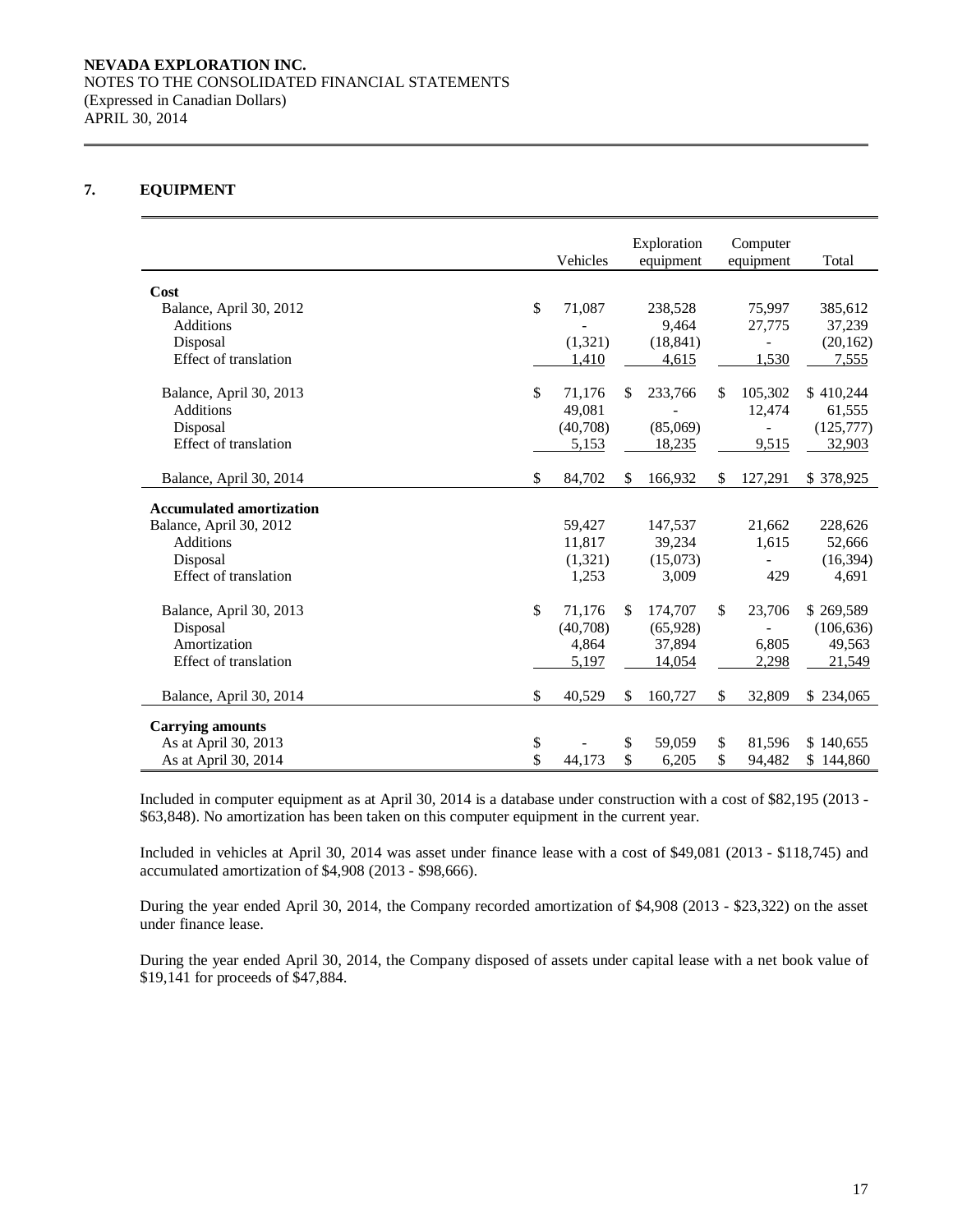# **NEVADA EXPLORATION INC.**

NOTES TO THE CONSOLIDATED FINANCIAL STATEMENTS (Expressed in Canadian Dollars) APRIL 30, 2014

# **8. EXPLORATION AND EVALUATION ASSETS**

For the year ended April 30, 2014:

|                             | AW            | FJ            | KC            | HP            | <b>SGV</b>   | <b>BU</b>      | JU            | RP             | SP            | WF            | <b>TOTAL</b>     |
|-----------------------------|---------------|---------------|---------------|---------------|--------------|----------------|---------------|----------------|---------------|---------------|------------------|
| <b>Acquisition costs</b>    |               |               |               |               |              |                |               |                |               |               |                  |
| Balance - beginning of year | 198,809<br>\$ | 221,255<br>S. | 772,938<br>S. | 78,902<br>-S  | \$.          | \$.<br>424,247 | 175.991<br>S. | 207.301<br>-SS | 352,806<br>S. | 219,903<br>-S | 2,652,152<br>-SS |
| Additions - cash            | 21,715        | 18,316        | 81,385        | 21,742        | 62,213       |                |               |                |               |               | 205,371          |
| Option payments received    |               | (22, 348)     |               | ۰             |              |                |               |                |               |               | (22, 348)        |
| Effect of translation       | 18,849        | 18,567        | 73,024        | 8,603         | 5,318        | 8,289          | 3,438         | 4,050          | 6,893         | 4,297         | 151,328          |
|                             |               |               |               |               |              |                |               |                |               |               |                  |
| Balance – end of year       | 239,373       | 235,790       | 927,347       | 109,247       | 67,531       | 432,536        | 179,429       | 211,351        | 359,699       | 224,200       | 2,986,503        |
|                             |               |               |               |               |              |                |               |                |               |               |                  |
| <b>Exploration costs</b>    |               |               |               |               |              |                |               |                |               |               |                  |
| Balance – beginning of year | 646,081       | 1,032,098     | 75,649        | 799,528       |              | 902,446        | 61,265        | 65,405         | 87,396        | 85,705        | 3,755,573        |
| Geological                  | 1,522         |               |               | 6,650         |              |                |               |                |               |               | 8,172            |
| Travel                      |               | 147           |               | ٠             |              |                |               |                |               |               | 147              |
| Effect of translation       | 55,354        | 88,232        | 6,467         | 68,909        |              | 17,631         | 1,197         | 1,278          | 1,707         | 1,674         | 242,449          |
|                             |               |               |               |               |              |                |               |                |               |               |                  |
| Balance – end of year       | 702,957       | 1,120,477     | 82,116        | 875,087       |              | 920,077        | 62,462        | 66,683         | 89,103        | 87,379        | 4,006,341        |
|                             |               |               |               |               |              |                |               |                |               |               |                  |
| Write-off                   |               |               |               |               |              | (1,352,613)    | (241, 891)    | (278, 034)     | (448, 802)    | (311,579)     | (2,632,919)      |
|                             |               |               |               |               |              |                |               |                |               |               |                  |
| <b>Total costs</b>          | 942,330<br>\$ | \$1,356,267   | \$1,009,463   | 984,334<br>\$ | 67,531<br>\$ |                |               |                |               |               | 4,359,925        |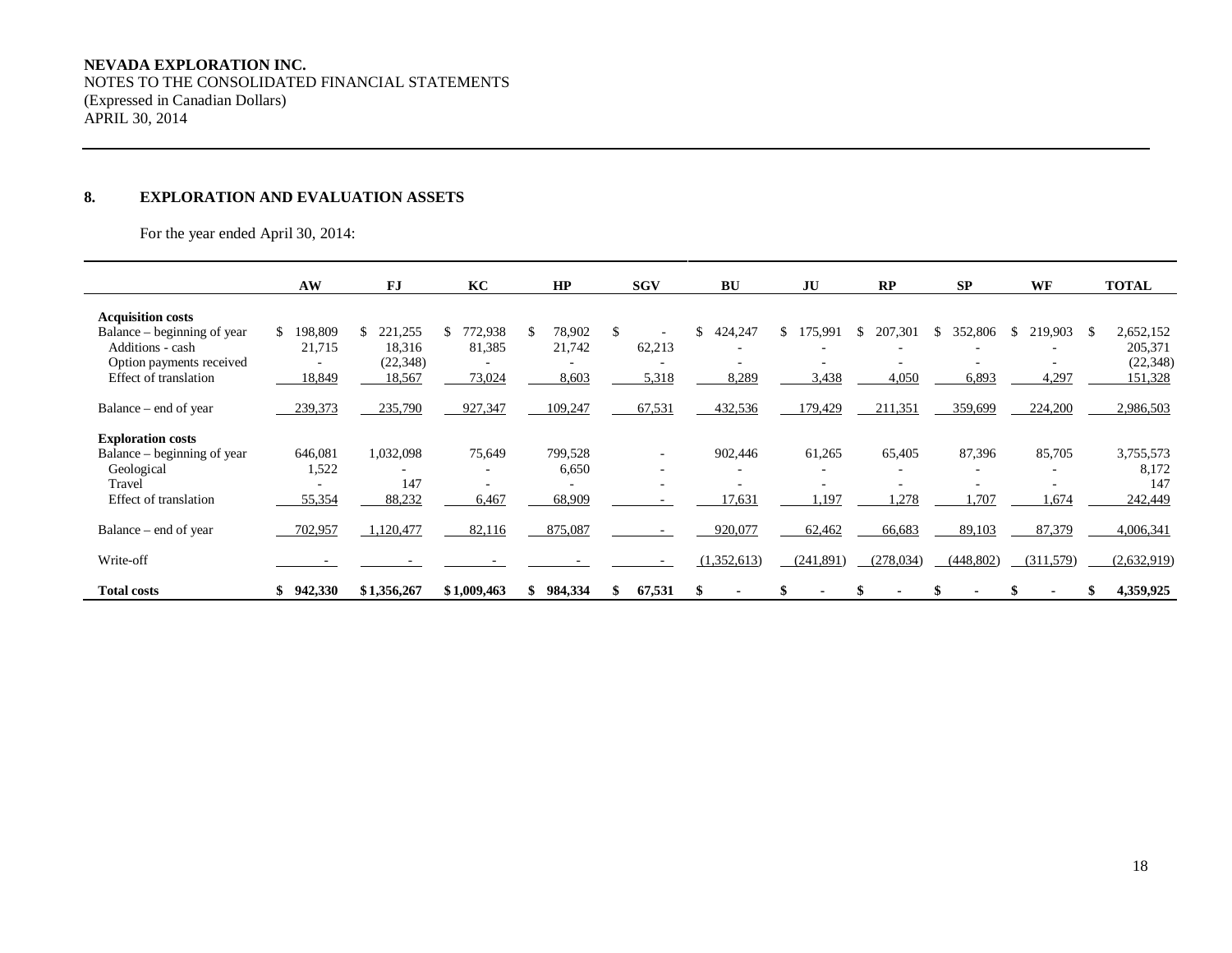NOTES TO THE CONSOLIDATED FINANCIAL STATEMENTS (Expressed in Canadian Dollars) APRIL 30, 2014

# 8. **EXPLORATION AND EVALUATION ASSETS** (cont'd...)

For the year ended April 30, 2013:

|                             | AW                       | <b>FJ</b>   | KC        | HP           | <b>BU</b>     | JU            | RP             | <b>SP</b>     | WF                       | <b>TOTAL</b> |
|-----------------------------|--------------------------|-------------|-----------|--------------|---------------|---------------|----------------|---------------|--------------------------|--------------|
| <b>Acquisition costs</b>    |                          |             |           |              |               |               |                |               |                          |              |
| Balance – beginning of year | \$164,063                | \$267,010   | \$644,510 | 56,520<br>S. | 399,961<br>S. | \$156,360     | 192,187<br>S.  | 301,753<br>S. | 200,844<br>\$.           | \$2,383,208  |
| Additions - cash            | 30,976                   |             | 108,309   | 20,886       | 16,242        | 16,294        | 11,183         | 44,363        | 14,889                   | 263,142      |
| Additions – shares          |                          |             | 5,463     |              |               |               |                |               |                          | 5,463        |
| Option payments received    | $\overline{\phantom{0}}$ | (49,950)    |           |              |               |               |                |               |                          | (49,950)     |
| Effect of translation       | 3,770                    | 4,195       | 14,656    | ,496         | 8,044         | 3,337         | 3,931          | 6,690         | 4,170                    | 50,289       |
|                             |                          |             |           |              |               |               |                |               |                          |              |
| Balance – end of year       | 198,809                  | 221,255     | 772,938   | 78,902       | 424,247       | 175,991       | 207,301        | 352,806       | 219,903                  | 2,652,152    |
|                             |                          |             |           |              |               |               |                |               |                          |              |
| <b>Exploration costs</b>    |                          |             |           |              |               |               |                |               |                          |              |
| Balance – beginning of year | 624,356                  | 1,012,327   | 54,234    | 764,783      | 869,907       | 60,104        | 64,165         | 85,739        | 84,080                   | 3,619,695    |
| Geochemistry                | 5,446                    |             | 1,761     |              | 9,975         |               |                |               |                          | 17,182       |
| Geophysics                  |                          |             | 11,361    |              |               |               |                |               | $\overline{\phantom{a}}$ | 11,361       |
| Geological                  | 2,677                    | 40          | 6,489     | 19,585       | 3,753         |               |                |               |                          | 32,544       |
| Travel                      | 1,351                    | 161         | 370       |              | 1,699         |               |                |               |                          | 3,581        |
| Effect of translation       | 12,251                   | 19,570      | 1,434     | 15,160       | 17,112        | 1,161         | 1,240          | 1,657         | 1,625                    | 71,210       |
|                             |                          |             |           |              |               |               |                |               |                          |              |
| Balance – end of year       | 646,081                  | 1,032,098   | 75,649    | 799,528      | 902,446       | 61,265        | 65,405         | 87,396        | 85,705                   | 3,755,573    |
|                             |                          |             |           |              |               |               |                |               |                          |              |
| <b>Total costs</b>          | 844,890<br>\$            | \$1,253,353 | \$848,587 | \$878,430    | \$1,326,693   | 237,256<br>\$ | 272,706<br>SS. | 440,202       | 305,608<br>S             | \$6,407,725  |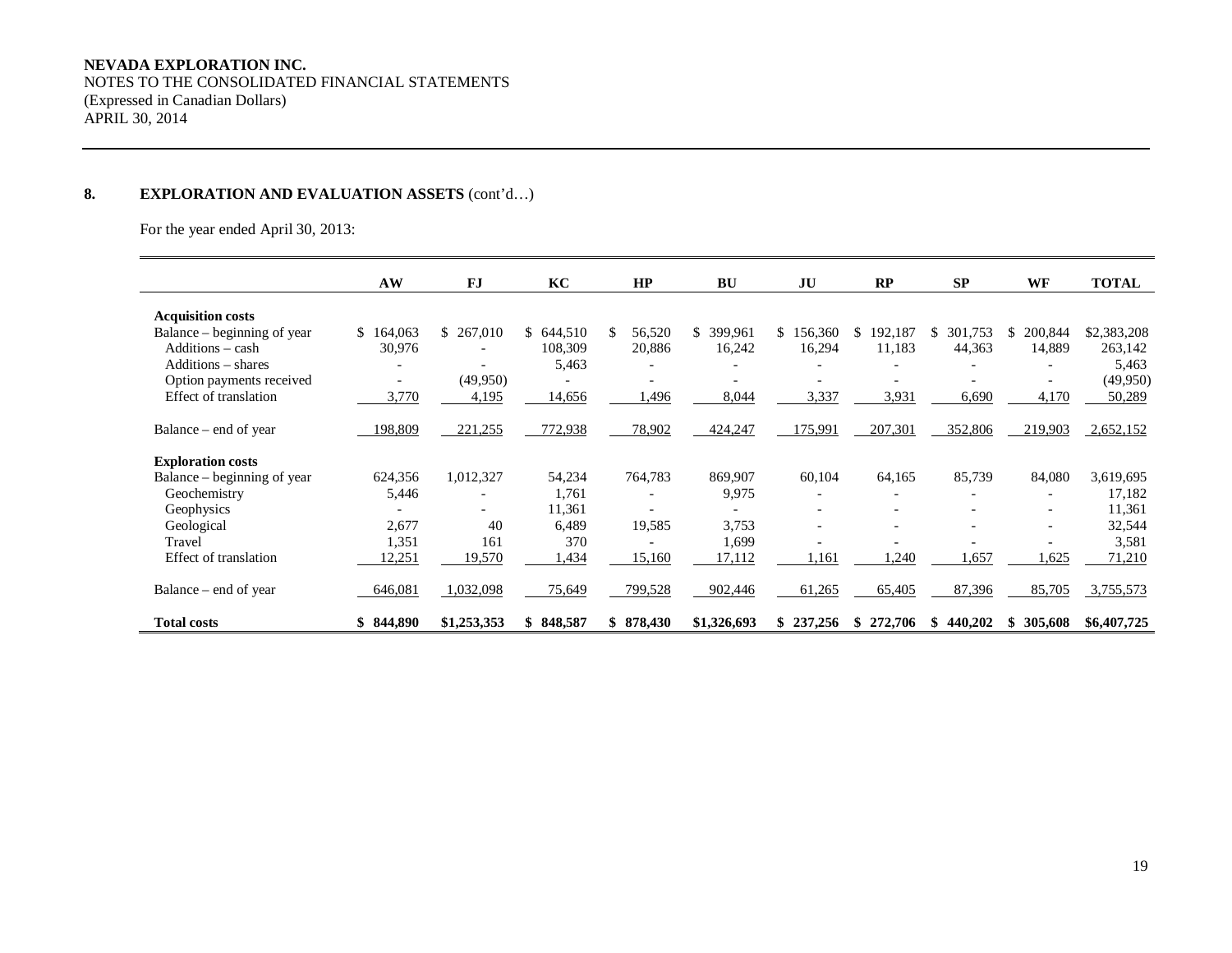## **8. EXPLORATION AND EVALUATION ASSETS** (cont'd….)

## **Awakening (AW)**

The Awakening Project is located in Humboldt County, Nevada, approximately 50 km north-northwest of Winnemucca, Nevada. The Company has a 100% interest in 158 (2013 - 206) claims (approx. 12.0 km<sup>2</sup>) at Awakening.

On July 1, 2008, the Company entered into a Mining Lease agreement with DIR Exploration Inc. ("DIR") on 15 claims (approx. 120 hectares). Based on the results of the Company's work to date at the Awakening Project, the Company has focused its exploration on areas within the claims controlled directly by NGE; accordingly, NGE terminated the Mining Lease during the year ended April 30, 2013.

# **Fletcher Junction (FJ)**

The Fletcher Junction Project is located in Mineral County, Nevada, approximately 30 km southwest of Hawthorne, Nevada. The Company has a 100% interest in 117 (2013 – 117) claims (approx. 9.6 km<sup>2</sup>) at the Fletcher Junction Project, subject to a 1.25% net smelter return royalty ("NSR").

During the year ended April 30, 2013, the Company entered into an Exploration and Option to Joint Venture Agreement with Spruce Ridge Resources Ltd. ("Spruce Ridge"), whereby Spruce Ridge had the right to earn a 70% joint venture interest in the property, subject to an additional 15% upon completion of the earn-in and feasibility report, by:

- a) funding US\$2,600,000 in qualifying expenditures over 4 years; and
- b) making US\$300,000 in payments over 3 years of which Spruce Ridge may elect to pay up to 50% of the payments by issuing common shares to the Company. Upon signing the agreement, Spruce Ridge paid the Company US\$25,000 and issued 170,068 shares to the Company with an initial value of US\$25,000 (Note 5).

During the year ended April 30, 2014, Spruce Ridge terminated the Exploration and Option to Joint Venture Agreement and paid US\$22,000 to settle outstanding obligations under the agreement. Spruce Ridge retains no interest in the project.

# **Kelly Creek (KC)**

The Kelly Creek Project is located in Humboldt County, Nevada, approximately 40 km north-northwest of Battle Mountain, Nevada. The Company has a 100% interest in 194 (2013 – 430) claims (approx. 15.7 km<sup>2</sup>) at Kelly Creek.

On October 1, 2009, the Company entered into a Mining Lease and Option to Purchase Agreement with Genesis Gold Corporation ("Genesis"). Genesis has 100% interest in 254 (2013 – 254) claims (approx. 20.2 km<sup>2</sup>) at Kelly Creek. Under the Agreement, the Company is the Operator and has the option to purchase 100% of the Genesis claims for 100,000 common shares (50,000 shares issued in 2011, 50,000 shares issued in 2010) and US\$1,500,000, subject to a 1.5% Net Smelter Return Royalty ("Royalty"). The Company also has the option to purchase one half of the royalty (0.75%) for US\$750,000. The share issuance transaction is measured at fair value of the shares issued as the fair value of the option payment could not be reliably measured.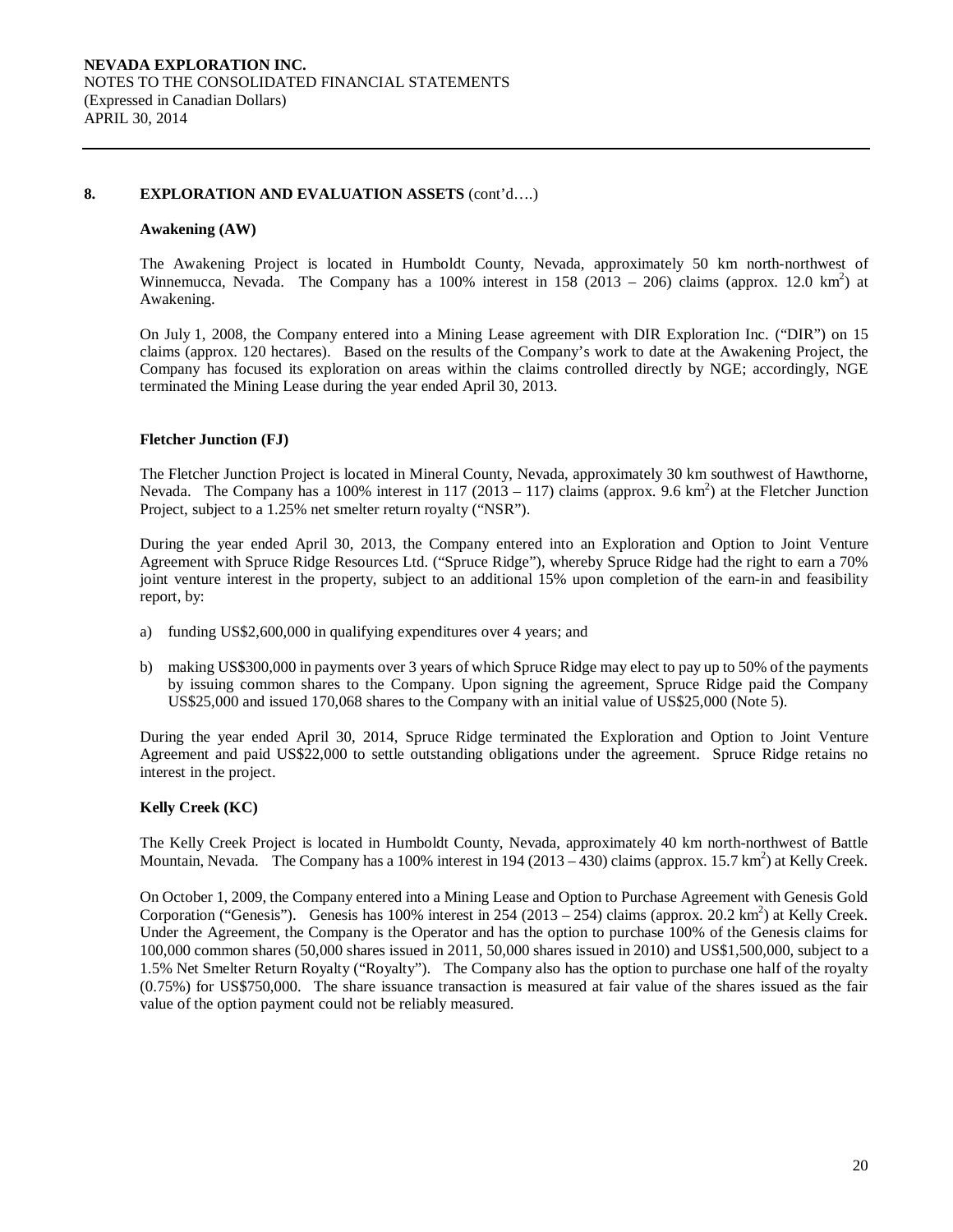## **8. EXPLORATION AND EVALUATION ASSETS** (cont'd….)

## **Kelly Creek (KC)** (cont'd…)

The Company shall pay to Genesis advance royalty payments as follows:

| $1st$ anniversary                       | 5.000  | (paid)               |
|-----------------------------------------|--------|----------------------|
| $2nd$ anniversary                       | 10,000 | (paid)               |
| 3 <sup>rd</sup> anniversary             | 10,000 | (paid) <sup>i)</sup> |
| 4 <sup>th</sup> anniversary             | 10,000 | (paid)               |
| $5th$ and each subsequent anniversaries | 50,000 |                      |

i) 50% was paid in cash and another 50% was paid through the issuance of 50,049 shares (Note 12 b) i) ) during the year ended April 30, 2013.

# **Hot Pot (HP)**

On September 16, 2005, the Company entered into a Mining Lease Agreement on 8.8  $km^2$  at the Hot Project located in Humboldt County, Nevada, approximately 30 km northwest of Battle Mountain, Nevada. Under the terms of the agreement, the Company is required to make annual payments of US\$20,000 on each anniversary, and the agreement is subject to a 3% NSR to the property owner. The Company also controls 6 (2013 – 6) claims (approx. 50 hectares) at Hot Pot. All of the Company's mineral interests at Hot Pot are subject to a 1.25% NSR.

## **Grass Valley Project**

On February 27, 2012, the Company announced the signing of agreement with McEwen Mining Inc, ("MMI"), a two-year Exploration Agreement to generate new gold projects in a 25,000 hectare (95 sq mi) study area in north central Nevada (referred to as the Area of Interest or "AOI") using the Company's hydrogeochemistry exploration technology.

Under the agreement, the Company is engaged to complete a hydrogeochemistry sampling program across the large AOI to identify and delineate discrete new target areas in exchange for a service fee. Any projects that MMI acquires within the AOI will be deemed Designated Properties. Upon acquiring a Designated Property, MMI will pay the Company the greater of US\$25,000 or US\$100 per claim, and grant the Company a 30% carried interest in the Designated Property. MMI will be the manager of the Designated Properties, will have sole discretion on the nature and timing of all exploration and development activities at the Designated Properties, and will be solely responsible for payment of all costs incurred in respect of the Designated Properties. If MMI completes a Production Decision Report on a Designated Property that MMI deems sufficient to base a decision to commence production, the Designated Property will advance under a Joint Venture agreement.

On September 24, 2012, the Company announced that MMI elected to designate a new gold project in Grass Valley, Nevada, as a Designated Property. The Grass Valley Project consists of approximately 59 km<sup>2</sup> (23 sq mi) of unpatented mining claims and is located along the western side of Grass Valley in central Nevada, approximately 16 kilometres (10 mi) south of Barrick Gold Corp.'s Cortez Hills, the world's largest primary gold producer in 2011. As per the terms of the Exploration Agreement, MMI has granted the Company a 30% carried interest in the property and paid the Company \$72,516 (US\$73,500) which has been recognized as option payments income for the year ended April 30, 2013.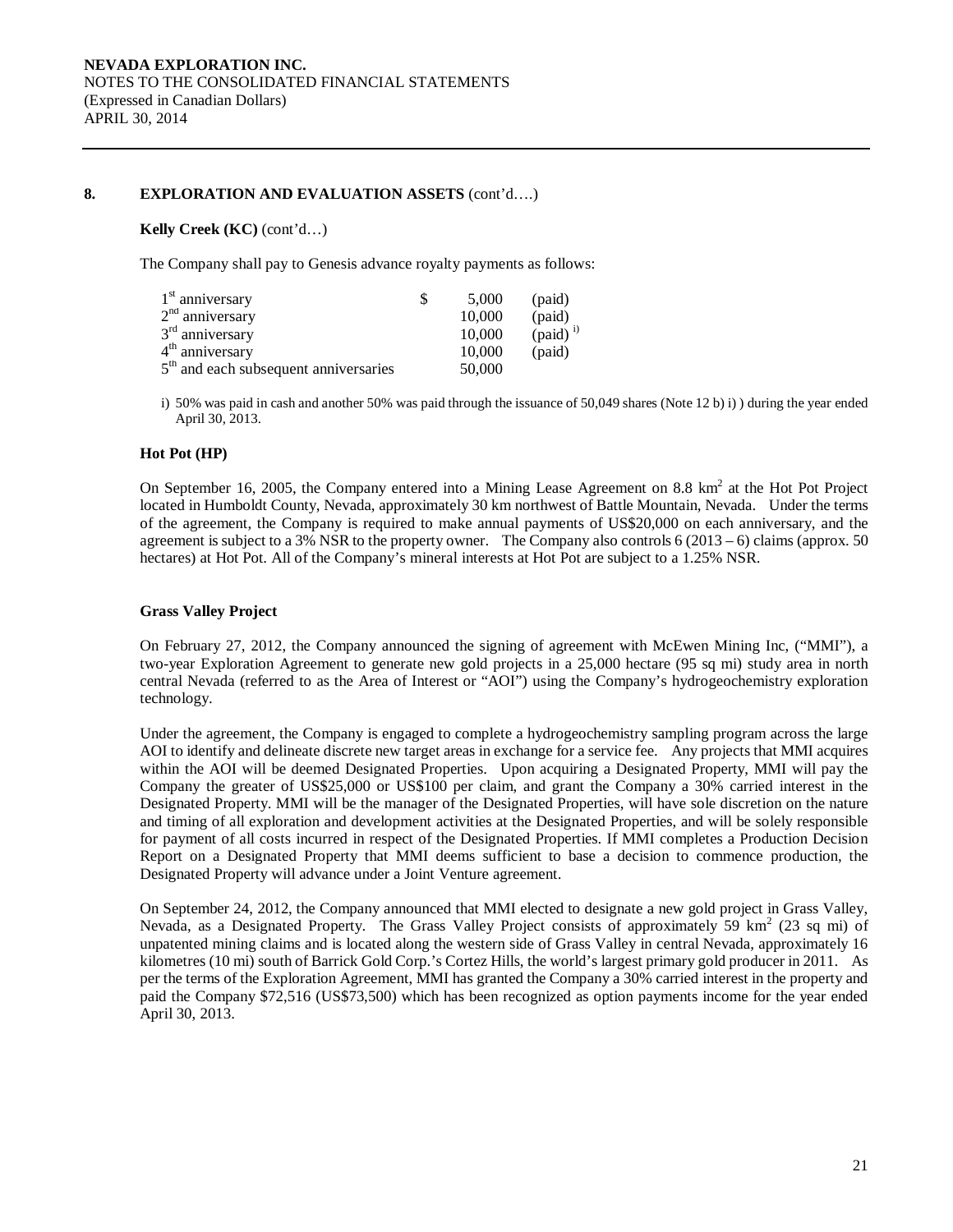## **8. EXPLORATION AND EVALUATION ASSETS** (cont'd…)

#### **Grass Valley Project** (cont'd…)

Under the agreement, if MMI elects to continue maintaining the Designated Property, MMI agrees to pay the Company the following staged payments:

| $1st$ anniversary                               | <b>US\$ 100,000</b> |
|-------------------------------------------------|---------------------|
| $2nd$ anniversary                               | 100,000             |
| $3rd$ anniversary                               | 100,000             |
| $4th$ anniversary                               | 100,000             |
| 5 <sup>th</sup> and each subsequent anniversary | 250,000             |

(recorded as option income for the year ended April 30, 2014)

# **South Grass Valley (SGV)**

During the year ended April 30, 2014, the Company established the South Grass Valley Project by staking 186 unpatented mining claims (approx. 15.0 km<sup>2</sup>). The Project is located in Lander County, north-central Nevada, approximately 50 kilometres (32 miles) south southwest of Barrick Gold Corp.'s Cortez Pipeline property.

## **Bull Creek (BU)**

The Bull Creek Project is located in Humboldt County, Nevada, approximately 60 km west-northwest of Winnemucca, Nevada. The Company held a 100% interest in 108  $(2013 - 108)$  claims (approx. 8.7 km<sup>2</sup>) at Bull Creek. During the year ended April 30, 2014, the Company realigned its land holdings in Nevada and decided to drop its land position in the Bull Creek Project. The Company wrote off all associated costs of \$1,352,613 during the year ended April 30, 2014.

## **Jungo (JU)**

The Jungo Property is located in both Humboldt and Pershing Counties, Nevada, approximately 60 km west of Winnemucca, Nevada. The Company held a 100% interest in  $108 (2013 - 108)$  claims (approx. 8.7 km<sup>2</sup>) at Jungo. During the year ended April 30, 2014, the Company realigned its land holdings in Nevada and decided to drop its land position in the Jungo Property. The Company wrote off all associated costs of \$241,891 during the year ended April 30, 2014.

## **Rye Patch (RP)**

The Rye Patch Project is located in Pershing County, Nevada, approximately 30 km northeast of Lovelock, Nevada. The Company held a 100% interest in 41 (2013 – 41) claims (approx. 3.3 km<sup>2</sup>) at Rye Patch, as well as Mining Lease Agreements covering another 70 hectares.

During the year ended April 30, 2014, the Mining Lease Agreements expired and the Company dropped its claims at the Rye Patch Project. The Company wrote off all associated costs of \$278,034 during the year ended April 30, 2014.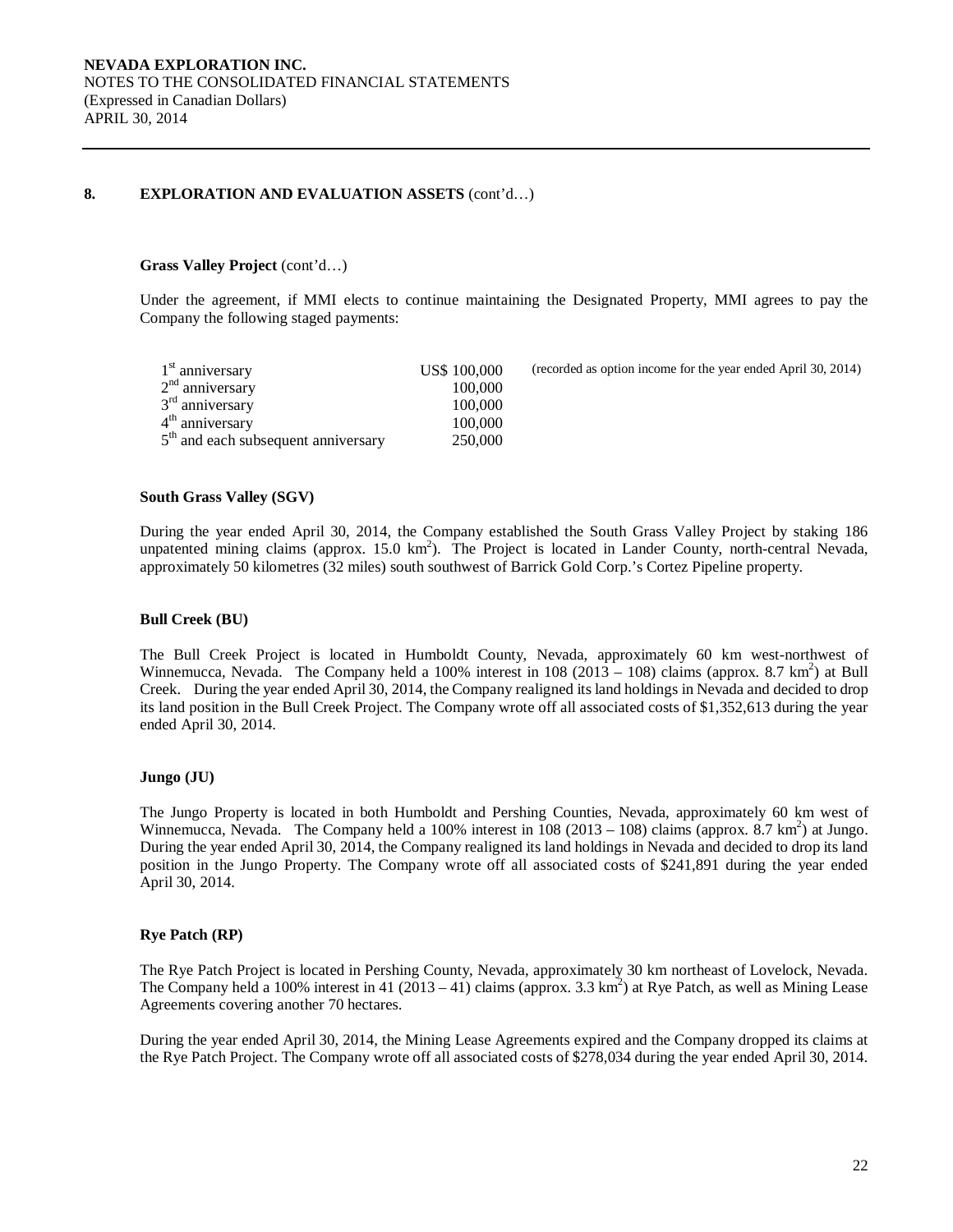## **8. EXPLORATION AND EVALUATION ASSETS** (cont'd…)

#### **Sand Pass (SP)**

The Sand Pass Project is located in Humboldt County, Nevada, approximately 10 km north of Winnemucca, Nevada. The Company held a 100% interest in 89 (2013 – 89) claims (approx. 16.6 km<sup>2</sup>) at Sand Pass, as well as a Mining Lease Agreement covering another 940 hectares. During the year ended April 30, 2014, the Company terminated the Mining Lease Agreement, and dropped all its claims at Sand Pass. The Company wrote off all associated costs of \$448,802 during the year ended April 30, 2014.

## **Whiskey Flats (WF)**

The Whiskey Flats Project is located in Mineral County, Nevada, approximately 20 km south of Hawthorne, Nevada. The Company held a 100% interest in 99 (2013 – 99) claims  $(8.0 \text{ km}^2)$  at Whiskey Flats. During the year ended April 30, 2014, the Company realigned its land holdings in Nevada and decided to drop its land position in the Whiskey Flats Project. The Company wrote off all associated costs of \$311,579 during the year ended April 30, 2014.

# **9. DEPOSITS AND BONDS**

|                                                            | April 30<br>2014            |     | April 30,<br>2013 |
|------------------------------------------------------------|-----------------------------|-----|-------------------|
| Security deposits $(1)$<br>Reclamation bond deposits $(2)$ | $11,500$ \$<br>\$<br>75,821 |     | 11,500<br>83,220  |
|                                                            | 87,321                      | \$. | 94,720            |

Security deposits consist of \$11,500 guaranteed investment certificate ("GIC") maturing on August 3, 2014 and bearing interest at prime less 2%. The GIC is used to secure the credit limit on a credit card.

(2) Reclamation bond deposits are required by the U.S. Bureau of Land Management ("BLM") and the U.S. Forest Service ("USFS") to ensure that any reclamation and clean-up work required on the Company's properties will be completed to the satisfaction of the BLM and the USFS. The Company did not have any asset retirement obligations as of April 30, 2014 and 2013.

# **10. ACCOUNTS PAYABLE AND ACCRUED LIABILITIES**

Accounts payable and accrued liabilities for the Company are as follows:

|                                                                                                                                               | April 30,<br>2014                                |    | April 30,<br>2013                   |
|-----------------------------------------------------------------------------------------------------------------------------------------------|--------------------------------------------------|----|-------------------------------------|
| Customer prepayments<br>Trade payables<br>Due to related parties (Note 6)<br>Due to key management personnel (Note 18)<br>Accrued liabilities | \$<br>-<br>25,918<br>28,598<br>174,020<br>43,509 | -S | 12,151<br>7,766<br>40,187<br>47,934 |
| Total                                                                                                                                         | \$<br>272,045                                    |    | 108,038                             |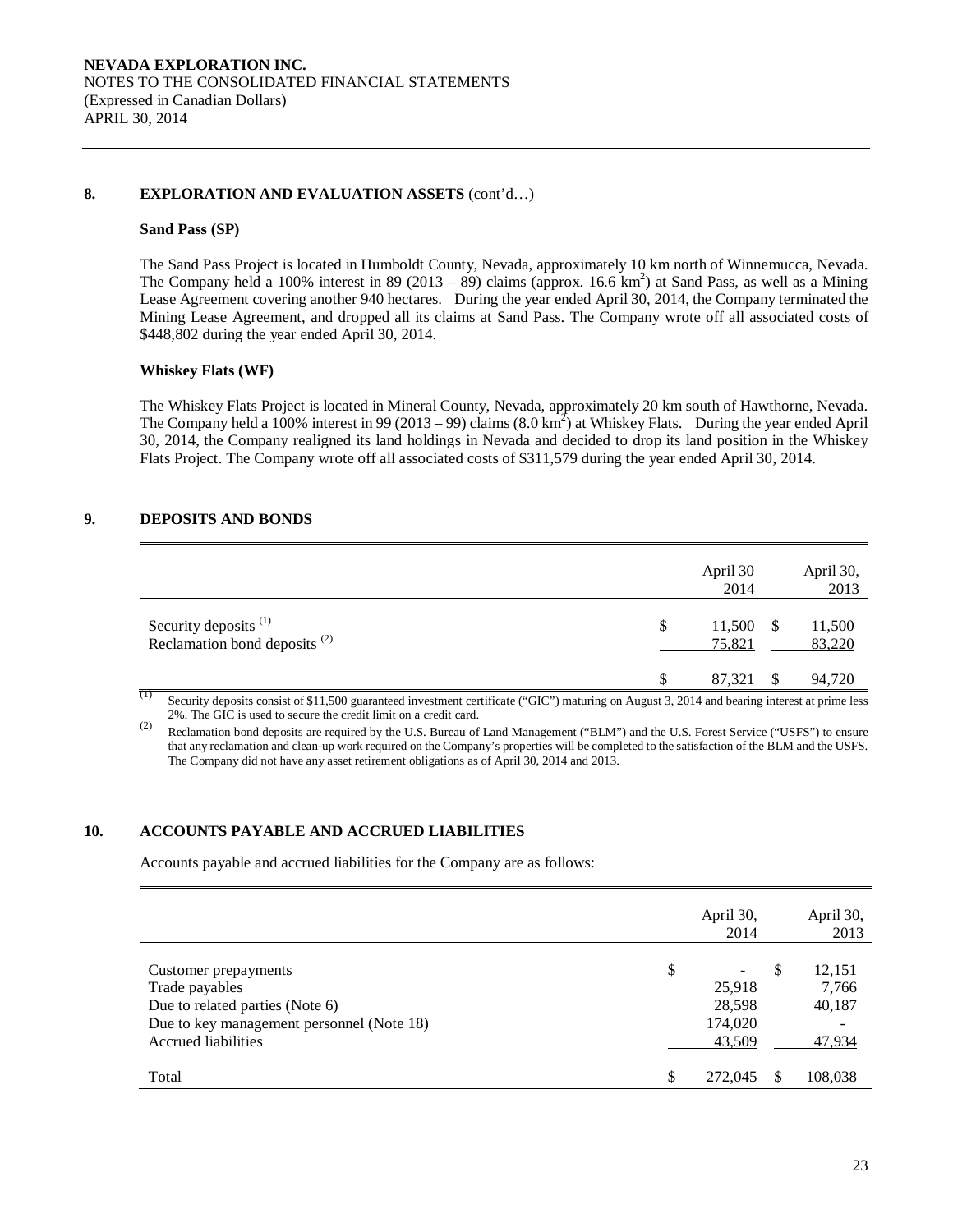## **11. FINANCE LEASE OBLIGATIONS**

The Company has a finance lease obligation for a leased vehicle, with blended monthly payments of principal and interest of \$48,375 (US\$44,138) and bearing interest at a rate of 2.90% per annum.

|                                                                      |   | April 30,<br>2014     | April 30,<br>2013 |
|----------------------------------------------------------------------|---|-----------------------|-------------------|
| Finance lease obligations<br>Deduct: amount representing interest    | S | 48,375 \$<br>(3, 124) |                   |
| Present value of minimum lease payments due<br>Less: current portion |   | 45,251<br>(9,381)     |                   |
| Non-current portion                                                  | S | 35,870                |                   |

The total of principal repayments of the finance lease obligations that are due within the next one year is \$9,381, and the remaining portion for \$35,870 is due between fiscal year 2015 to 2019.

# **12. CAPITAL STOCK**

a) Authorized share capital:

As at April 30, 2014, the authorized share capital of the Company was: Unlimited number of common shares without par value; Unlimited number of preferred shares without par value; All issued shares are fully paid.

b) Issued share capital:

During the year ended April 30, 2014, the Company did not have any share activities.

During the year ended April 30, 2013, the Company:

- i) settled outstanding indebtedness to a vendor of \$20,000 through the issuance of 200,000 common shares of the Company at a deemed price of \$0.10 per common share, and the Company issued 50,049 common shares of the Company at a deemed price of \$0.11 per common share as part of the annual payment due under a mining lease with Genesis on the Kelly Creek Project (Note 8).
- ii) completed a non-brokered private placement by issuing 10,000,000 Units at a price of \$0.10 per Unit for total gross proceeds of \$1,000,000. Each Unit consists of one common share and one-half of one non-transferable common share purchase warrant. Each whole warrant entitles the holder to purchase one common share at a price of \$0.15 for a period of one year. Fair value allocated in connection to these warrants was \$128,376. In connection with the private placement, the Company:
	- a) paid cash share issuance costs of \$46,198; and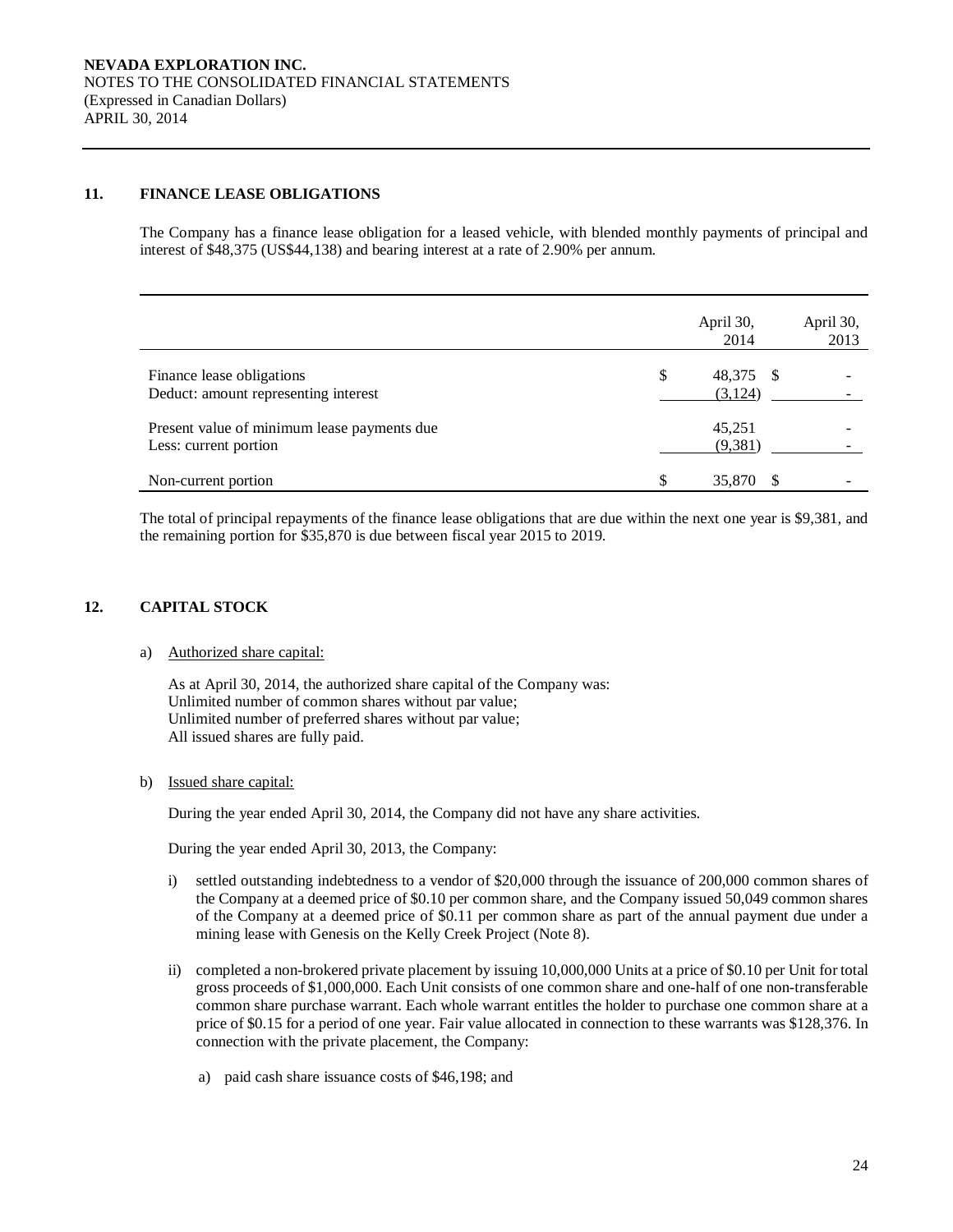## **12. CAPITAL STOCK**

- b) Issued share capital: (cont'd...)
	- **b)** issued 369,200 agent warrants with a fair value of \$15,226, where each agent warrant entitles the holder to purchase one common share at a price of \$0.15 for a period of one year. In the absence of a reliable measurement of the services received, the services have been measured at the fair value of the agent warrants issued.

## **13. RESERVES**

## a) Options

The Company has a stock option plan under which it is authorized to grant options to executive officers and directors, employees and consultants enabling them to acquire up to 10% of the issued and outstanding common stock of the Company. Under the plan, the exercise price of each option equals the market price, minimum price or a discounted price of the Company's stock as calculated on the date of grant. The options can be granted for a maximum term of five years, and generally vest over a 3 year period, or as determined by the Company's directors.

During the year ended April 30, 2014, the Company:

i) granted 3,050,000 stock options to directors and management resulting in share-based payments of \$235,483.

During the year ended April 30, 2013, the Company:

- i) granted 1,100,000 stock options to directors and employees resulting in share-based payments of \$106,802.
- ii) recorded share-based payment expense of \$2,634 for options granted in the prior year which vested during the current year.

A continuity of share purchase options for the year ended April 30, 2014 is as follows:

|                                                                      |    | Exercise |    | April 30, |    |           |   |           |             |             |    | April 30, |    |             |
|----------------------------------------------------------------------|----|----------|----|-----------|----|-----------|---|-----------|-------------|-------------|----|-----------|----|-------------|
| Expiry date                                                          |    | price    |    | 2013      |    | Granted   |   | Expired   |             | Cancelled   |    | 2014      |    | Exercisable |
| June 10, 2013                                                        | \$ | 0.15     |    | 200,000   |    | ۰         |   | (200,000) |             |             |    |           |    |             |
| September 30, 2014                                                   |    | 0.16     |    | 250,000   |    | ۰         |   |           |             |             |    | 250,000   |    | 250,000     |
| September 30, 2014                                                   |    | 0.10     |    | 900,000   |    |           |   |           |             |             |    | 900,000   |    | 900,000     |
| November 17, 2014                                                    |    | 0.10     |    | 600,000   |    |           |   |           |             |             |    | 600,000   |    | 600,000     |
| December 31, 2015                                                    |    | 0.10     |    | 3,100,000 |    |           |   | ٠         |             | (150,000)   |    | 2.950,000 |    | 2,950,000   |
| August 9, 2016                                                       |    | 0.10     |    | 2,250,000 |    | ۰         |   |           | (1,850,000) |             |    | 400,000   |    | 400,000     |
| September 25, 2017                                                   |    | 0.11     |    | 600,000   |    | ٠         |   |           |             | (500,000)   |    | 100,000   |    | 100,000     |
| December 4, 2017                                                     |    | 0.12     |    | 500,000   |    | ٠         |   |           |             |             |    | 500,000   |    | 500,000     |
| March 2, 2019                                                        |    | 0.10     |    |           |    | 3.050.000 |   |           |             |             |    | 3,050,000 |    | 3,050,000   |
| Total                                                                |    |          |    | 8,400,000 |    | 3,050,000 |   | (200,000) |             | (2,500,000) |    | 8,750,000 |    | 8,750,000   |
| Weighted average exercise price                                      |    |          | \$ | 0.10      | \$ | 0.10      | S | 0.15      | \$          | 0.10        | \$ | 0.10      | \$ | 0.10        |
| Weighted average remaining life of options outstanding<br>2.69 years |    |          |    |           |    |           |   |           |             |             |    |           |    |             |

Option pricing models require the use of estimates and assumptions including the expected volatility. Changes in underlying assumptions can materially affect the fair value estimates. The following weighted average assumptions were used for the Black-Scholes valuation of options granted during the year: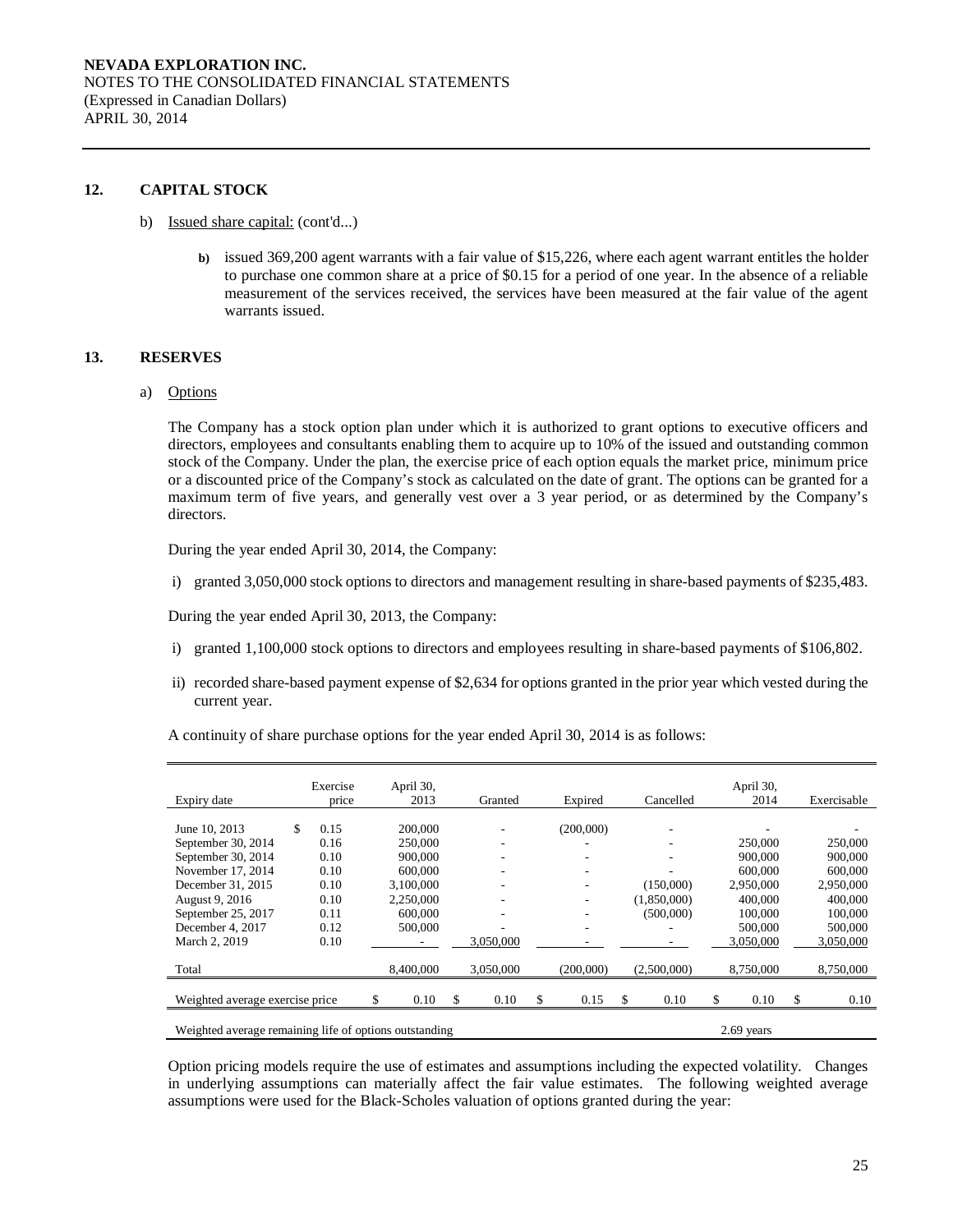## **13. RESERVES** (cont'd...)

a) Options (cont'd...)

|                                                      | April 30,<br>2014 | April 30,<br>2013 |
|------------------------------------------------------|-------------------|-------------------|
| Share price                                          | \$0.10            | \$0.11            |
| Risk-free interest rate                              | 1.60%             | 1.36%             |
| Expected life of options                             | 5 years           | 5 years           |
| Annualized volatility based on historical volatility | 105.68%           | 141.31%           |
| Dividend rate                                        | $0.00\%$          | 0.00%             |
| Forfeiture rate                                      | $0.00\%$          | 0.00%             |
| Fair value per option                                | \$0.08            | \$0.10            |
| Exercise price                                       | \$0.10            | \$0.11            |

## b) Warrants

During the year ended April 30, 2014, the Company issued Nil (2013 - 5,369,200) warrants.

A continuity of share purchase warrants for the year ended April 30, 2014 is as follows:

| Expiry date                                                                    | Exercise<br>price    | April 30,<br>2013                 | Granted | Expired                       | April 30,<br>2014 | Exercisable |
|--------------------------------------------------------------------------------|----------------------|-----------------------------------|---------|-------------------------------|-------------------|-------------|
| December 24, 2013 <sup>i</sup><br>December 24, 2014 iii)<br>April 16, 2014 ii) | 0.15<br>0.15<br>0.14 | 369,200<br>5,000,000<br>5.278,000 |         | (369,200)<br>۰<br>(5,278,000) | 5,000,000         | 5,000,000   |
| Total                                                                          |                      | 10.647.200                        |         | (5,647,000)                   | 5,000,000         | 5,000,000   |
| Weighted average exercise price                                                |                      | 0.15                              |         | 0.14                          | 0.15              | 0.15        |

i) Agent's warrants<br>ii) Includes 728,000

Includes 728,000 agent's warrants

iii) Extended from the original expiry date of December 24, 2013 to December 24, 2014 during the year ended April 30, 2014.

The following weighted average assumptions were used for the Black-Scholes valuation of warrants granted during the year:

|                                                      | April 30,<br>2014 | April 30,<br>2013 |
|------------------------------------------------------|-------------------|-------------------|
|                                                      |                   |                   |
| Share price                                          |                   | \$0.14            |
| Risk-free interest rate                              |                   | 1.12%             |
| Expected life of warrants                            |                   | 1 year            |
| Annualized volatility based on historical volatility |                   | 80.91%            |
| Dividend rate                                        |                   | $0.00\%$          |
| Fair value per warrant                               |                   | \$0.03            |

# **14. SUPPLEMENTAL DISCLOSURE WITH RESPECT TO CASH FLOWS**

During the year ended April 30, 2014, the Company had the following significant non-cash transaction:

- i) incurred equipment costs of \$20,518 included in accounts payable and accrued liabilities;
- ii) incurred exploration and evaluation expenditures of \$19,492 included in accounts payable and accrued liabilities.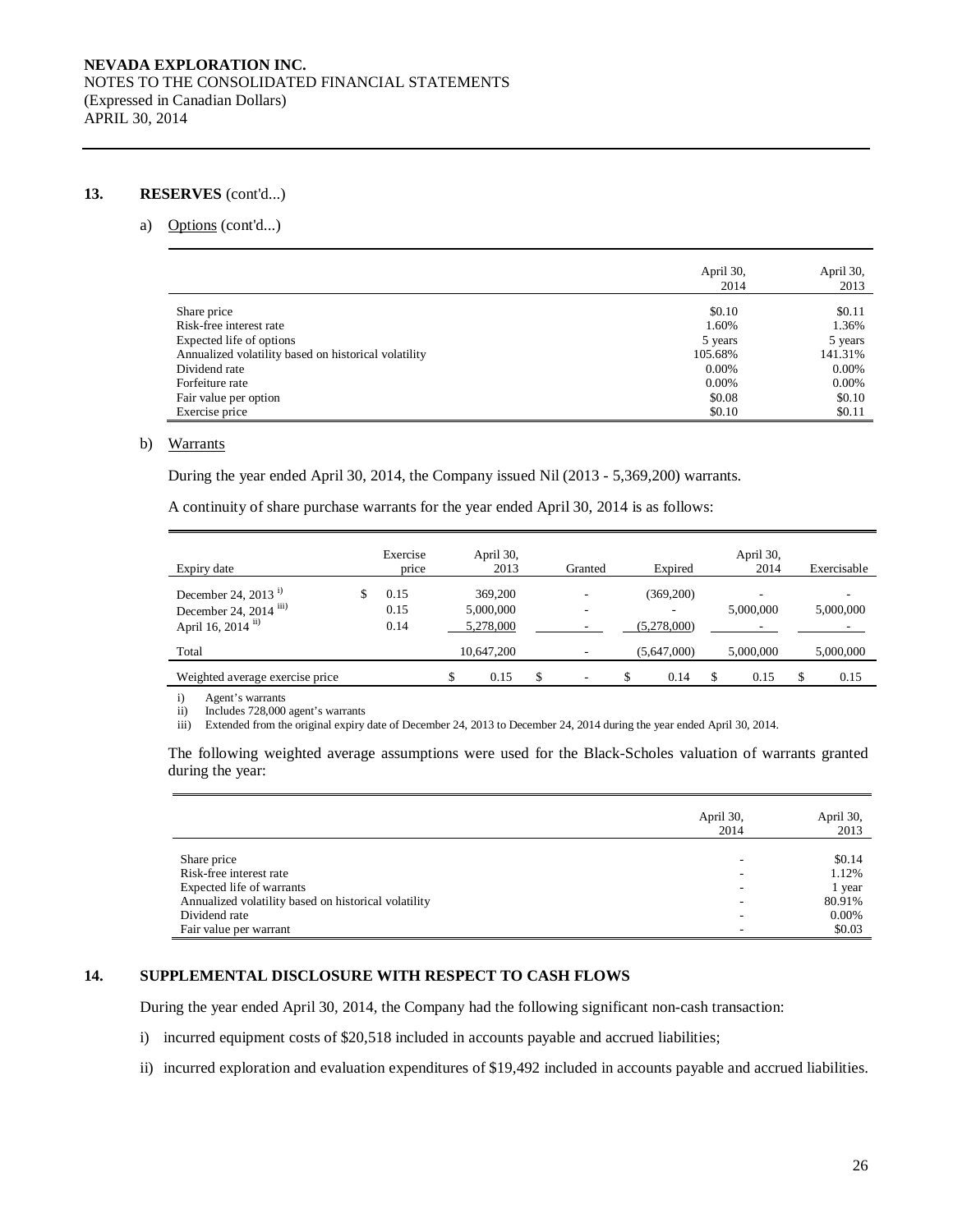## **14. SUPPLEMENTAL DISCLOSURE WITH RESPECT TO CASH FLOWS** (cont'd...)

During the year ended April 30, 2013, the Company had the following significant non-cash transactions:

- i) incurred equipment costs of \$17,800 included in accounts payable and accrued liabilities;
- ii) issued 200,000 shares with a fair value of \$20,000 for debt;
- iii) issued 50,049 shares with a fair market value of \$5,468 as part of the annual payment due under a Mining Lease; and
- iv) received 170,068 shares of Spruce Ridge with a value of \$25,000 as part of an option payment on the Fletcher Junction property.

# **15. COMMITMENTS**

The Company has the following commitments:

- a) The Company has entered into a lease agreement for premises expiring on November 30, 2014. Lease commitments are US\$4,769 per month.
- b) The Company has various commitments relating to its exploration and evaluation assets as disclosed in Note 8.

# **16. INCOME TAXES**

|                                                                                                                                                                                                                                                        | 2014                                                       |    | 2013                                                     |
|--------------------------------------------------------------------------------------------------------------------------------------------------------------------------------------------------------------------------------------------------------|------------------------------------------------------------|----|----------------------------------------------------------|
| Loss before income taxes                                                                                                                                                                                                                               | \$<br>$(3,532,587)$ \$                                     |    | (821, 148)                                               |
| Expected income tax recovery at average statutory rate of 26.00% for 2014<br>$(2013 - 25.00\%)$<br>Share-based payment and other non-deductible expenses<br>Share issuance costs<br>Change in statutory rates and other<br>Tax benefits not recognized | \$<br>$(918, 473)$ \$<br>66,000<br>(274, 527)<br>1,127,000 |    | (205, 287)<br>30,000<br>(11,550)<br>(36, 863)<br>223,700 |
|                                                                                                                                                                                                                                                        | \$                                                         | S  |                                                          |
|                                                                                                                                                                                                                                                        | 2014                                                       |    | 2013                                                     |
| Deferred tax assets:<br>Non-capital loss carry-forwards<br>Share issue costs and other                                                                                                                                                                 | \$<br>3,992,000<br>24,000                                  | -S | 2,850,000<br>39,000                                      |
| Deferred tax assets not recognized                                                                                                                                                                                                                     | (4,016,000)                                                |    | (2,889,000)                                              |
| Net deferred tax assets                                                                                                                                                                                                                                | \$                                                         |    |                                                          |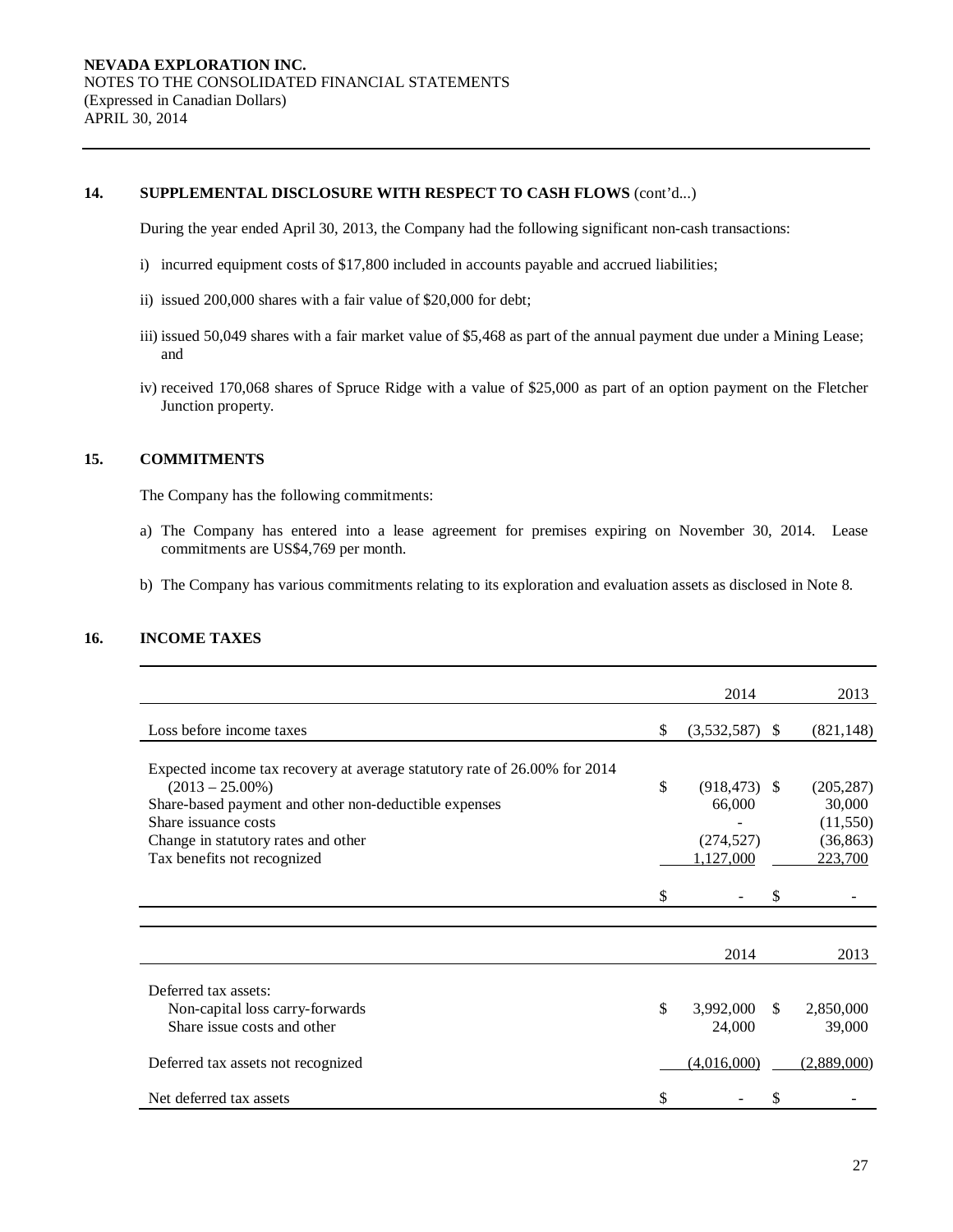## **16. INCOME TAXES** (cont'd...)

The Company has available for deduction against future taxable income non-capital losses of approximately \$4,026,000 and US net operating losses of approximately \$8,662,000 (expressed in Canadian dollars) expiring as follows:

|      | <b>CDN</b>      | US |           |  |
|------|-----------------|----|-----------|--|
|      |                 |    |           |  |
| 2025 | \$<br>33,000    | \$ |           |  |
| 2026 | 266,000         |    |           |  |
| 2027 | 858,000         |    | 183,000   |  |
| 2028 | 569,000         |    | 680,000   |  |
| 2029 | 549,000         |    | 2.544,000 |  |
| 2030 | 81,000          |    | 826,000   |  |
| 2031 | 357,000         |    | 816,000   |  |
| 2032 | 591,000         |    | 241,000   |  |
| 2033 | 391,000         |    | 364,000   |  |
| 2034 | 331,000         |    | 3,008,000 |  |
|      |                 |    |           |  |
|      | \$<br>4,026,000 | \$ | 8,662,000 |  |

Deferred tax assets have not been recognized in respect of these items because it is not probable that future taxable income will be available against which the Company can utilize the benefits.

# **17. SEGMENTED INFORMATION**

The Company operates in one industry segment, being the acquisition, exploration and development of resource properties. Geographic information is as follows:

|                                                      |    | April 30,<br>2014               |               | April 30,<br>2013               |
|------------------------------------------------------|----|---------------------------------|---------------|---------------------------------|
| Non-current assets:<br><b>United States</b>          |    |                                 |               |                                 |
| Equipment<br>Exploration and evaluation assets       | \$ | 144,860<br>4,359,925            | <sup>\$</sup> | 140,655<br>6,407,725            |
| Deposits and bonds                                   |    | 75,821                          |               | 83,220                          |
|                                                      | S  | 4,580,606                       | \$.           | 6,631,600                       |
|                                                      |    |                                 |               |                                 |
|                                                      |    | Year Ended<br>April 30,<br>2014 |               | Year Ended<br>April 30,<br>2013 |
| Income:<br><b>United States</b>                      |    |                                 |               |                                 |
| Project management and consulting<br>Option payments | \$ | 154,964<br>103,992              | -S            | 167,679<br>72,516               |
|                                                      | \$ | 258,956                         | S             | 240,195                         |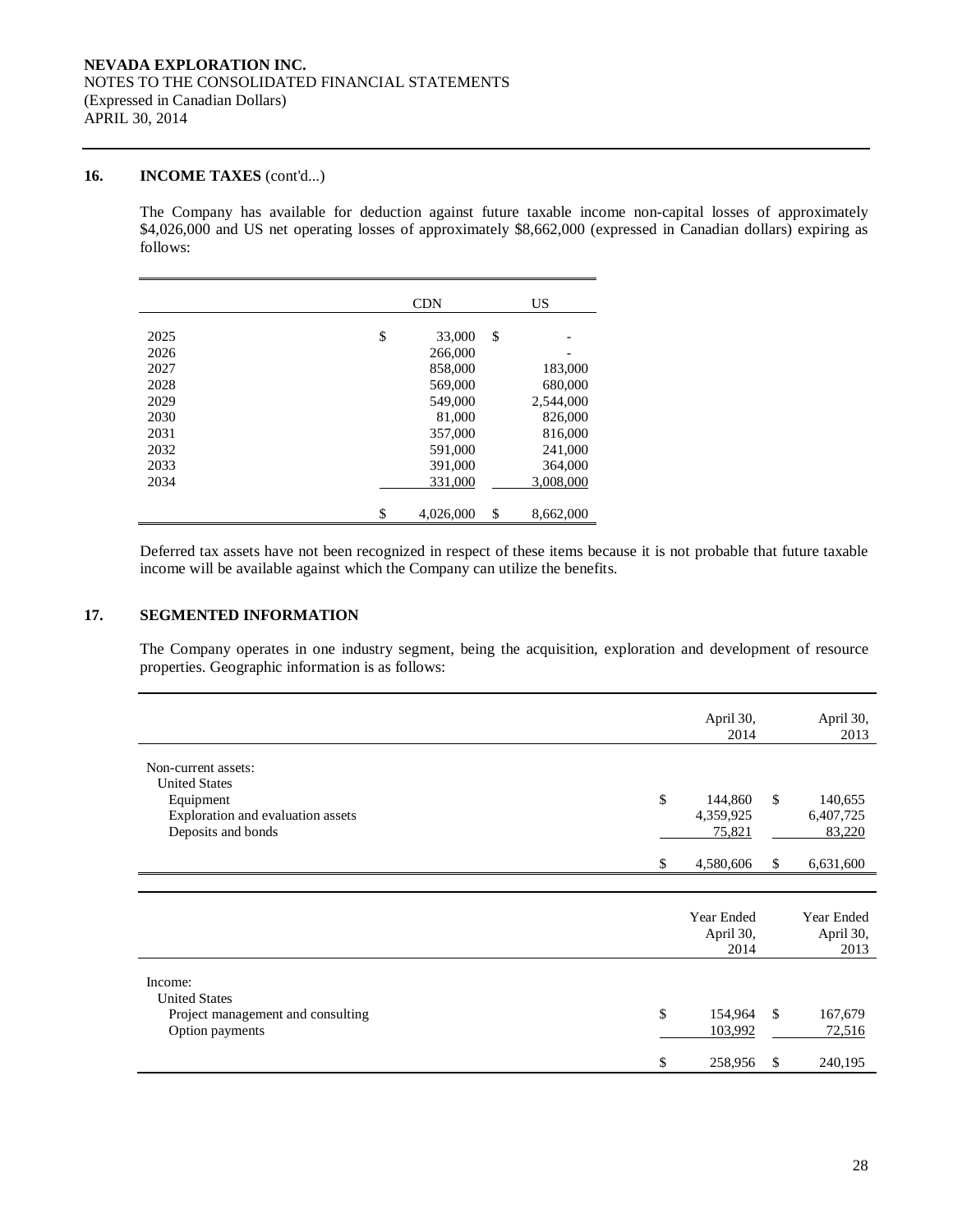## **18. KEY MANAGEMENT COMPENSATION**

Of the \$402,405 in salary expense, \$335,166 is for key management personnel, defined as those persons having authority and responsibility for planning, directing and controlling activities of the Company, directly or indirectly including any director (whether executive or otherwise) of the Company. The Company's key management personnel include the following: Chief Executive Officer, Chief Operating Officer, and President.

Remuneration of key management of the Company is as follows:

|                                          | Year Ended<br>April 30,<br>2014 |      | Year Ended<br>April 30,<br>2013 |
|------------------------------------------|---------------------------------|------|---------------------------------|
| <b>Salaries</b><br>Share-based payments* | \$<br>335,166 \$<br>162,136     |      | 330,108                         |
|                                          | \$<br>497,302                   | - \$ | 330,108                         |

\* Share-based payment is the fair value of vesting options that are granted to key management personnel. During the year ended April 30, 2014, the Company granted 2,100,000 options to key management personnel.

The amount included in accounts payable and accrued liabilities which is due to key management personnel is as follows:

|                                           | April 30,<br>2014 | April 30,<br>2013 |
|-------------------------------------------|-------------------|-------------------|
| Due to key management personnel (Note 10) | 174.020           |                   |

# **19. CAPITAL AND FINANCIAL RISK MANAGEMENT**

## **Capital management**

In order to maintain its capital structure, the Company, is dependent on equity funding and when necessary, raises capital through the issuance of equity instruments, primarily comprised of common shares and incentive stock options. In the management of capital, the Company includes the components of equity as well as cash.

The Company prepares annual estimates of exploration expenditures and monitors actual expenditures compared to the estimates to ensure that there is sufficient capital on hand to meet ongoing obligations. The Company's investment policy is to invest any excess cash in highly liquid short-term deposits with terms of one year or less and which can be liquidated after thirty days without interest penalty. The Company currently has insufficient capital to fund its exploration programs and is reliant on completing equity financings to fund further exploration. The Company is not subject to any externally imposed capital requirements.

There were no changes in the Company's approach to capital management during the year ended April 30, 2014.

# **Fair value**

Financial instruments measured at fair value are classified into one of three levels in the fair value hierarchy according to the relative reliability of the inputs used to estimate the fair values. The three levels of the fair value hierarchy are:

- Level 1 Unadjusted quoted prices in active markets for identical assets or liabilities;
- Level 2 Inputs other than quoted prices that are observable for the asset or liability either directly or indirectly; and
- Level 3 Inputs that are not based on observable market data.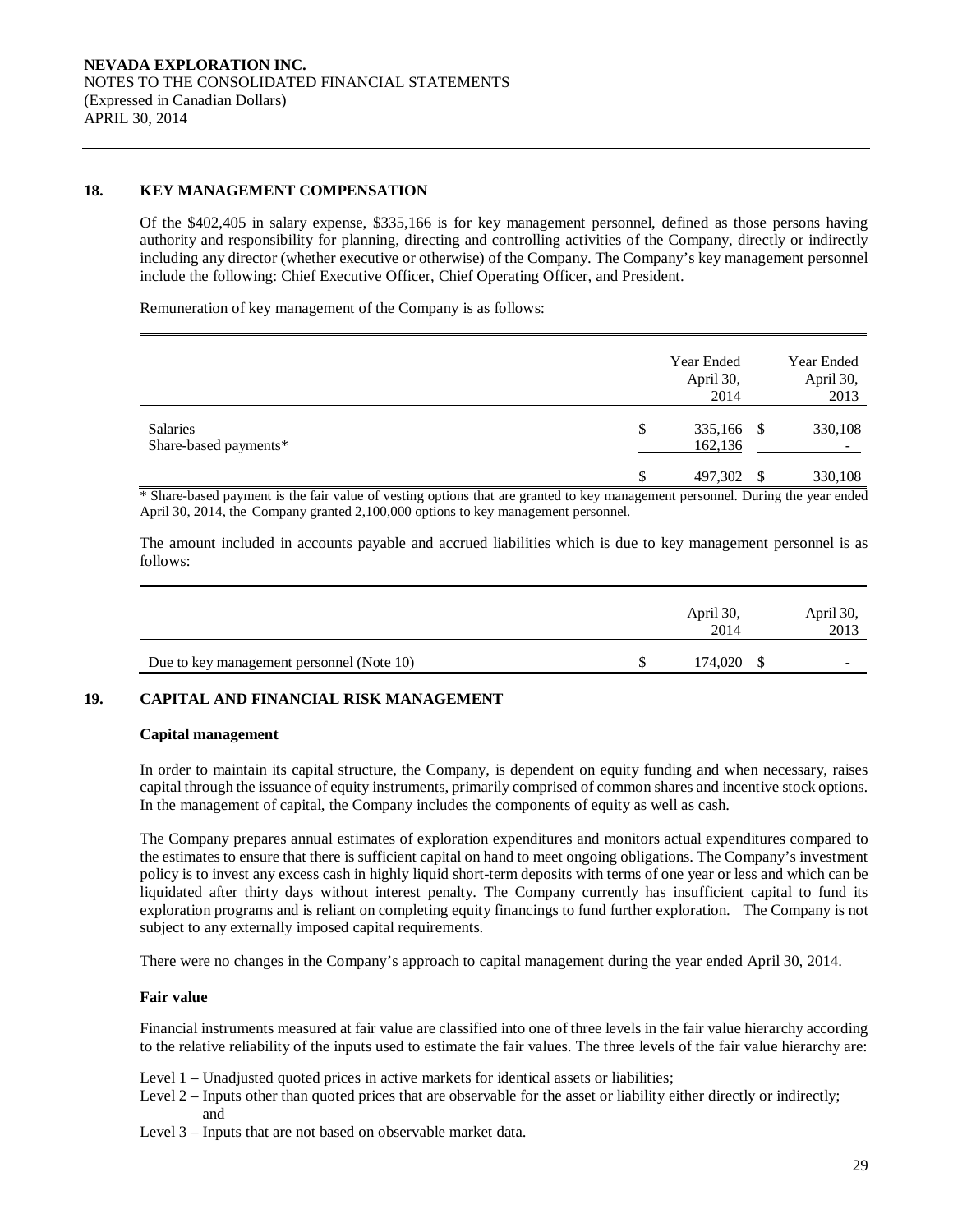## **19. CAPITAL AND FINANCIAL RISK MANAGEMENT** (cont'd…)

#### **Fair value** (cont'd…)

Short term investments are measured at level 1 of the fair value hierarchy. The fair value of short term investments is measured at the market price of the common shares held at the measurement date. The carrying value of cash, accounts receivable (excluding GST receivable), deposits and bonds, finance lease obligations and accounts payable and accrued liabilities approximated their fair value because of the short-term nature of these instruments.

## **Financial risk factors**

The Company's risk exposures and the impact on the Company's financial instruments are summarized below:

#### *Credit risk*

Credit risk is the risk of loss associated with a counterparty's inability to fulfill its payment obligations. The Company's credit risk is primarily attributable to cash and deposits and bonds. Management believes that the credit risk concentration with respect to cash is remote as it maintains accounts with highly-rated financial institutions.

## *Liquidity risk*

Liquidity risk is the risk that the Company will not be able to meet its financial obligations as they fall due. The Company manages liquidity risk through the management of its capital structure and financial leverage, as outlined in the discussion on capital management. It also manages liquidity risk by continuously monitoring actual and projected cash flows. The Board of Directors reviews and approves the Company's operating and capital budgets, as well as any material transactions out of the normal course of business.

As at April 30, 2014, the Company had a cash balance of \$22,603 (2013 - \$591,060) to settle current liabilities of \$281,426 (2013 - \$108,038). The Company will require financing from lenders, shareholders and other investors to generate sufficient capital to meet its short term business requirements.

## *Market risk*

Market risk is the risk of loss that may arise from changes in market factors such as interest rates, foreign exchange rates and equity prices.

(a) Interest rate risk

The Company is exposed to interest rate risk to the extent that the cash maintained at the financial institutions is subject to floating rate of interest. The interest rate risks on cash, deposits and bonds and on the Company's finance lease obligations are not considered significant.

(b) Foreign currency risk

The Company is exposed to financial risk arising from fluctuations in foreign exchange rates and the degree of volatility of these rates. A significant portion of the Company's expenses is denominated in US dollars. Consequently, certain assets, liabilities and operating expenses are exposed to currency fluctuations. The Company does not use derivative instruments to reduce its exposure to foreign currency risk.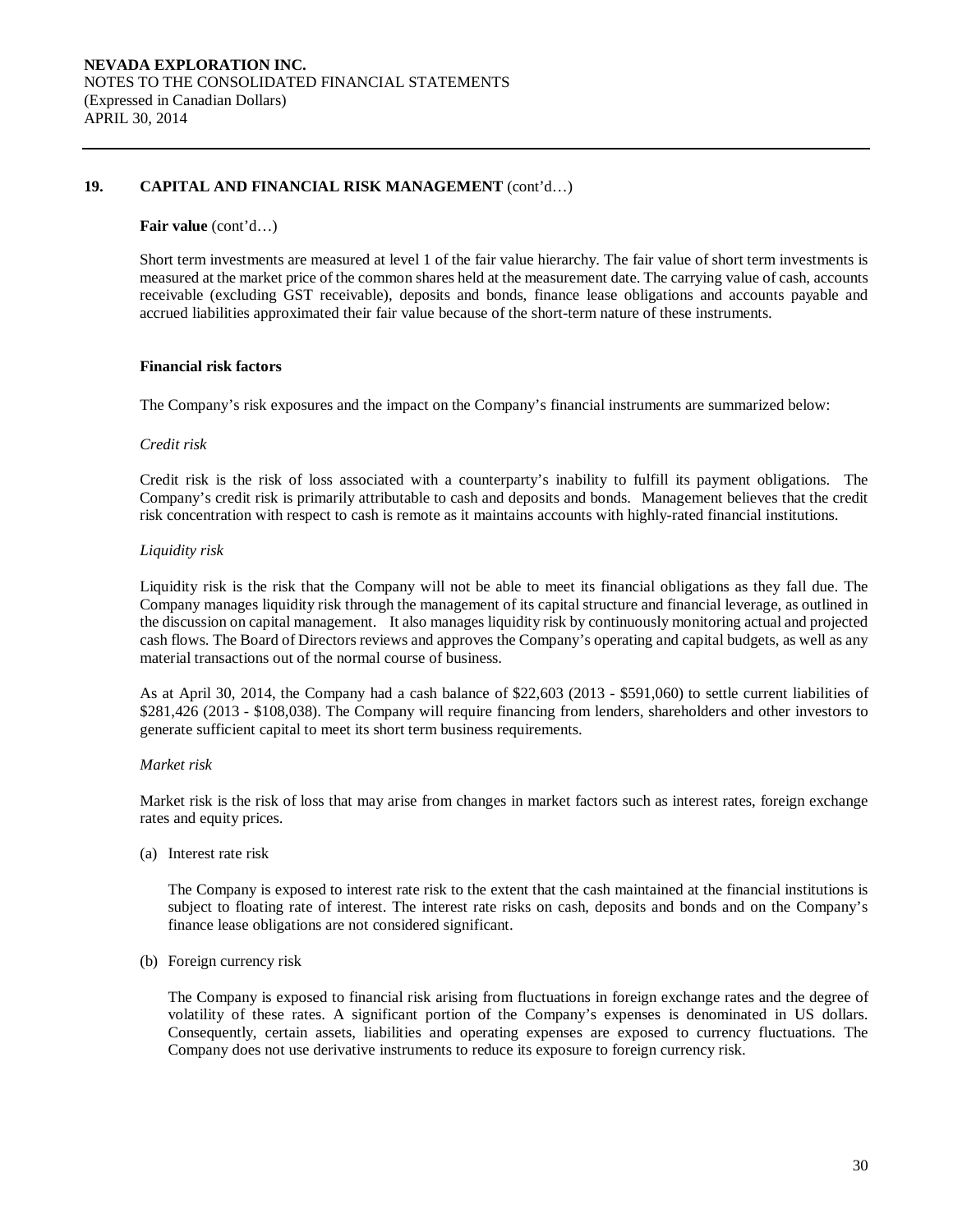## **19. CAPITAL AND FINANCIAL RISK MANAGEMENT** (cont'd…)

#### **Financial risk factors** (cont'd…)

*Market risk* (cont'd…)

(b) Foreign currency risk (cont'd…)

Net assets denominated in foreign currency and the Canadian dollar equivalents at April 30, 2014 are as follows:

|                                                                                        |    | <b>CDN</b>                                   | USD                                                  |
|----------------------------------------------------------------------------------------|----|----------------------------------------------|------------------------------------------------------|
| Current assets<br>Non-current assets<br>Current liabilities<br>Non-current liabilities | \$ | 34,512<br>4,580,606<br>(178,000)<br>(35,870) | \$<br>31,489<br>4,179,386<br>(162, 409)<br>(32, 728) |
|                                                                                        | S  | 4,401,248                                    | \$<br>4,015,738                                      |

#### *Net exposure*

Based on the above net exposures as at April 30, 2014, and assuming all other variables remain constant, a 1% change in the value of the US dollar against the Canadian dollar would result in an increase/decrease of \$44,012 in profit or loss.

# **20. SUBSEQUENT EVENTS**

On July 15, 2014, the Company announced a non-brokered private placement of up to 12,000,000 units (the "Units") at a price of \$0.05 per Unit for total gross proceeds of up to \$600,000. Each Unit will consist of one common share and one non-transferable common share purchase warrant entitling the holder to purchase one common share at an exercise price of \$0.05 for a period of three years. On August 19, 2014, the Company announced the closing of the first tranche of the private placement, issuing 2,830,100 Units for gross proceeds of \$141,505. In conjunction with a portion of the first tranche, NGE paid finders' fees to an arm's length party totaling \$3,000 in cash and 40,000 Broker Warrants exercisable under the same terms as the warrants issued as part of the Units.

On July 15, 2014, the Company has entered into shares for debt agreements with management and a non-arms length party pursuant to which the Company will issue 2,050,000 common shares at price of \$0.05 to (a) settle \$30,000 in outstanding accrued salary for each of three senior officers of the Company; and (b) settle \$12,500 in outstanding accounts payable due to an accounting firm, in which an officer and director of the Company is a partner, for accounting services rendered in the ordinary course of business.

On July 31, 2014, the Company announced that McEwen Mining Inc. has elected to withdraw from the Exploration Agreement covering the Grass Valley Project, and that as provided for in the Exploration Agreement, McEwen Mining Inc. is in the process of quitclaiming the Grass Valley Project to NGE, after which NGE will hold a 100% interest in the Project.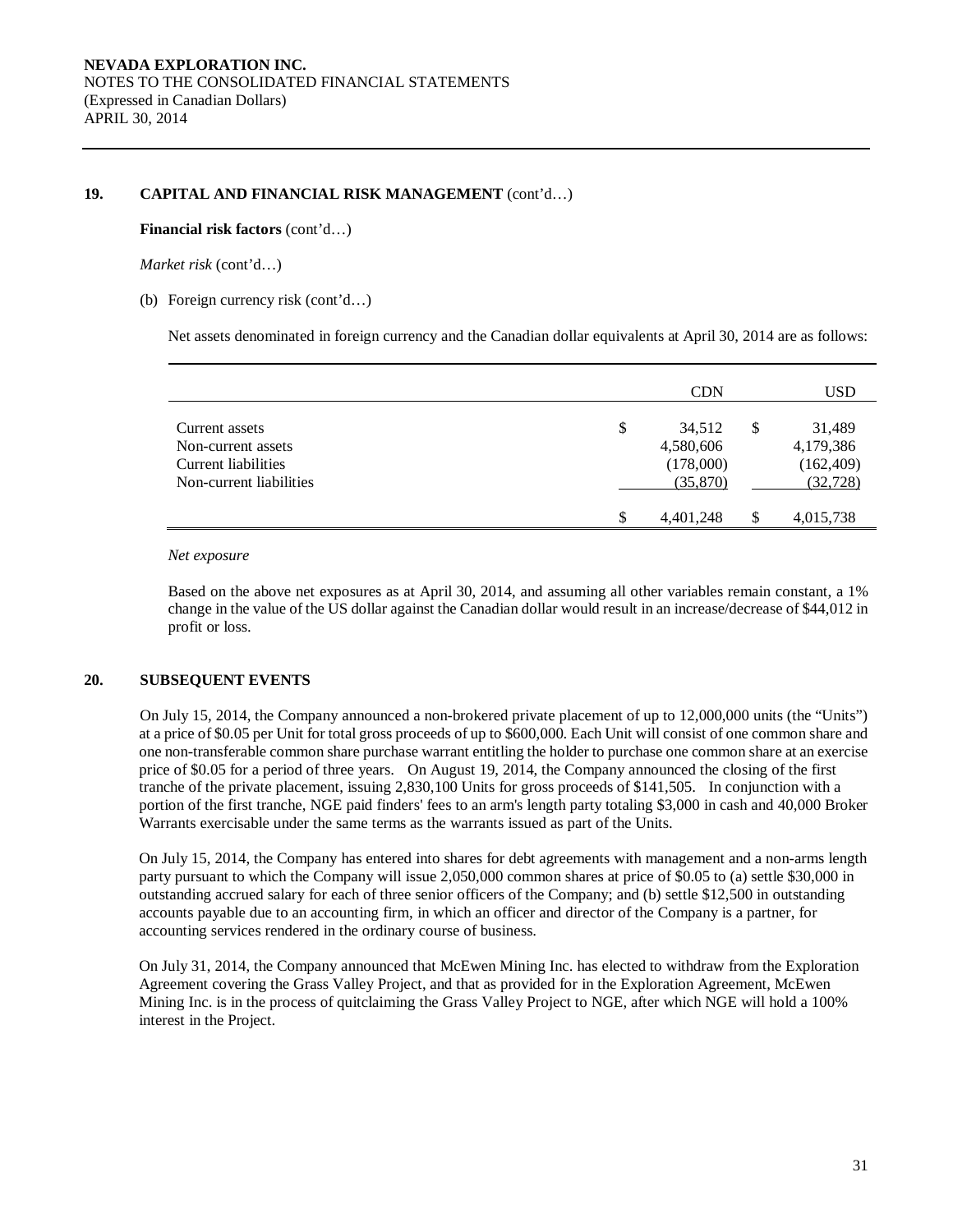The following Management Discussion and Analysis ("MD&A) prepared as of August 22, 2014 should be read in conjunction with the audited consolidated financial statements for the year ended April 30, 2014, and the related notes thereto. Those audited consolidated financial statements have been prepared in accordance with International Financial Reporting Standards ("IFRS"). All dollar amounts included therein and in the following MD&A are expressed in Canadian dollars except where noted.

The reader should also refer to the annual audited financial statements and the MD&A for the year ended April 30, 2013. Statements in this report that are not historical facts are forward-looking statements involving known and unknown risks and uncertainties, which could cause actual results to vary considerably from these statements. Readers are cautioned not to put undue reliance on forward-looking statements.

Additional information related to Nevada Exploration Inc. (the "Company" or "NGE") is available for view on SEDAR at [www.sedar.com.](http://www.sedar.com/)

# **DESCRIPTION OF THE BUSINESS**

Nevada Exploration Inc. is a publicly traded junior mineral exploration company whose shares are traded on the TSX Venture Exchange ("TSX-V"). The Company is engaged in gold exploration in Nevada, USA. The Company was incorporated under the Canada Business Corporations Act on April 6, 2006. On July 14, 2010, the Company amalgamated with its subsidiary 2107189 Ontario Inc. The Company and its wholly owned subsidiary Pediment Gold LLC are referred to herein collectively as "the Company", "NGE", "our", or "we".

NGE is applying the latest in covered deposit exploration technology to identify, acquire, and advance new exploration properties in Nevada's highly prospective, yet underexplored covered basins. Specifically, the Company has developed proprietary hydrogeochemistry (groundwater chemistry) exploration technology to explore for gold in Nevada's covered basins where traditional exploration techniques are challenged. NGE's business model is to create shareholder value by leveraging its properties and technology through generative exploration, joint ventures, and other exploration partnerships.

## **LAND ACQUISITION AND MAINTENANCE**

On an ongoing basis, the Company evaluates the holding costs and results to date at each of its properties to ensure that the Company focuses its resources on land with the highest exploration potential.

As of August 22, 2014, NGE directly holds 661 unpatented mining claims and other mineral interests in the following properties through its wholly owned US subsidiary Pediment Gold LLC:

| Project                  |               | <b>NGE Claims</b> | OTHER*                   | <b>Total</b>  |
|--------------------------|---------------|-------------------|--------------------------|---------------|
|                          | <b>Claims</b> | Area $(km^2)$     | Area $(km^2)$            | Area $(km^2)$ |
| Fletcher Junction (FJ)   | 117           | 9.6               |                          | 9.5           |
| Hot Pot (HP)             | 6             | 0.4               | 8.8                      | 9.2           |
| Awakening (AW)           | 158           | 12.0              |                          | 12.0          |
| Kelly Creek (KC)         | 194           | 15.7              | 20.2                     | 35.9          |
| Grass Valley (GV)        | -             | -                 | 59.0                     | 59.0          |
| South Grass Valley (SGV) | 186           | 15.0              | $\overline{\phantom{0}}$ | 15.0          |
| <b>TOTAL</b>             | 661           | 52.7              | 88.0                     | 140.7         |

\*Leased private lands and interest in claims on BLM land held by third parties.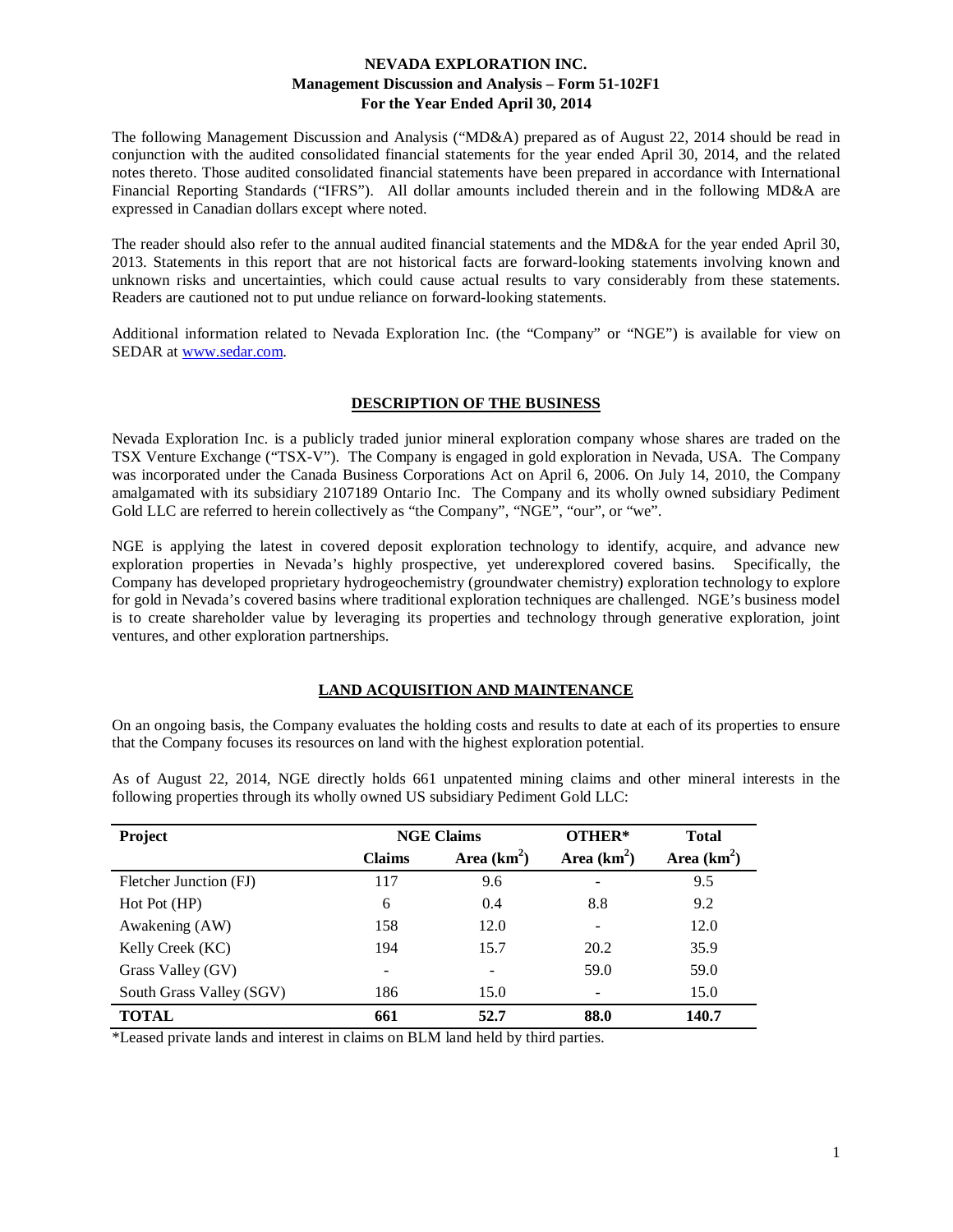# **EXPLORATION RISK MANAGEMENT STRATEGY**

NGE manages exploration risk by focusing exploration resources in specific, planned stages on each property. If the results from one stage are positive, then NGE allocates funds to the next stage. If at any stage, results are negative, NGE drops the property from further consideration. NGE's staged exploration strategy assures that properties showing positive results move aggressively through the exploration pipeline.

NGE's exploration stages include:

- − Hydrogeochemistry: NGE first uses its proprietary hydroprobe sampling technology to collect regularized hydrogeochemistry samples across areas already shown to be prospective based on samples collected from existing springs and wells. NGE uses the data to develop a computerized hydrogeochemistry model of each target.
- − Acquisition: NGE acquires the mineral rights covering prospective targets showing large areas of highly anomalous hydrogeochemistry. If a target of exploration interest is on BLM land that is open to location (available), NGE locates mineral claims. If a target lies on private land, NGE completes a title review to determine mineral title ownership, and then endeavours to negotiate an agreement with the owner.
- − Surface Geochemistry: NGE completes detailed soil, vegetation, and/or soil gas sampling across areas demonstrating prospective hydrogeochemistry to detect the possible vertical migration of gold and traceelements from the underlying bedrock into the soils above. The use of surface geochemistry allows NGE to confirm the presences of anomalous levels of gold and other trace elements in a secondary medium in addition to in the groundwater.
- − Gravity Geophysics: NGE uses detailed gravity geophysics to provide valuable information about the depth to bedrock across a property. Gravity data can suggest areas of strong changes in the relief or composition of the underlying bedrock, which can be indicative of underlying fault zones and alteration that often control the location of gold mineralization.
- − Air Magnetics: NGE uses detailed air magnetic geophysics to provide information on the locations and types of rocks, fault zones, and hydrothermal alteration that generally accompany large gold deposits.
- − Seismic Geophysics: NGE uses seismic geophysics, where appropriate, to identify deep-seated, steeply-dipping fault zones that can be projected into the near surface environment. Major, high-angle structures are important since they provide a potential conduit or 'plumbing' system for potential gold-bearing, hydrothermal fluids to access near-surface areas and deposit gold.
- − Drilling: where properties successfully pass through the above exploration stages, NGE uses drilling to test for: (1) shallow bedrock (< 1,000ft beneath the surface); (2) structures or faults in bedrock that may source potential mineralization; (3) bedrock that has been altered by hydrothermal fluids; (4) anomalous concentrations of gold and associated trace-elements in bedrock; and (5) sufficiently sized target to reasonably contain an economic resource. NGE evaluates drilling results based on these criteria to determine whether or not to continue to maintain each property and commit further exploration expenditures towards them.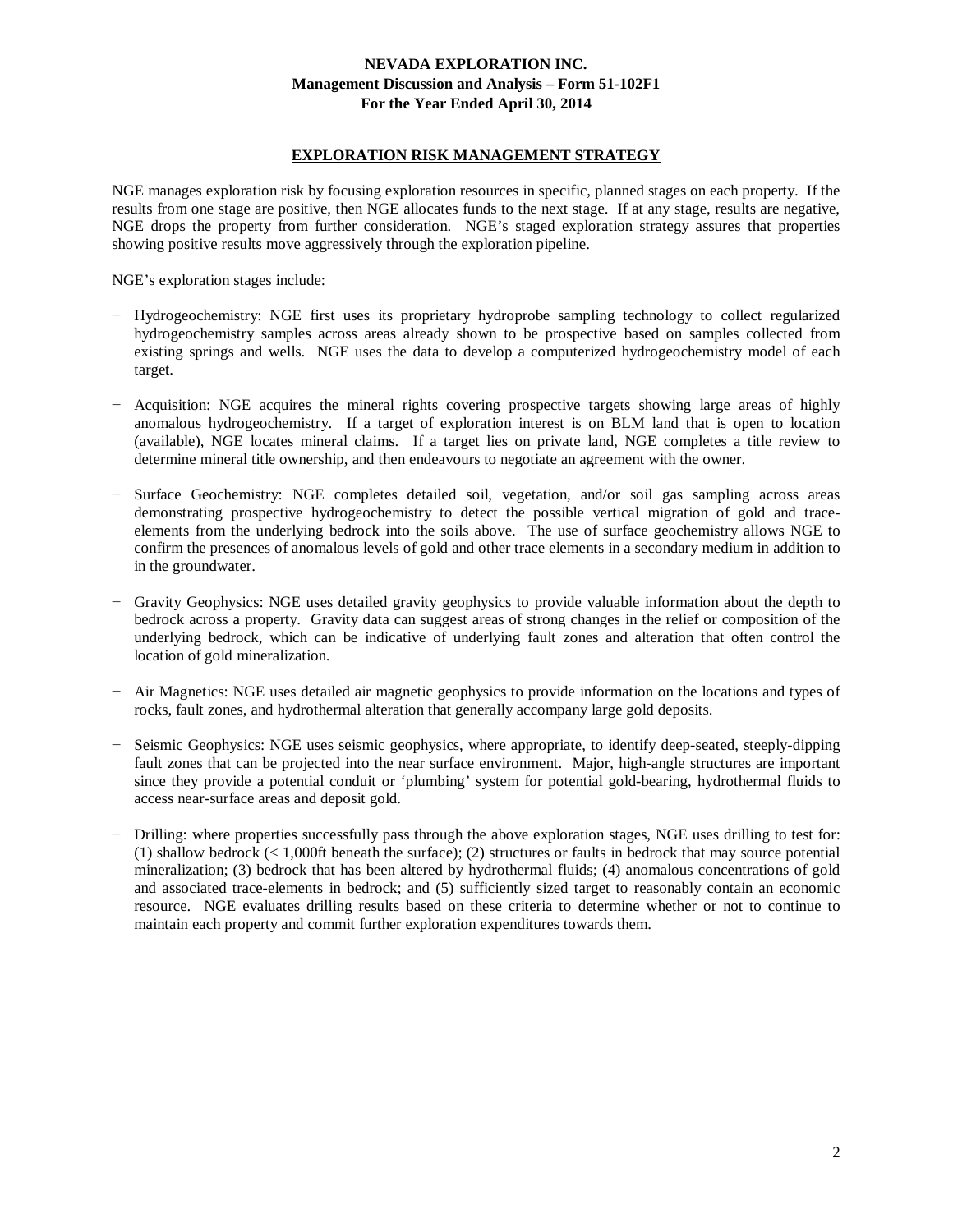# **MINERAL EXPLORATION PROPERTIES**

## *Fletcher Junction (FJ)*

The Fletcher Junction Project is located in Mineral County, Nevada, approximately 30km southwest of Hawthorne, Nevada. The Company has a 100% interest in 117 claims (9.6km<sup>2</sup>) at the Fletcher Junction Project, subject to a 1.25% net smelter return royalty ("NSR") to Royal Gold, Inc.

On December 18, 2008, NGE announced the completion of a Phase I RC drill program at Fletcher Junction, and presented the detailed results that demonstrate how NGE used its hydrogeochemistry exploration technology to discover a new, gold-bearing hydrothermal system in an otherwise blind, covered bedrock setting. Nine widespaced drill holes were completed to target depth, and all nine encountered altered bedrock that contained geochemically anomalous gold and gold-associated trace elements, as well as anomalous gold and trace-element hydrogeochemistry. The bedrock, alteration, and the suite of gold-associated trace elements found at Fletcher Junction are similar to those found at the nearby Aurora mining district, noted for historic, high grade underground production.

While significant intervals of potentially ore grade mineralization were not encountered in the Phase I drilling, management believes that the results at Fletcher Junction are substantive in that they demonstrate how NGE has used its unique and proprietary hydrogeochemistry exploration technique to discover a new gold-bearing, hydrothermal system in a covered bedrock setting. The results to date at Fletcher Junction add value to NGE's other projects that were all identified using the same hydrogeochemistry exploration technology, and they establish NGE as a source of quality exploration projects for potential Joint Venture partners.

NGE believes the first phase drill results at Fletcher Junction justify a much larger, Phase II drill program specifically designed to test the vertical fault zones believed to contain ore-grade gold mineralization that source the anomalous gold in groundwater, alluvium, quartz-boulders and bedrock at Fletcher Junction. In preparation for Phase II drilling, NGE has submitted and received approval from the US Forest Service for a new Plan of Operations.

During the year ended April 30, 2013, the Company entered into an Exploration and Option to Joint Venture Agreement with Spruce Ridge Resources Ltd. ("Spruce Ridge"), whereby Spruce Ridge had the right to earn a joint venture interest in the property. During the year ended April 30, 2014, Spruce Ridge terminated the Exploration and Option to Joint Venture Agreement and retains no interest in the project. During the course of the Agreement, Spruce Ridge completed two core holes, totaling approximately 1,230 metres (4,000 feet). NGE has completed assaying the drill core, is currently updating the project's exploration model with the new data, and has begun looking for a new exploration partner.

# *Hot Pot (HP)*

In 2004, NGE's regional reconnaissance hydrogeochemistry program identified a prospective exploration target near Hot Pot in Humboldt County, Nevada, approximately 30km northwest of Battle Mountain, Nevada. Regional gravity data suggested that the Hot Pot area is underlain by a bedrock high covered by a thin layer of sand & gravel.

On September 16, 2005, the Company entered into a 10 year Mining Lease Agreement on  $8.8 \text{km}^2$  at Hot Project, subject to a 3% NSR to the land owner. The Company also controls 6 claims at Hot Pot (50 hectares). The lands within the Mining Lease Agreement and the 6 claims are subject to a 1.25% NSR to Royal Gold, Inc.

In 2005, nine RC drill holes were completed at Hot Pot to depths ranging from 92m (300ft) to 190m (620ft) for a total of 1,195m (3,900ft). The widely-spaced, shallow holes confirmed bedrock to range in depth from 33m (110ft) to 112m (370ft). The bedrock was hydrothermally altered and contained anomalous gold and trace elements similar to that associated with the Lone Tree gold mine. The drilling also confirmed and enlarged the area of anomalous hydrogeochemistry.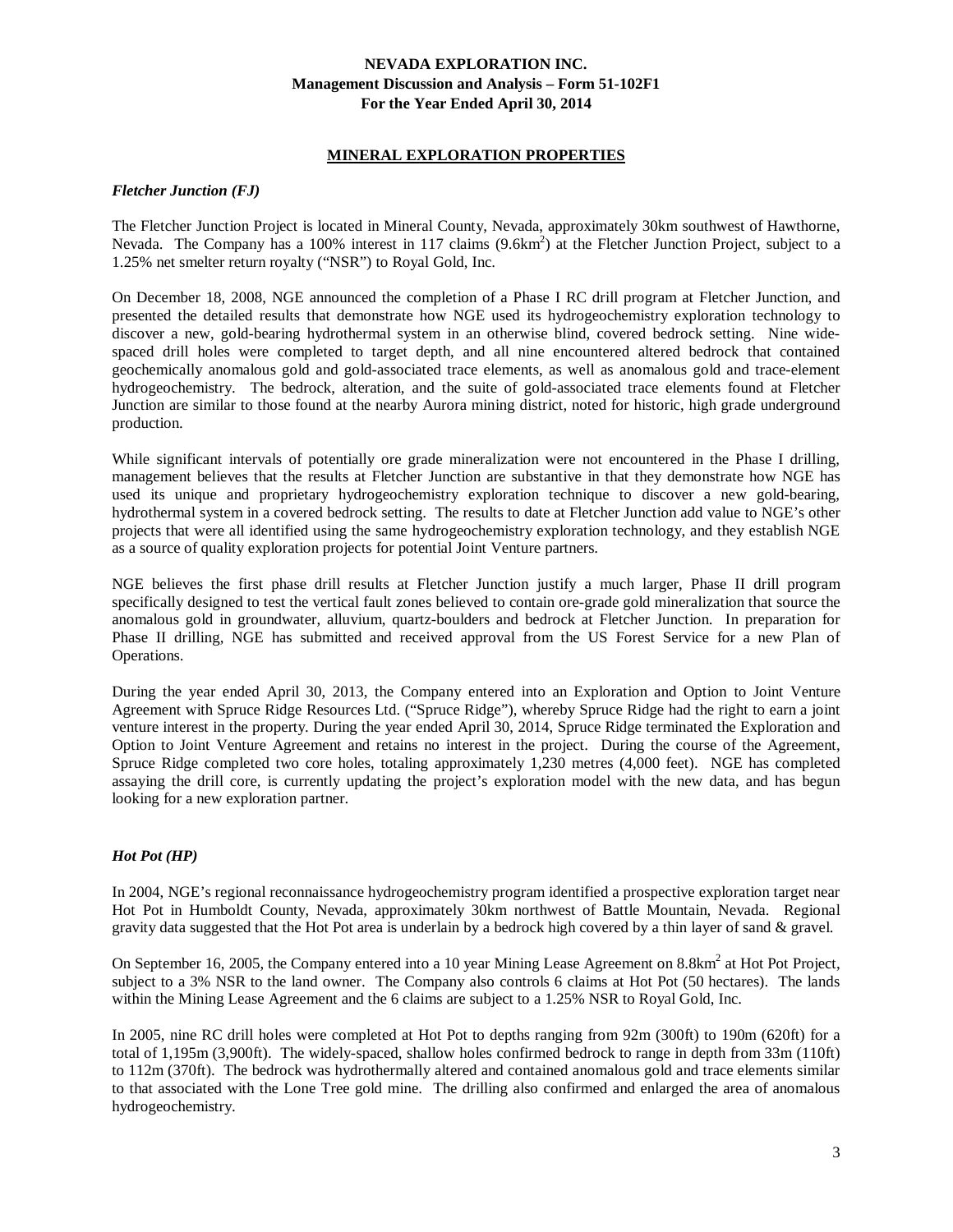In 2007, NGE used its hydroprobe equipment to complete a detailed hydrogeochemistry survey at Hot Pot on a 400m (1/4 mi) grid. The resulting dataset showed highly anomalous gold and trace elements chemistry and further expanded the area of exploration interest. Additionally, in 2007, NGE completed two seismic geophysical lines, which identified several deep, north-trending, steeply-dipping fault zones. In 2008, NGE completed a detailed gravity geophysical survey, which successfully mapped the relative depth to the underlying bedrock by measuring the density contrast between 200m sampling points. The gravity survey delineated sharp changes in the slope of the bedrock that coincided with the fault zones identified by seismic geophysics.

In 2008, NGE completed 10 vertical, RC drill holes to test small segments of the steeply-dipping fault zones identified by the 2007 seismic and gravity geophysics. Three vertical holes were spaced 100m (330ft) apart on each of three lines. The holes ranged in depth from 50m (165ft) to 175m (575ft) for a total of 1,085m (3,565ft). The shallow drill holes encountered hydrothermally altered bedrock containing anomalous gold and trace elements. Deeper, angle drill holes designed to cross cut the areas where the steeply-dipping fault zones had been projected were planned, but the drilling contractor was unable to complete the program.

Also in 2008, an energy company, with business interests separate from NGE, started a deep test drill hole on the Hot Pot property. In exchange for NGE's seismic data, NGE was granted access to drill cuttings from the 1,372m (4,500ft) drill hole. Significantly, the deep drill hole encountered hydrothermally-altered, Paleozic Rocks underlying the Hot Pot Project. Hydrothermal alteration includes carbon re-mobilization, local bleaching, clay, decalcification and secondary pyrite.

Although potentially economic quantities of gold mineralization have not yet been encountered at Hot Pot, drilling to date has been wide-spaced and could have easily missed the type of high-angle fault zones that control significant known gold mineralization elsewhere in the region. The widely-distributed, highly anomalous gold in groundwater together with the large area of hydrothermally-altered and geochemically anomalous bedrock strongly suggests that higher values for gold in bedrock than have been discovered to date may still be located nearby. The next step is more closely-spaced, shallow, vertical drill holes and/or deeper, angle holes targeted to intersect steeply-dipping, potentially ore-bearing fault zones and favourable bedrock units.

On September 16, 2009, the Company entered into an Exploration Agreement with International Enexco Ltd. ("Enexco") whereby Enexco can earn a 51% interest in the Hot Pot Property by drilling 6,000 meters (19,600ft) over three years, with the option to earn an additional 19%, for 70% total, by drilling another 3,000 meters (9,800ft) during the fourth year. On July 2, 2009, NGE announced that Enexco had begun drilling at Hot Pot.

In 2009 and early 2010, Enexco completed an 11 hole, 3,462 metre (11,360 ft) core drilling program at Hot Pot to collect stratigraphic information and test for mineralized structures beneath the alluvial cover. Enexco's drilling successfully encountered weak, but widespread anomalous gold values in all 11 holes. Importantly, the results showed that the anomalous gold values at Hot Pot are associated with increased copper values, an association that is related to ore-grade gold mineralization within the Marigold mine complex 9 km (6 miles) to the south-southwest. In addition, the results included anomalous silver concentrations, including one 4.57 metre (15 ft) interval averaging 15.5 gpt silver, as well as several other trace element distribution patterns indicative of a large hydrothermal system. Enexco engaged Doug McGibbon, an economic geologist with over 25 years of exploration experience in the Battle Mountain area and responsible for major discoveries at the Marigold and Pinson mines, to review the drilling results and the exploration data, and to put the Hot Pot property into regional context (taken from January 25, 2010, Enexco news release):

"Mr. McGibbon's study has confirmed that the hydrothermally altered and mineralized lithologies at Hot Pot are similar if not stratigraphically equivalent to those hosting orebodies at the Marigold mine. Although gold values only ranged up to 66 parts per billion, the mineralized zones encountered were up to 149 metres in length beneath overburden cover that was between 40 to 152 metres in all but two of the holes, with the spacing between holes still leaving sufficient room to host a significant gold deposit. Drilling also identified zones of oxidation to depths of 300 metres, significant intervals of brecciated material indicative of several major fault zones and an apparent horst block with similarities to the geologic setting at the Lone Tree mine. Structural analysis is currently under way, and additional geochemical and geophysical work are being considered to focus further drilling."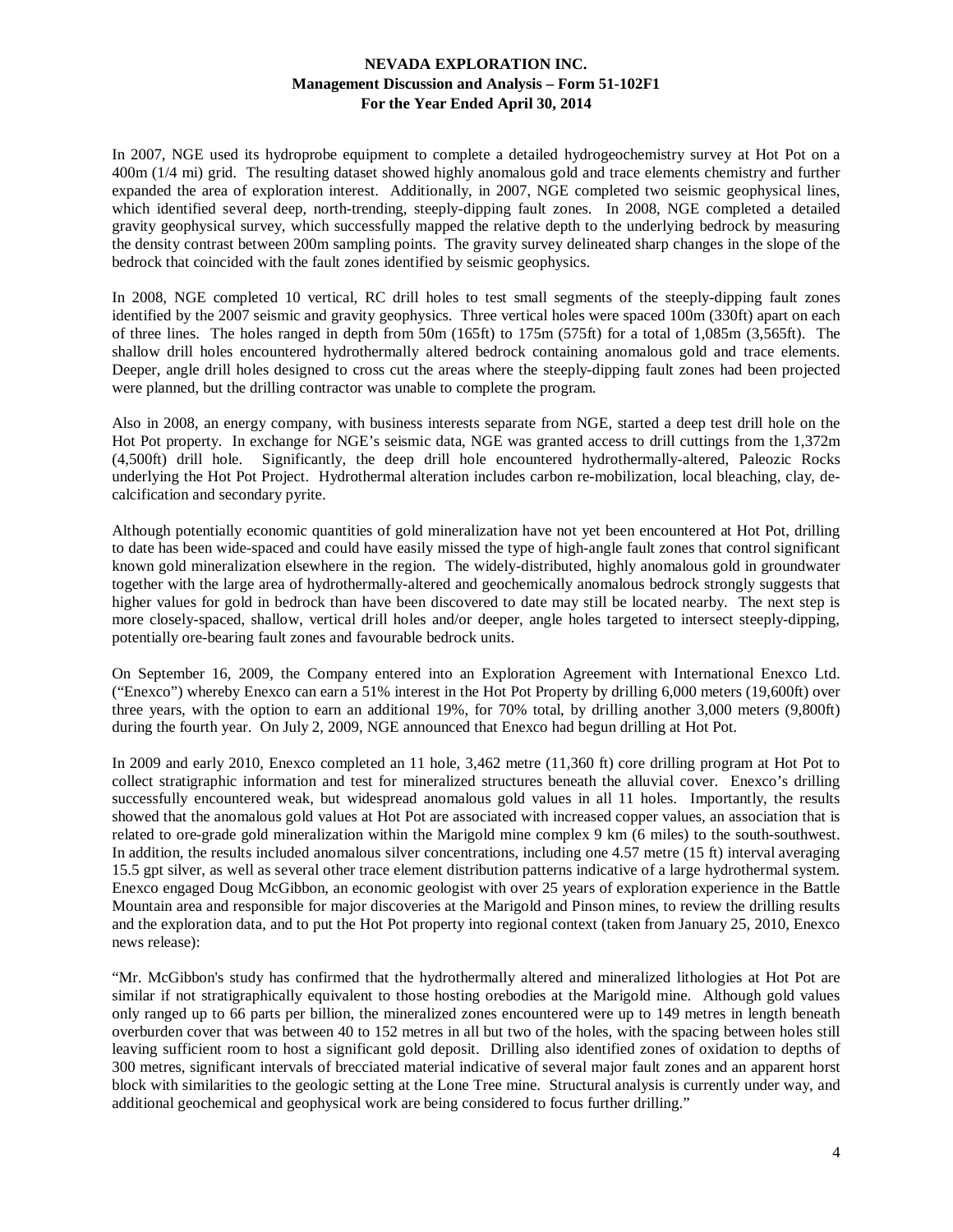On August 16, 2011, NGE reported that Enexco withdrew from the Exploration Agreement at Hot Pot, and that as a result, Enexco retained no interest in the project. NGE has updated the exploration model for the project based on Enexco's drilling, and NGE believes that the combined dataset confirms that the project represents a compelling exploration target in an important part of Nevada.

## *Awakening (AW)*

The Awakening Project is located in Humboldt County, Nevada, approximately 50km north-northwest of Winnemucca, Nevada, and directly north of the Sleeper Gold Mine. The Company has a 100% interest in 158 claims (12.0  $\text{km}^2$ ) at Awakening. The Awakening gold property is largely covered by syn- to post-mineral volcanic units and post-mineral alluvium and as a result, has seen little historic exploration activity. Projections of favourable lithology, structure, and alteration at regional, district and property scales suggest that potentially important goldsilver mineralization may be located within economic depths beneath the cover at Awakening.

In 2007 and 2008, NGE completed a detailed hydrogeochemistry program at Awakening. The groundwater samples contained high levels of gold and other trace elements in concentrations similar to those found at the adjacent Sleeper mine. During April and June, 2008, the Company's field crews completed soil sampling programs across the property and successfully confirmed the presence of anomalous gold and gold-related trace elements.

Also in 2008, NGE acquired approximately  $85 \text{km}^2$  (33mi<sup>2</sup>) of high quality gravity geophysics data and approximately 173 km<sup>2</sup> (67 m<sup>2</sup>) of air magnetic data. The gravity geophysical survey was collected to delineate depth to metasedimentary and granitic bedrock, potential thickness of preserved rhyolitic volcanic rocks, and the location and orientation of prominent lithologic offsets that might be indicative of major fault zones. The detailed air magnetic survey was completed to be used in conjunction with the gravity data to define magnetically anomalous volcanic lithologies and zones of hydrothermal and/or structural magnetite destruction that might be indicative of major fault zones and possible hydrothermal alteration.

The results of the geochemistry and geophysical programs combined to improve NGE's exploration model and demonstrated that Awakening is a compelling target. In 2008, NGE commenced a Phase I RC drilling program at the Awakening property but drilling was suspended due to drilling difficulties.

During 2009, NGE completed detailed geologic mapping at a scale of 1:10,000 in the northern-most Slumbering Hills along the eastern edge of Awakening. In March, 2010, the Company completed a 258 page technical report summarizing all work completed on the property and began discussions with potential JV partners.

On June 4, 2010, Northgate Minerals Corp. ("Northgate") (TSX: NGX, NYSE Amex: NXG) and NGE announced the completion and execution of an Exploration and Option to Enter Joint Venture Agreement ("Agreement") on NGE's Awakening Gold Project ("Property"), in Humboldt County, Nevada. The Agreement granted Northgate the option to earn an initial 51% interest in the Property by spending USD\$4,100,000 in exploration and making additional cash payments totaling USD\$436,000 over five years. If Northgate completed the initial 51% earn-in, it had the option to earn an additional 14%, for a total of 65%, by completing a feasibility report on the Property.

During 2011, Northgate completed a seven hole core drilling program totalling 2,194 metres (7,198 feet). In January, 2011, Northgate was acquired by AuRico Gold Inc. ("AuRico"). AuRico indicated to NGE that Northgate's drilling results at Awakening were not encouraging enough to warrant AuRico's continuation of the Agreement, and during the year ended April 30, 2012, AuRico elected to terminate the Agreement. AuRico retains no interest in the project.

On July 1, 2008, the Company entered into a Mining Lease agreement with DIR Exploration Inc. on 15 claims (1.2km<sup>2</sup>) contained within NGE's larger claim block known as the Shine Claims. In early 2011, NGE completed a 10 hole, 1,573 metre (5,160 feet), Phase I drilling program on the Shine Claims. Based on the results of the drilling at the Shine Claims in the context of the other data collected elsewhere at the Awakening Project, the Company decided to focus its exploration on areas within the claims controlled directly by NGE; and accordingly, NGE terminated the Mining Lease on the Shine Claims during the year ended April 30, 2013.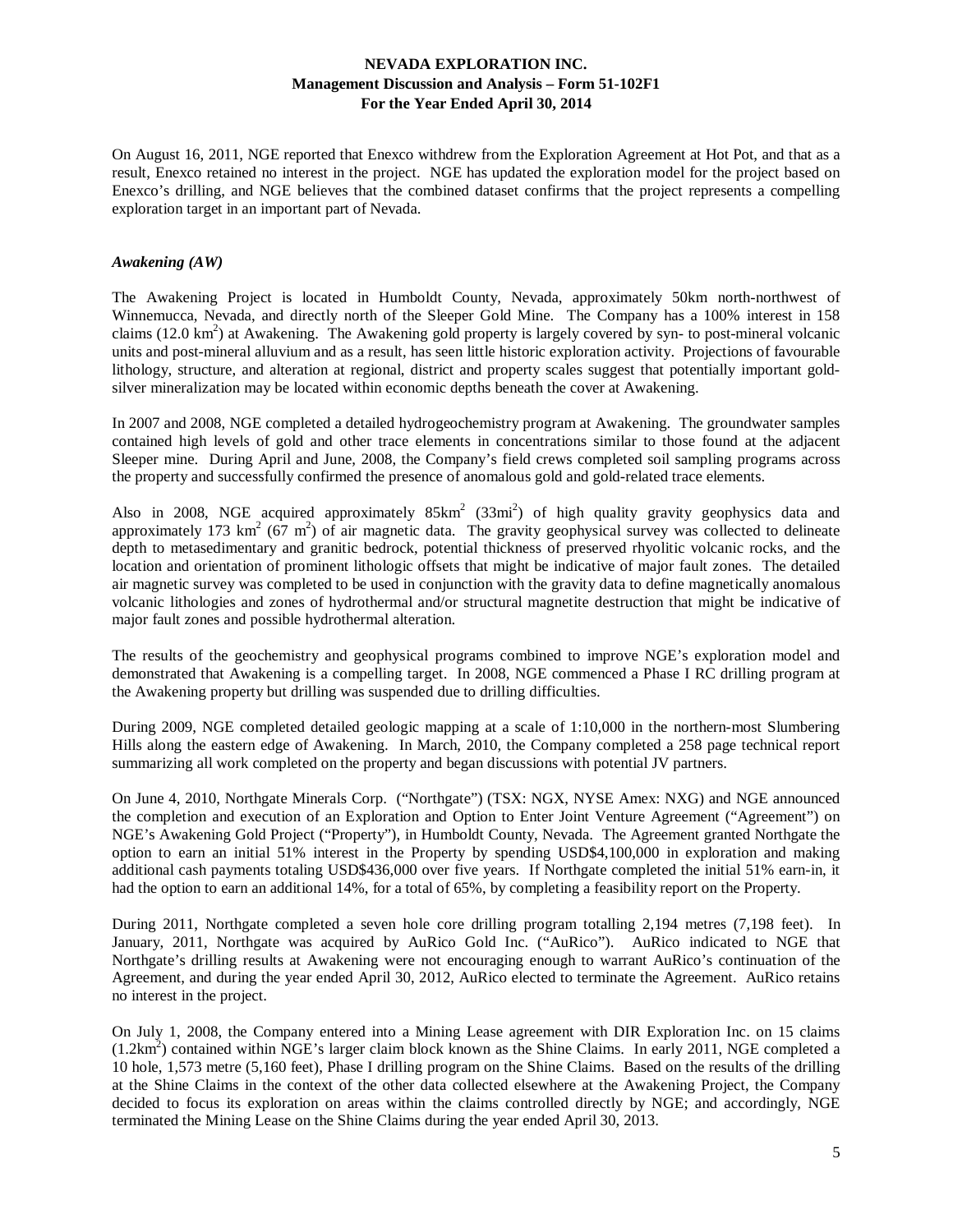NGE's management believes that the results of NGE's integrated exploration program at Awakening have delineated a focused pediment target along a structural zone extending north from Paramount Gold & Silver Corp.'s Sleeper Gold Project. On March 3, 2014, NGE announced that to fully secure the target, NGE staked an additional 41 new unpatented mining claims at Awakening, for a total of 158 claims covering approximately 1,200 hectares (2,950 acres).

# *Kelly Creek (KC)*

The Kelly Creek Project is located in Humboldt County, Nevada, approximately 40km north-northwest of Battle Mountain, Nevada. The Company has a 100% interest in 194 claims  $(15.7 \text{ km}^2)$  at Kelly Creek. On January 1, 2009, the Company entered into a Mining Lease and Option to Purchase Agreement with Genesis Gold Corporation ("Genesis") to acquire a 100% interest of Genesis's Hot Pot Claims, which consist of 254 unpatented mineral claims  $(20.2 \text{km}^2)$ . Under the Agreement, the Company is the Operator and has the option to purchase 100% of the Genesis claims for USD\$1,500,000, subject to a 1.5% Net Smelter Return Royalty ("Royalty"). The Company also has the option to purchase one half of the royalty (0.75%) for USD\$750,000.

The Kelly Creek project area is located in the prolific Kelly Creek Basin, between multi-million ounce gold deposits on the north (Twin Creeks, Getchell, Turquoise Ridge and Pinson) and south (Lone Tree, Marigold, Converse, Trenton Canyon and Copper Canyon). With the addition of Genesis's Hot Pot claims, NGE is now one of the largest property holders in the Kelly Creek Basin, along with Newmont Mining Corporation, which controls the majority of the alternating sections. However, despite its close proximity to world class gold deposits, the Kelly Creek project area has seen very limited historic exploration activity because the Basin's bedrock is largely covered by syn- to post-mineral volcanic units and post-mineral alluvium.

During 2007 and 2008, NGE completed a large scale reconnaissance hydrogeochemistry sampling program across the Kelly Creek Basin and successfully delineated a significant area of anomalous hydrogeochemistry similar to that surrounding the adjacent gold mines. A detailed gravity geophysical survey was completed in 2010 with positive results confirming the presence of shallow bedrock over the large area.

Kelly Creek sits adjacent to NGE's Hot Pot Project and has benefited from the updated and improved understanding of the district geologic controls provided by the Enexco drilling at Hot Pot. Combined with the hydrogeochemistry and gravity geophysics that NGE has collected, and the favorable regional, district and property scale lithology, structure and alteration, NGE believes that it has narrowed the area of exploration focus at Kelly Creek and confirmed the strong potential for covered gold mineralization. NGE is now looking for an exploration partner to work with at Kelly Creek, and expects the next phases of work at Kelly Creek to include detailed air magnetic geophysics, additional groundwater sampling, and seismic geophysics.

# *Grass Valley (GV)*

On February 27, 2012, NGE announced that it had entered into a generative Exploration Agreement (the "Exploration Agreement") with McEwen Mining Inc. ("McEwen Mining") to generate new gold projects using NGE's hydrogeochemistry exploration technology within a 25,000 hectare (95 sq mi) study area centered around Grass Valley in north central Nevada (referred to as the Area of Interest or "AOI").

On September 24, 2012, the Company announced that McEwen Mining elected to acquire a new gold project within the AOI called the Grass Valley Project. The Project is located in Lander County, Nevada, 90 km (55 miles) southwest of Carlin, along the western side of Grass Valley, approximately 16 kilometres (10 mi) south of Barrick Gold Corp.'s Cortez Pipeline property, one of the world's largest and lowest cost gold mines. The Property consists of approximately 59 square kilometres (23 sq mi) of unpatented mining claims. As per the Exploration Agreement, McEwen Mining granted NGE a 30% carried interest in the Project.

After acquiring the Grass Valley Project, McEwen Mining advanced the Project by: collecting rock, soil, and vegetation geochemistry samples; mapping the exposed range front geology in the context of the regionally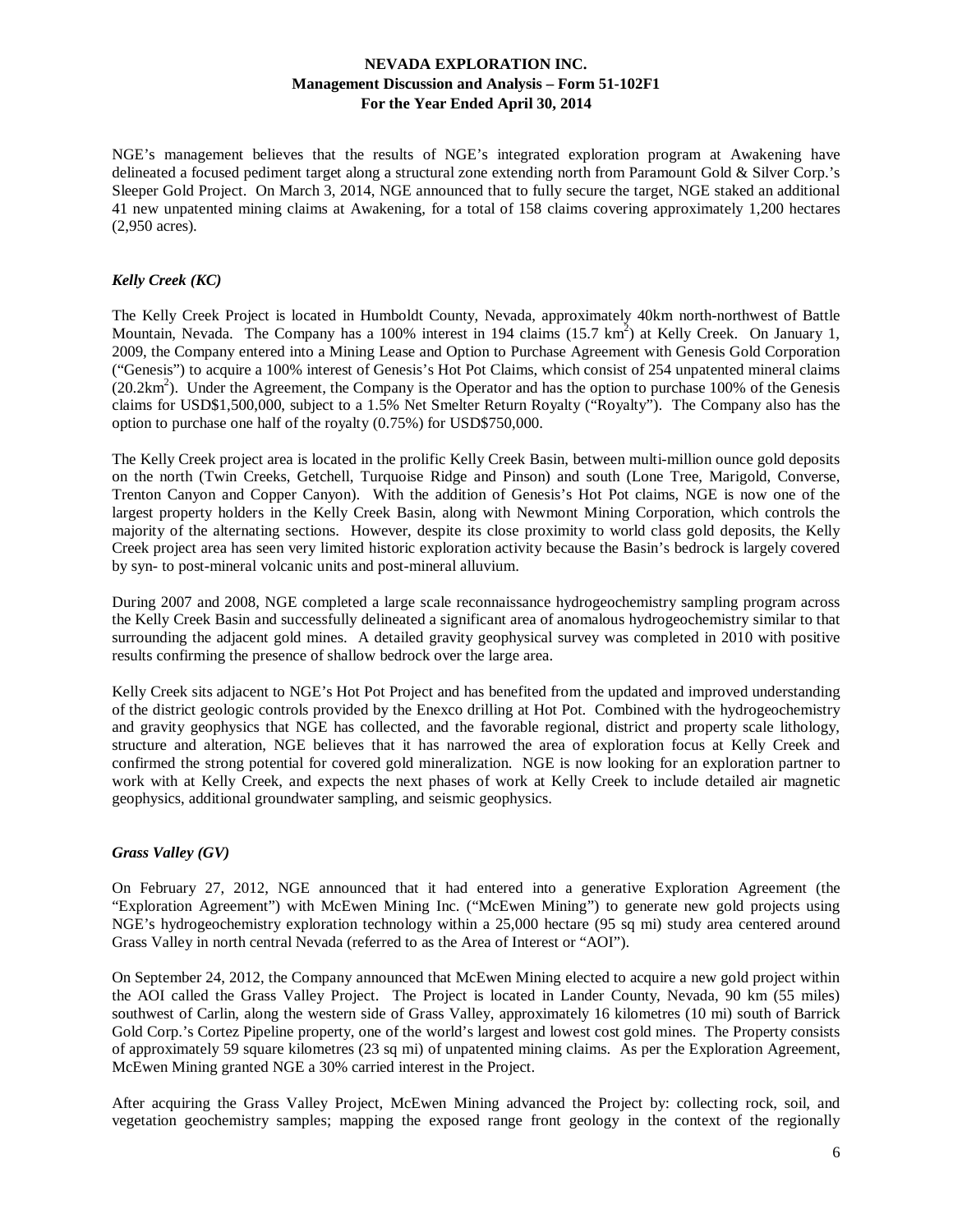important structural controls; completing a detailed gravity geophysics survey; acquiring and reprocessing historic seismic geophysical data; and drilling one stratigraphic test drill hole.

On July 31, 2014, NGE announced that it had received notice of McEwen Mining's election to withdraw from the Exploration Agreement. As provided for in the Agreement, McEwen is in the process of quitclaiming the Project to NGE, after which NGE will hold a 100% interest in the Project.

## *South Grass Valley (SGV)*

On November 18, 2013, NGE announced that it had established the South Grass Valley Project by staking 186 unpatented mining claims (approx.  $15.0 \text{ km}^2$ ). The Project is located in Lander County, north-central Nevada, approximately 50 kilometres (32 miles) south southwest of Barrick Gold Corp.'s Cortez Pipeline property.

## *Bull Creek (BU)*

The Bull Creek Project is located in Humboldt County, Nevada, approximately 60 km west-northwest of Winnemucca, Nevada. The Company held a 100% interest in 108 claims (approx. 8.7 km<sup>2</sup>) at Bull Creek. During the year ended April 30, 2014, the Company realigned its land holdings in Nevada and decided to drop its claims at the Bull Creek Project. The Company wrote off all associated costs of \$1,352,613.

## *Sand Pass (SP)*

The Sand Pass Project is located in Humboldt County, Nevada, approximately 10 km north of Winnemucca, Nevada. The Company held a 100% interest in 89 claims (approx. 16.6 km<sup>2</sup>) at Sand Pass, as well as a Mining Lease Agreement covering another 940 hectares. During the year ended April 30, 2014, the Company terminated the Mining Lease Agreement and dropped its claims at Sand Pass as it realigned its land holdings in Nevada. The Company wrote off all associated costs of \$448,802.

# *Rye Patch (RP)*

The Rye Patch Project is located in Pershing County, Nevada, approximately 30 km northeast of Lovelock, Nevada. The Company held a 100% interest in 41 claims (approx. 3.3 km<sup>2</sup>) at Rye Patch, as well as Mining Lease Agreements covering another 70 hectares. During the year ended April 30, 2014, the Mining Lease Agreements expired and the Company dropped its claims at the Rye Patch Project as it realigned its land holdings in Nevada. The Company wrote off all associated costs of \$278,034.

## *Jungo (JU)*

The Jungo Project is located in both Humboldt and Pershing Counties, Nevada, approximately 60 km west of Winnemucca, Nevada. The Company held a 100% interest in 108 claims (approx. 8.7 km<sup>2</sup>) at Jungo. During the year ended April 30, 2014, the Company realigned its land holdings in Nevada and decided to drop its claims at the Jungo Project. The Company wrote off all associated costs of \$241,891.

# *Whiskey Flats (WF)*

The Whiskey Flats Project is located in Mineral County, Nevada, approximately 20 km south of Hawthorne, Nevada. The Company held a 100% interest in 99 claims (8.0 km<sup>2</sup>) at Whiskey Flats. During the year ended April 30, 2014, the Company realigned its land holdings in Nevada and decided to drop its claims at the Whiskey Flats Project. The Company wrote off all associated costs of \$311,579.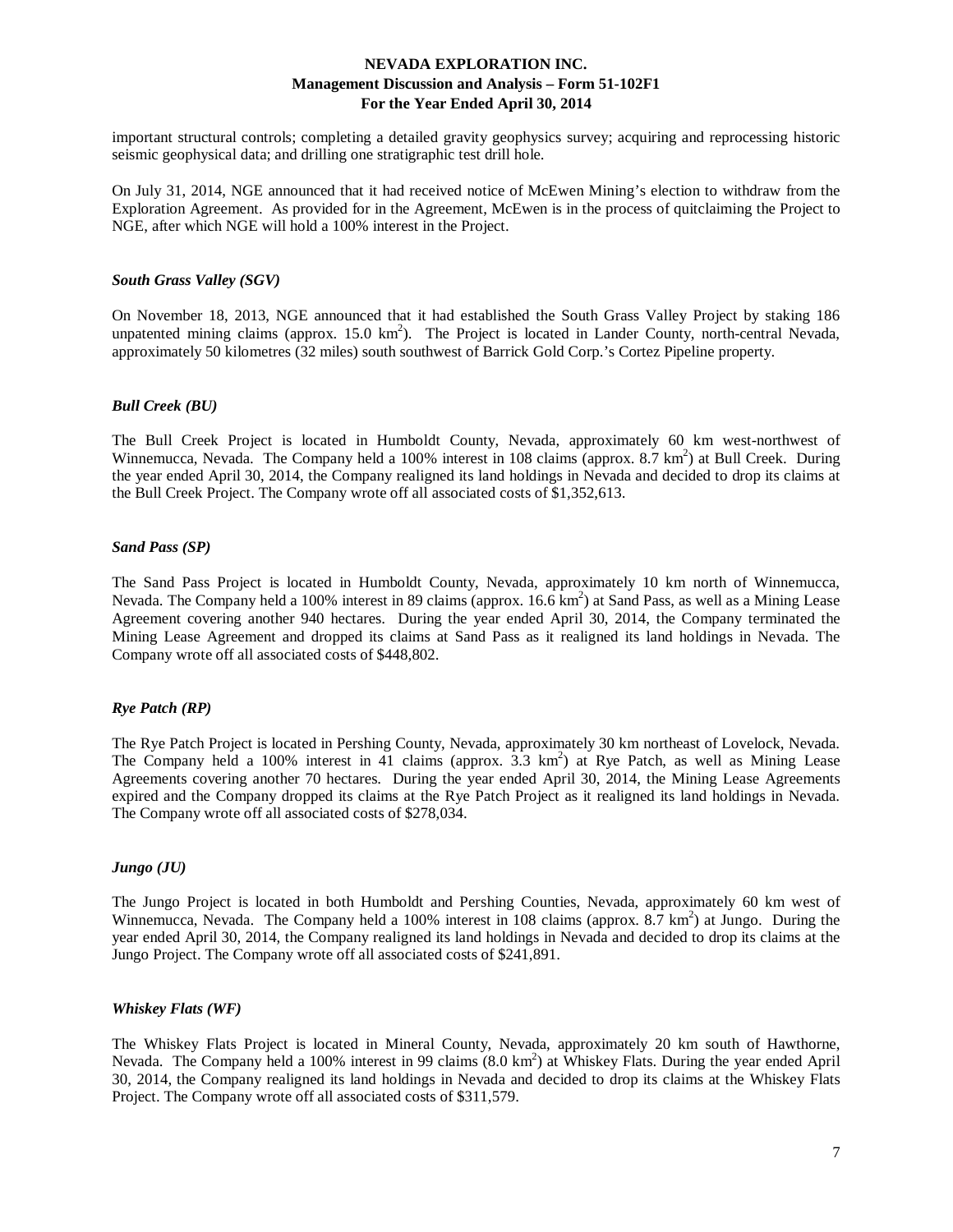For a summary of NGE's property expenditures to date, please refer to Note 8 in the associated financial statements.

# **OTHER EXPLORATION PARTNERSHIPS**

In addition to advancing its own projects, NGE is using its hydrogeochemistry expertise and equipment to work with other companies on other projects. These exploration partnerships allow NGE to leverage its significant investment in its hydrogeochemistry program to expose NGE's shareholders to the upside of more projects, as well as to provide NGE revenue to offset its operating expenses.

## *McEwen Mining Inc. at Gold Bar and Tonkin*

On June 6, 2011, NGE announced that US Gold Corporation, now McEwen Mining Inc, ("McEwen Mining") has engaged NGE to conduct a hydrogeochemistry exploration program on McEwen Mining's large land position surrounding its Gold Bar and Tonkin Properties in Nevada ("Project Area").

McEwen Mining's Gold Bar and Tonkin Properties are located on the south-central part of the prolific Eureka-Battle Mountain gold trend in north-central Nevada. McEwen Mining's land position is located approximately 16 km (10 miles) SE of Barrick's Cortez gold mine complex (39 MMOz as of September 7, 2011) and approximately 35 km (22 miles) NW of Barrick's Ruby Hill gold mine (1.1 MMOz as of December 31, 2010). The Project Area totals approximately 430  $\text{km}^2$  (165 mi<sup>2</sup>) and contains considerable areas of highly prospective but covered bedrock. McEwen Mining has chosen to work with NGE specifically because of NGE's expertise in exploring for gold mineralization in covered bedrock settings using its industry leading hydrogeochemistry exploration technology.

Under the agreement, NGE will complete a groundwater sampling and analysis program across the Project Area to identify new exploration targets, and in return, McEwen Mining will pay NGE agreed upon rates for its services, as well as grant to NGE a 0.5 to 1.0% Net Smelter Return Royalty on resources within the Project Area that are not already contained in NI 43-101 compliant resource areas referred to in reports published prior to the date of the agreement.

# **GENERATIVE EXPLORATION**

In the year ending April 30, 2014, NGE's regional focus for generative exploration using its hydrogeochemistry exploration technology was in north east Nevada, within geologic settings similar to Long Canyon. During this period, NGE collected approximately 700 reconnaissance groundwater samples and is now evaluating the sample results to identify new high quality exploration targets.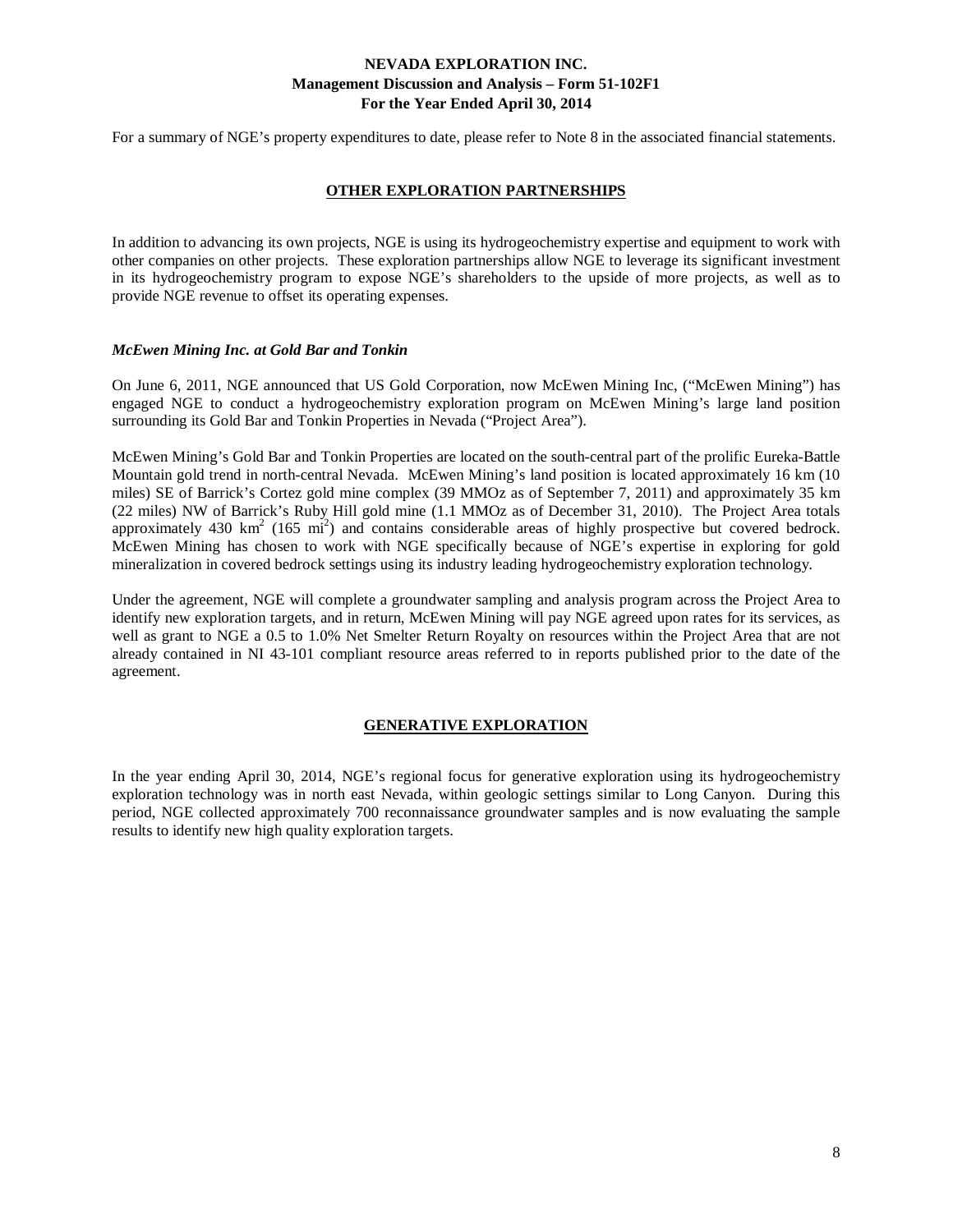# **RESULTS OF OPERATIONS**

## *Revenue*

During the year ended April 30, 2014, NGE generated \$154,964 (2013 - \$167,679) revenues from project management and consulting activities and received \$103,992 (2013 - \$72,516) in option payments. The Company's primary activities continue to be searching for and advancing properties that may contain economic resources that would allow the Company to option or sell its interests, or to set up profitable mining operations.

# *Operating Expenses*

During the year ended April 30, 2014, NGE's net losses were \$3,532,587 compared to \$821,148 for the year ended April 30, 2013. The significant increase in net losses for the year ended April 30, 2014 was primarily as a result of write-off of exploration and evaluation assets of \$2,632,919 (2013 - \$Nil) which was incurred as the Company realigned its land holdings in Nevada and decided to drop all remaining land positions at the Bull Creek, Sand Pass, Rye Patch, Jungo and Whiskey Flats properties.

General exploration costs during the year ended April 30, 2014, were \$146,015 compared to \$53,329 for the year ended April 30, 2013. The increase is a result of increased reconnaissance groundwater sampling during the year. Because the expenditures are not related to any specific property, they have been expensed.

Professional fees and consulting costs during the year ended April 30, 2014, were \$131,413 compared to \$140,448 for the year ended April 30, 2013. The decrease is primarily as a result of decreased in legal and accounting fees during the year.

Project management and consulting expenses during the year ended April 30, 2014, were \$39,460 compared to \$62,330 for the year ended April 30, 2013. The decrease is due to lower project management and consulting activities during the year.

Salaries and related expenses during the year ended April 30, 2014, were \$402,405 compared to \$407,451 for the year ended April 30, 2013. Included in salaries is compensation of key management personnel which is described below under the subheading "Key Management Compensation".

Unrealized loss on marketable securities during the year ended April 30, 2014, was \$18,707, compared to \$2,891 for the year ended April 30, 2013. The unrealized loss on marketable securities for the current year was incurred as the Company revalued 170,068 shares of Spruce Ridge Resources Ltd., classified as fair value through profit or loss, based on the market price at April 30, 2014 for \$0.02 per share.

The total share-based payments for the year ended April 30, 2014, was \$235,483, compared to \$109,436 for the year ended April 30, 2013. The increase is mainly due to 3,050,000 stock options granted during the year compared to 1,100,000 stock options granted in the previous year.

# *Selected Annual Information*

The following table provides a brief summary of the Company's financial operations. For more detailed information, refer to the financial statements.

|                                  |   | Year Ended<br>April 30,<br>2014 | Year Ended<br>April 30,<br>2013 | Year Ended<br>April 30,<br>2012 |
|----------------------------------|---|---------------------------------|---------------------------------|---------------------------------|
| Total revenues                   | Φ | 259,065                         | \$<br>240,710                   | \$<br>543,971                   |
| Net loss                         |   | (3,532,587)                     | (821, 148)                      | (854,904)                       |
| Basic and diluted loss per share |   | (0.02)                          | (0.01)                          | (0.01)                          |
| Total assets                     |   | 4,637,976                       | 7,321,666                       | 7,076,791                       |
| Total long-term liabilities      |   | 35,870                          |                                 |                                 |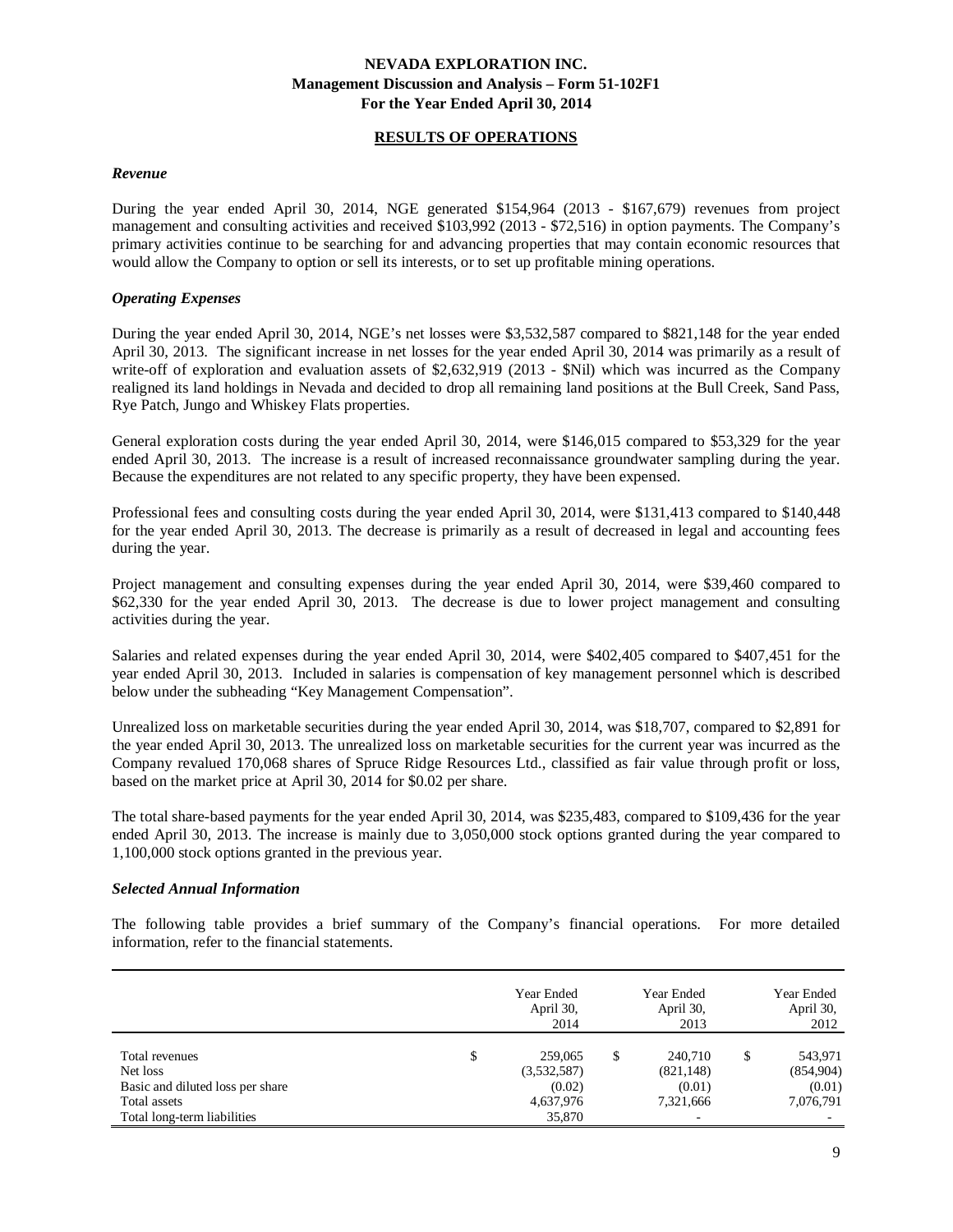## *Summary of Quarterly Results*

|                                                                                                                                       | Three Month<br>Period Ended<br>April 30,<br>2014                                          | Three Month<br>Period Ended<br>January 31,<br>2014                                       |               | Three Month<br>Period Ended<br>October 31,<br>2013                               | Three Month<br>Period Ended<br>July 31,<br>2013                                        |
|---------------------------------------------------------------------------------------------------------------------------------------|-------------------------------------------------------------------------------------------|------------------------------------------------------------------------------------------|---------------|----------------------------------------------------------------------------------|----------------------------------------------------------------------------------------|
| Total assets<br>Exploration and evaluation assets<br>Working capital (deficiency)<br>Equity<br>Revenues<br>Net loss<br>Loss per share | \$<br>4,637,976<br>4,359,925<br>(235, 556)<br>4,320,680<br>15,477<br>(400, 762)<br>(0.00) | \$<br>4,781,464<br>4,410,525<br>(85, 974)<br>4,559,258<br>40,195<br>(154, 967)<br>(0.00) | $\mathbb{S}$  | 4,540,055<br>4,081,553<br>99,560<br>4,418,070<br>203,393<br>(75,018)<br>(0.00)   | \$<br>4,562,712<br>3,904,561<br>295,558<br>4,435,798<br>(2,901,840)<br>(0.02)          |
|                                                                                                                                       | Three Month<br>Period Ended<br>April 30,<br>2013                                          | Three Month<br>Period Ended<br>January 31,<br>2013                                       |               | Three Month<br>Period Ended<br>October 31,<br>2012                               | Three Month<br>Period Ended<br>July 31,<br>2012                                        |
| <b>Total assets</b><br>Exploration and evaluation assets<br>Working capital<br>Equity<br>Revenues<br>Net loss<br>Loss per share       | \$<br>7,321,666 \$<br>6,407,725<br>570.528<br>7,213,628<br>(222,703)<br>(0.01)            | 7,486,066<br>6,349,553<br>814,823<br>7,385,221<br>44,357<br>(262, 542)<br>(0.00)         | <sup>\$</sup> | 6,787,205<br>6,367,182<br>35.249<br>6,632,997<br>133,794<br>(150, 174)<br>(0.00) | \$<br>6,991,339<br>6,178,755<br>325,856<br>6,430,084<br>62,559<br>(185, 729)<br>(0.00) |

# **ASSETS & LIABILITIES**

Deposits for land reclamation also add to the Company's asset base. Those deposits as at April 30, 2014 are \$75,821 (April 30, 2013 - \$83,220). These deposits (bonds) are required by the U.S Bureau of Land Management (BLM) and US Forest Service (USFS) to ensure that reclamation and clean-up work on NGE's properties will be completed to the satisfaction of the BLM and the USFS.

## **LIQUIDITY AND CAPITAL RESOURCES**

## *Liquidity*

The Company has financed its operations primarily through the issuance of common shares. The Company continues to seek capital through various means including the issuance of equity and/or debt.

The financial statements have been prepared on a going concern basis which assumes that the Company will be able to realize its assets and discharge its liabilities in the normal course of business for the foreseeable future. The continuing operations of the Company are dependent upon its ability to continue to raise adequate financing.

Net cash used in operating activities for the year ended April 30, 2014 was \$537,330 compared to \$780,393 during the year ended April 30, 2013 and consists primarily of the operating loss and changes in non-cash working capital items.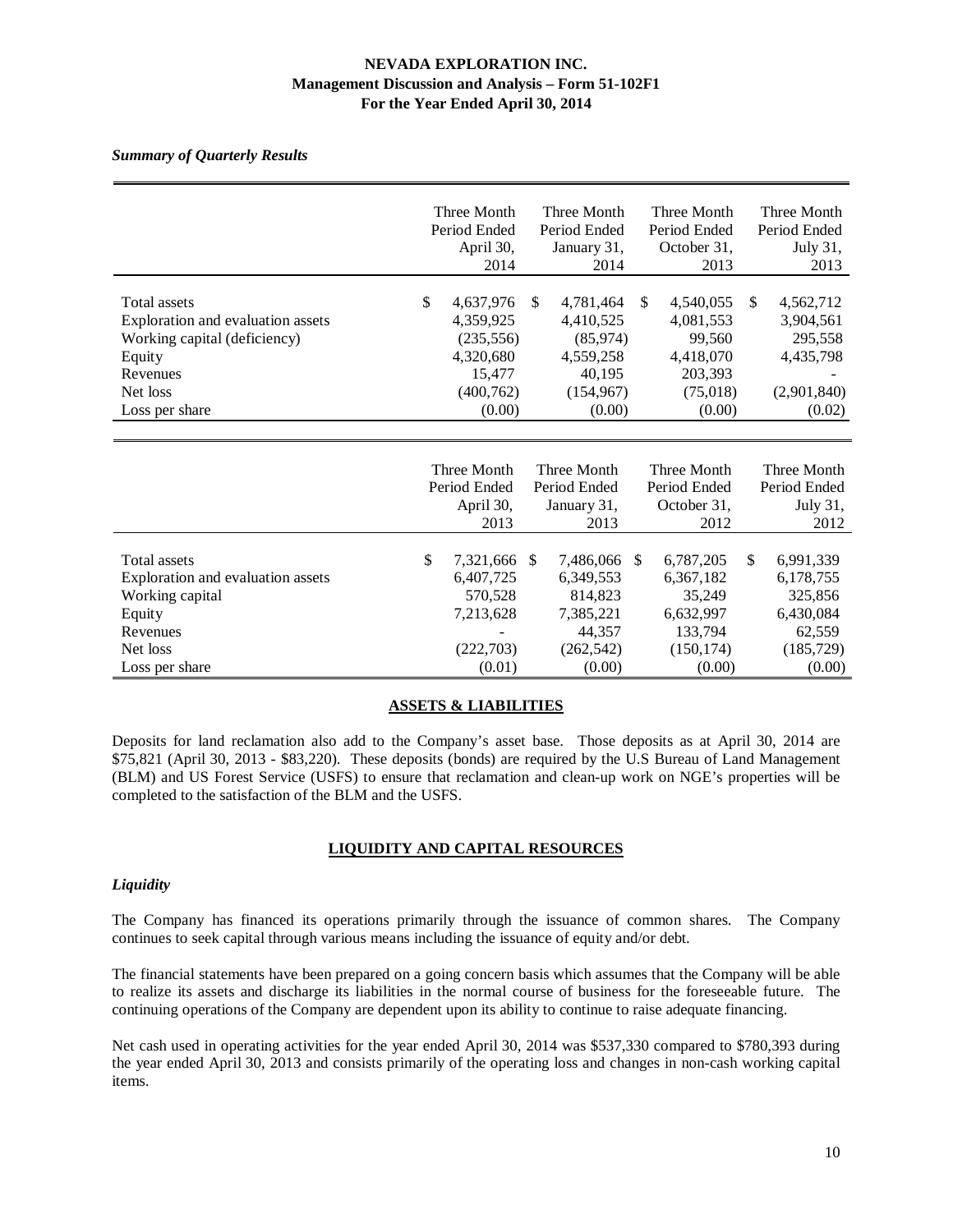Net cash used in investing activities for the year ended April 30, 2014 was \$33,722 compared to \$336,910 during the year ended April 30, 2013, and consists primarily of land holding and exploration expenditures.

Net cash used in financing activities for the year ended April 30, 2014 was \$3,821 compared to \$946,618 of net cash provided by financing activities during the year ended April 30, 2013. The difference is attributable to issuance of capital stock (net of share issuance costs) and repayment of finance lease obligations.

## *Capital Resources*

During the year ended April 30, 2014, the Company did not have any share activities.

As of April 30, 2014, the Company has a finance lease obligation for a leased vehicle, with blended monthly payments of principal and interest of \$48,375 (US\$44,138) and bearing interest at a rate of 2.90% per annum. The total portion representing interest is \$3,124. The total of principal repayments of the finance lease obligations that are due within the next one year is \$9,381, and the remaining portion for \$35,870 is due between fiscal year 2015 to 2019.

As of April 30, 2014 the Company has the following commitments:

- a) The Company has entered into a lease agreement for premises expiring on November 30, 2014. Lease commitments are US\$4,769 per month.
- b) The Company has various commitments relating to its exploration and evaluation assets as disclosed in Note 8 of the associated financial statements.

## *Off Balance Sheet Arrangements*

As at April 30, 2014, NGE had no off balance sheet arrangements such as guaranteed contracts, contingent interests in assets transferred to an entity, derivative instrument obligations or any instruments that could trigger financing, market or credit risk to NGE.

# **RELATED PARTY TRANSACTIONS**

During the year ended April 30, 2014, the Company:

- i) paid or accrued \$51,380 in professional fees to a firm in which the Chief Financial Officer of the Company is a partner.
- ii) granted 950,000 stock options to independent directors of the Company resulting in share-based payments of \$73,347.
- iii) received \$22,348 in option payments from Spruce Ridge on the Company's Fletcher Junction Project. At the time the option payments were received, an Officer and Director of Spruce Ridge was also a Director of the Company.

During the year ended April 30, 2013, the Company:

- i) paid or accrued \$61,400 in professional fees to a firm in which the Chief Financial Officer of the Company is a partner.
- ii) granted 1,000,000 stock options to independent directors of the Company resulting in share based compensation of \$97,959.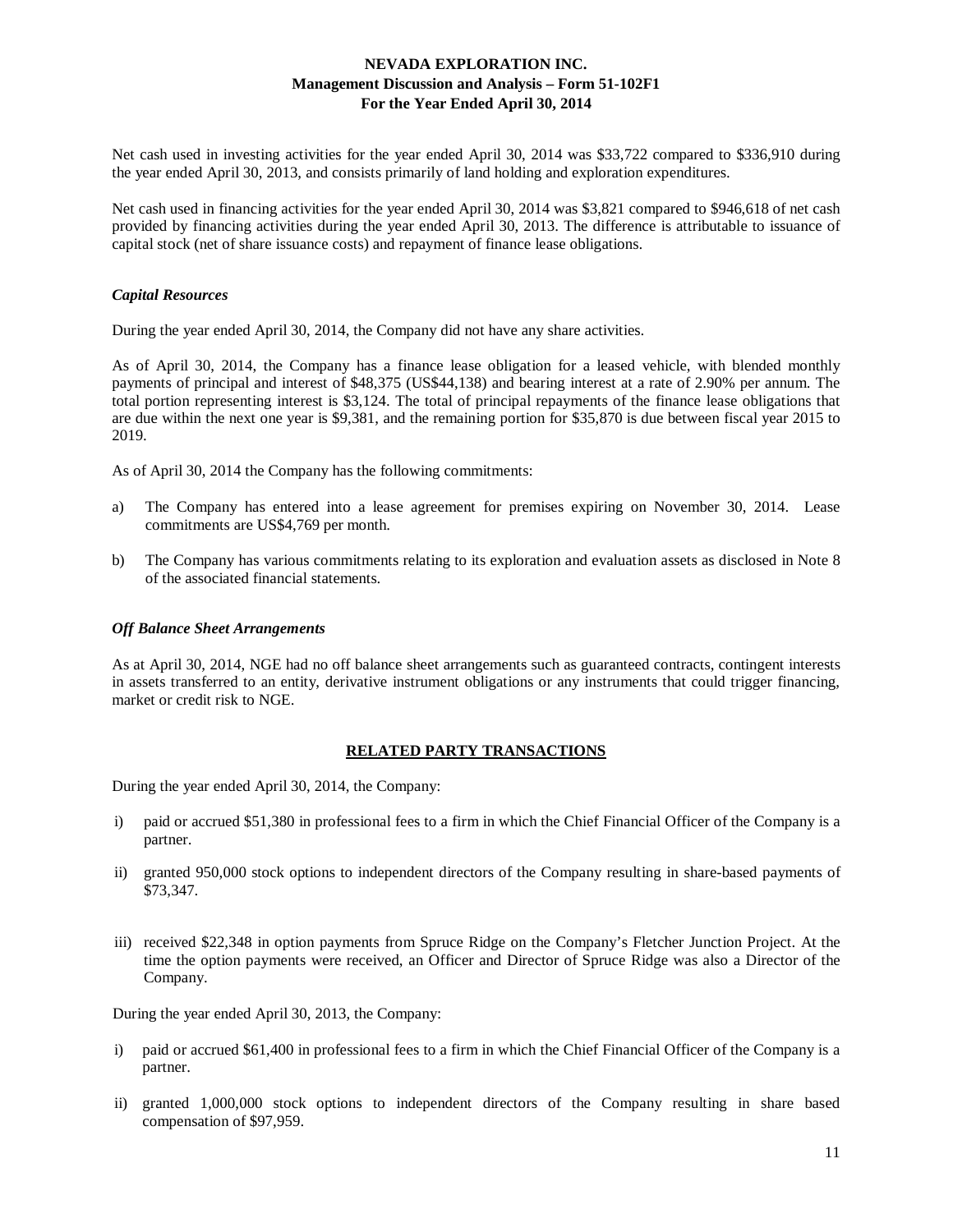- iii) entered into an Exploration and Option to Joint Venture Agreement with Spruce Ridge on the Company's Fletcher Junction Project and received 170,068 shares as partial payment on the option. At that time, an Officer and Director of Spruce Ridge was also a Director of the Company.
- iv) earned \$53,270 in project management and consulting income from Spruce Ridge as the Company provided consulting services.

As at April 30, 2014, the Company had \$Nil (2013 - \$43,595) in accounts receivable from Spruce Ridge as a result of the consulting services provided.

The amounts of due to related parties included in accounts payable and accrued liabilities are as follows:

|                                                                                        |   | April 30,<br>2014 | April 30,<br>2013 |
|----------------------------------------------------------------------------------------|---|-------------------|-------------------|
| Due to a firm of which the Chief Financial Officer is a partner<br>Due to Spruce Ridge | S | 28,598            | 15,000<br>25,187  |
|                                                                                        |   | 28,598            | 40,187            |

## **KEY MANAGEMENT COMPENSATION**

Of the \$402,405 in salary expense, \$335,166 is for key management personnel, defined as those persons having authority and responsibility for planning, directing and controlling activities of the Company, directly or indirectly including any director (whether executive or otherwise) of the Company. The Company's key management personnel include the following: Chief Executive Officer, Chief Operating Officer, and President.

Remuneration of key management of the Company was as follows:

|                                          | Year Ended<br>April 30,<br>2014 | Year Ended<br>April 30,<br>2013     |
|------------------------------------------|---------------------------------|-------------------------------------|
| <b>Salaries</b><br>Share-based payments* | \$<br>335,166 \$<br>162,136     | 330,108<br>$\overline{\phantom{a}}$ |
|                                          | \$<br>497,302 \$                | 330,108                             |

\* Share-based payment is the fair value of vesting options that are granted to key management personnel.

The amount included in accounts payable and accrued liabilities which is due to key management personnel is as follows:

|                                 | April 30,<br>2014 | April 30,<br>2013 |
|---------------------------------|-------------------|-------------------|
| Due to key management personnel | 174.020           |                   |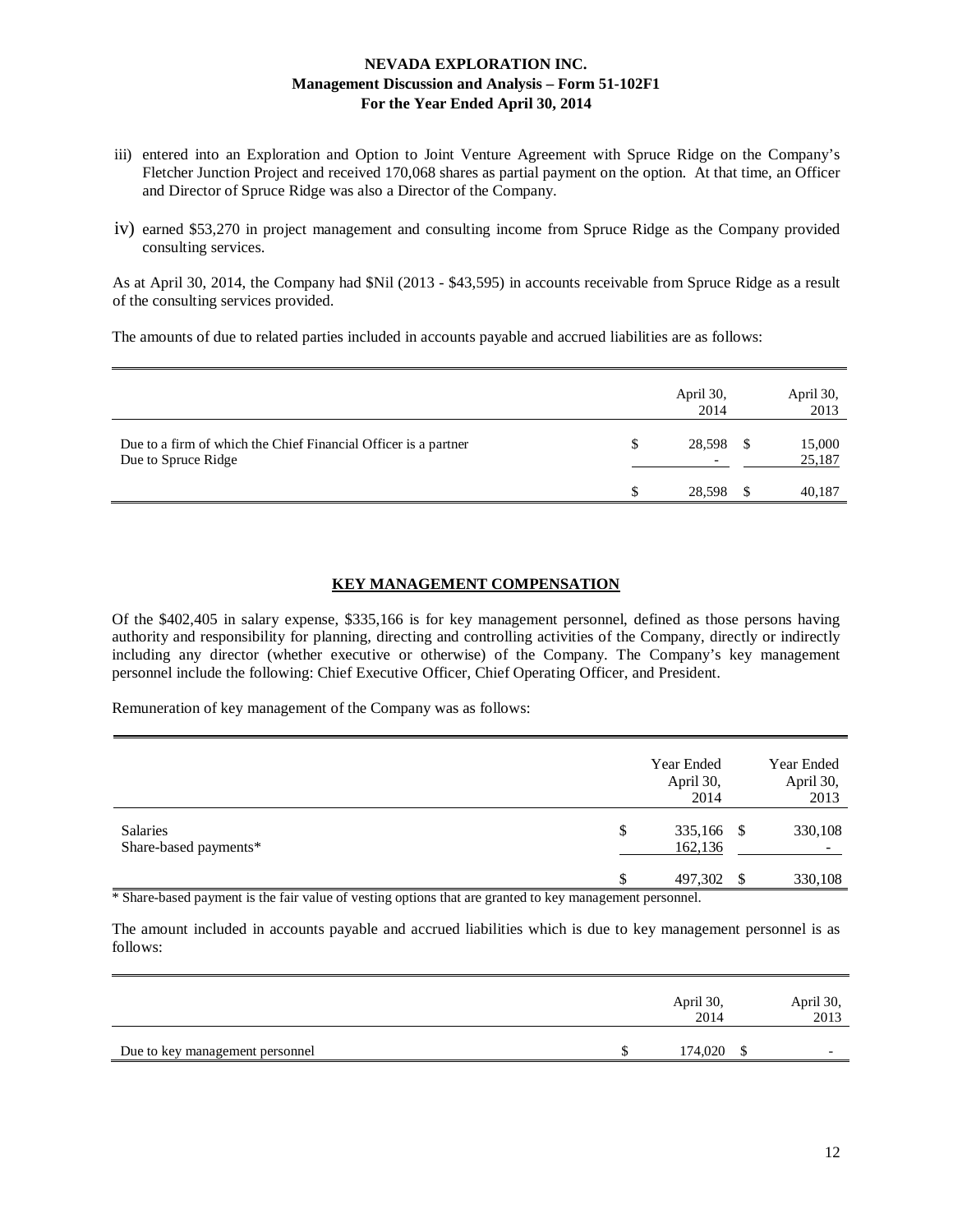# **DISCLOSURE OF OUTSTANDING SHARE DATA**

|              | Number<br>of Options | Exercise<br>Price | <b>Expiry Date</b> |  |
|--------------|----------------------|-------------------|--------------------|--|
| <b>Stock</b> | 250,000              | 0.16              | September 30, 2014 |  |
| options      | 900,000              | 0.10              | September 30, 2014 |  |
|              | 600,000              | 0.10              | November 17, 2014  |  |
|              | 2,950,000            | 0.10              | December 31, 2015  |  |
|              | 400,000              | 0.10              | August 9, 2016     |  |
|              | 100,000              | 0.11              | September 25, 2017 |  |
|              | 500,000              | 0.12              | December 4, 2017   |  |
|              | 3,050,000            | 0.10              | March 2, 2019      |  |
|              | 8,750,000            |                   |                    |  |
| Warrants     | 5,000,000            | 0.15              | December 24, 2014  |  |

As at August 22, 2014, the Company has 128,065,900 common shares issued and outstanding and has the following stock options and warrants outstanding:

# **FINANCIAL INSTRUMENTS AND FINANCIAL RISK FACTORS**

## *Risk Management Policies*

The Company is exposed to risk due to the nature of its financial instruments. Risk management is the responsibility of management and the Company did not use derivative instruments.

# *Fair Value*

Financial instruments measured at fair value are classified into one of three levels in the fair value hierarchy according to the relative reliability of the inputs used to estimate the fair values. The three levels of the fair value hierarchy are:

- Level 1 Unadjusted quoted prices in active markets for identical assets or liabilities;
- Level 2 Inputs other than quoted prices that are observable for the asset or liability either directly or indirectly; and
- Level 3 Inputs that are not based on observable market data.

Short term investments are measured at level 1 of the fair value hierarchy. The fair value of short term investments is measured at the market price of the common shares held at the measurement date. The carrying value of cash, accounts receivable (excluding GST receivable), deposits and bonds, finance lease obligations and accounts payable and accrued liabilities approximated their fair value because of the short-term nature of these instruments.

# *Financial Risk Factors*

The Company's risk exposures and the impact on the Company's financial instruments are summarized below: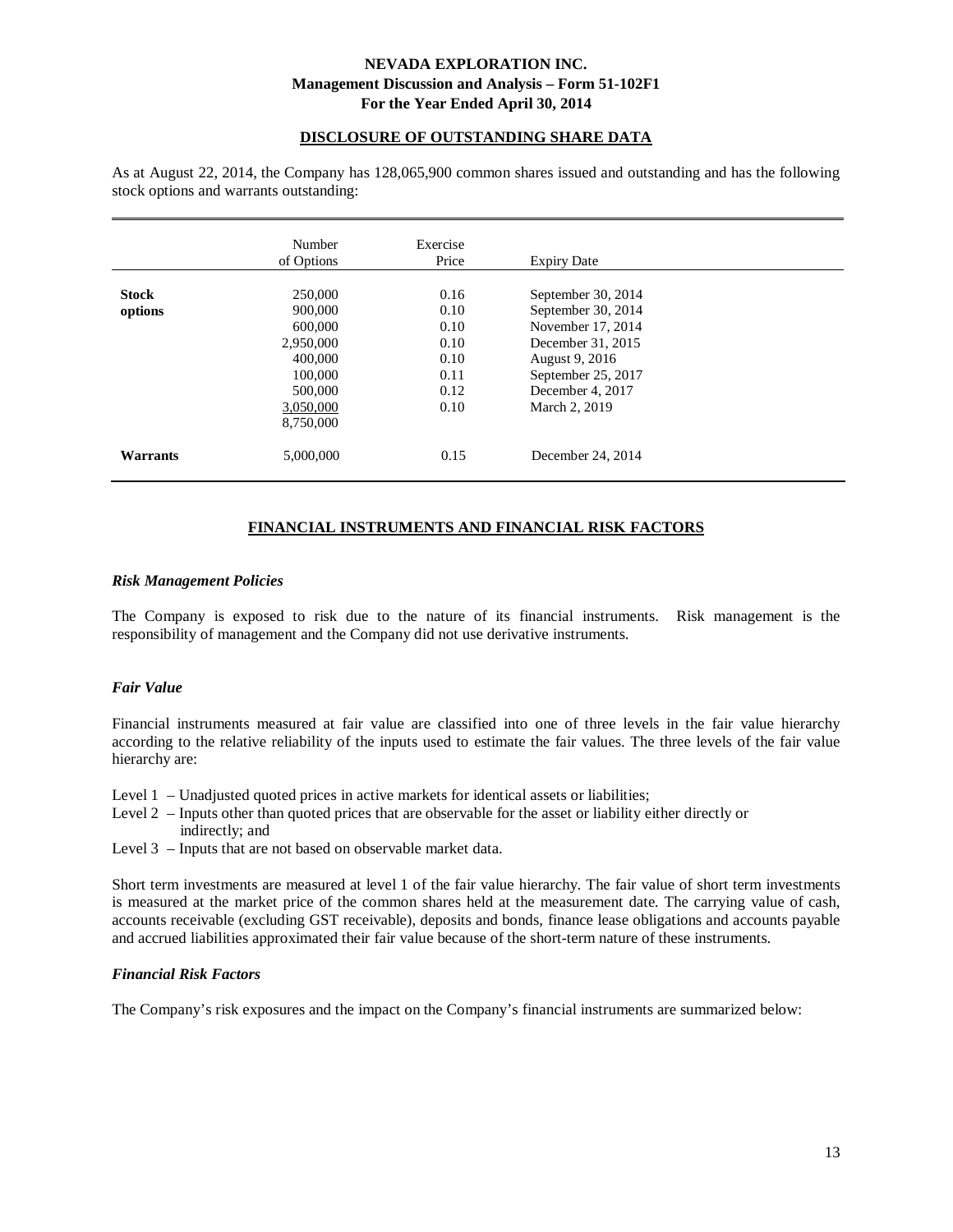## *Credit risk*

Credit risk is the risk of loss associated with a counterparty's inability to fulfill its payment obligations. The Company's credit risk is primarily attributable to cash. Management believes that the credit risk concentration with respect to cash is remote as it maintains accounts with highly-rated financial institutions.

## *Liquidity risk*

Liquidity risk is the risk that the Company will not be able to meet its financial obligations as they fall due. The Company manages liquidity risk through the management of its capital structure and financial leverage, as outlined in the discussion on capital management. It also manages liquidity risk by continuously monitoring actual and projected cash flows. The Board of Directors reviews and approves the Company's operating and capital budgets, as well as any material transactions out of the normal course of business.

As at April 30, 2014, the Company had a cash balance of \$22,603 (2013 - \$591,060) to settle current liabilities of \$281,426 (2013 - \$108,038). The Company will require financing from lenders, shareholders and other investors to generate sufficient capital to meet its short term business requirements.

## *Market risk*

Market risk is the risk of loss that may arise from changes in market factors such as interest rates, foreign exchange rates, and commodity and equity prices.

(a) Interest rate risk

The Company is exposed to interest rate risk to the extent that the cash maintained at the financial institutions is subject to floating rate of interest. The interest rate risks on cash, deposits, and bonds, and on the Company's finance lease obligations are not considered significant.

(b) Foreign currency risk

The Company is exposed to financial risk arising from fluctuations in foreign exchange rates and the degree of volatility of these rates. A significant portion of the Company's expenses is denominated in US dollars. Consequently, certain assets, liabilities and operating expenses are exposed to currency fluctuations. The Company does not use derivative instruments to reduce its exposure to foreign currency risk.

Net assets denominated in foreign currency and the Canadian dollars equivalent at April 30, 2014 are as follows:

|                                                                                        |    | <b>CDN</b>                                   |    | <b>USD</b>                                     |
|----------------------------------------------------------------------------------------|----|----------------------------------------------|----|------------------------------------------------|
| Current assets<br>Non-current assets<br>Current liabilities<br>Non-current liabilities | \$ | 34,512<br>4,580,606<br>(178,000)<br>(35,870) | \$ | 31,489<br>4,179,386<br>(162, 409)<br>(32, 728) |
|                                                                                        | S  | 4,401,248                                    | S  | 4,015,738                                      |

## *Net exposure*

Based on the above net exposures as at April 30, 2014, and assuming all other variables remain constant, a 1% change in the value of the US dollar against the Canadian dollar would result in an increase/decrease of \$44,012 in profit or loss.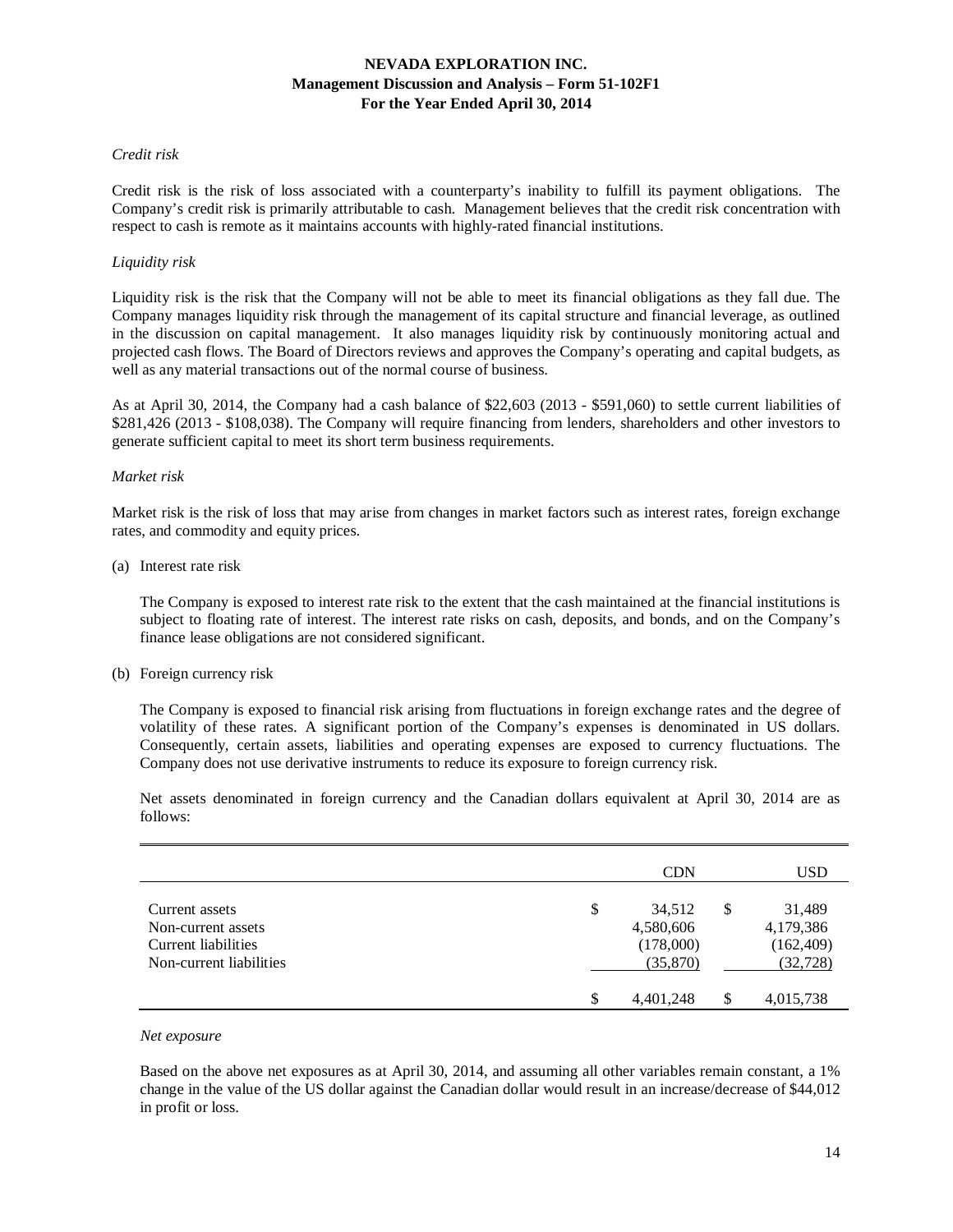# **CAPITAL DISCLOSURES**

In order to maintain its capital structure, the Company, is dependent on equity funding and when necessary, raises capital through the issuance of equity instruments, primarily comprised of common shares and incentive stock options. In the management of capital, the Company includes the components of equity as well as cash.

The Company prepares annual estimates of exploration expenditures and monitors actual expenditures compared to the estimates to ensure that there is sufficient capital on hand to meet ongoing obligations. The Company's investment policy is to invest any excess cash in highly liquid short-term deposits with terms of one year or less and which can be liquidated after thirty days without interest penalty. The Company currently has insufficient capital to fund its exploration programs and is reliant on completing equity financings to fund further exploration. The Company is not subject to any externally imposed capital requirements.

There were no changes in the Company's approach to capital management during the year ended April 30, 2014.

## *Financial liabilities*

Accounts payable and accrued liabilities, and finance lease obligations are classified as financial liabilities and are measured at face value. Management has determined that the face value of financial liabilities approximates fair value due to the expected short-term maturity of the debts.

The Company's financial liabilities primarily constitute trade payables owing to both arms' length and related parties. These are unsecured and, excepting normal trade credit terms, are due on demand.

The Company believes the fair value of its financial liabilities approximate their carrying values primarily due to their short-term nature. There are no quoted market prices from active markets for any of the financial liabilities held by the Company and thus fair values were assessed using valuation techniques consistent with International Financial Reporting Standards. The Company intends to reduce its financial liabilities by re-financing through additional share issuances.

# **SUBSEQUENT EVENTS**

On July 15, 2014, the Company announced a non-brokered private placement of up to 12,000,000 units (the "Units") at a price of \$0.05 per Unit for total gross proceeds of up to \$600,000. Each Unit will consist of one common share and one non-transferable common share purchase warrant entitling the holder to purchase one common share at an exercise price of \$0.05 for a period of three years. On August 19, 2014, the Company announced the closing of the first tranche of the private placement, issuing 2,830,100 Units for gross proceeds of \$141,505. In conjunction with a portion of the first tranche, NGE paid finders' fees to an arm's length party totaling \$3,000 in cash and 40,000 Broker Warrants exercisable under the same terms as the warrants issued as part of the Units.

On July 15, 2014, the Company has entered into shares for debt agreements with management and a non-arms length party pursuant to which the Company will issue 2,050,000 common shares at price of \$0.05 to (a) settle \$30,000 in outstanding accrued salary for each of three senior officers of the Company; and (b) settle \$12,500 in outstanding accounts payable due to an accounting firm, in which an officer and director of the Company is a partner, for accounting services rendered in the ordinary course of business.

# **RISKS AND UNCERTAINTIES**

In conducting its business of mineral exploration, NGE is subject to a wide variety of known and unknown risks, uncertainties and other factors which may affect the results, performance or achievement of the Company. Such risks and factors include, among others: risks related to the actual results of current and future exploration activities; future prices for gold, silver, and other commodities; environmental risks and hazards; the Company's lack of substantial revenue; the Company's ongoing need to raise money through equity financings; increases to operating, labour, and supply costs; and changes to government regulation, taxes, and fees. Although the Company attempts to identify and plan for these important factors that could affect results materially, the Company cautions the reader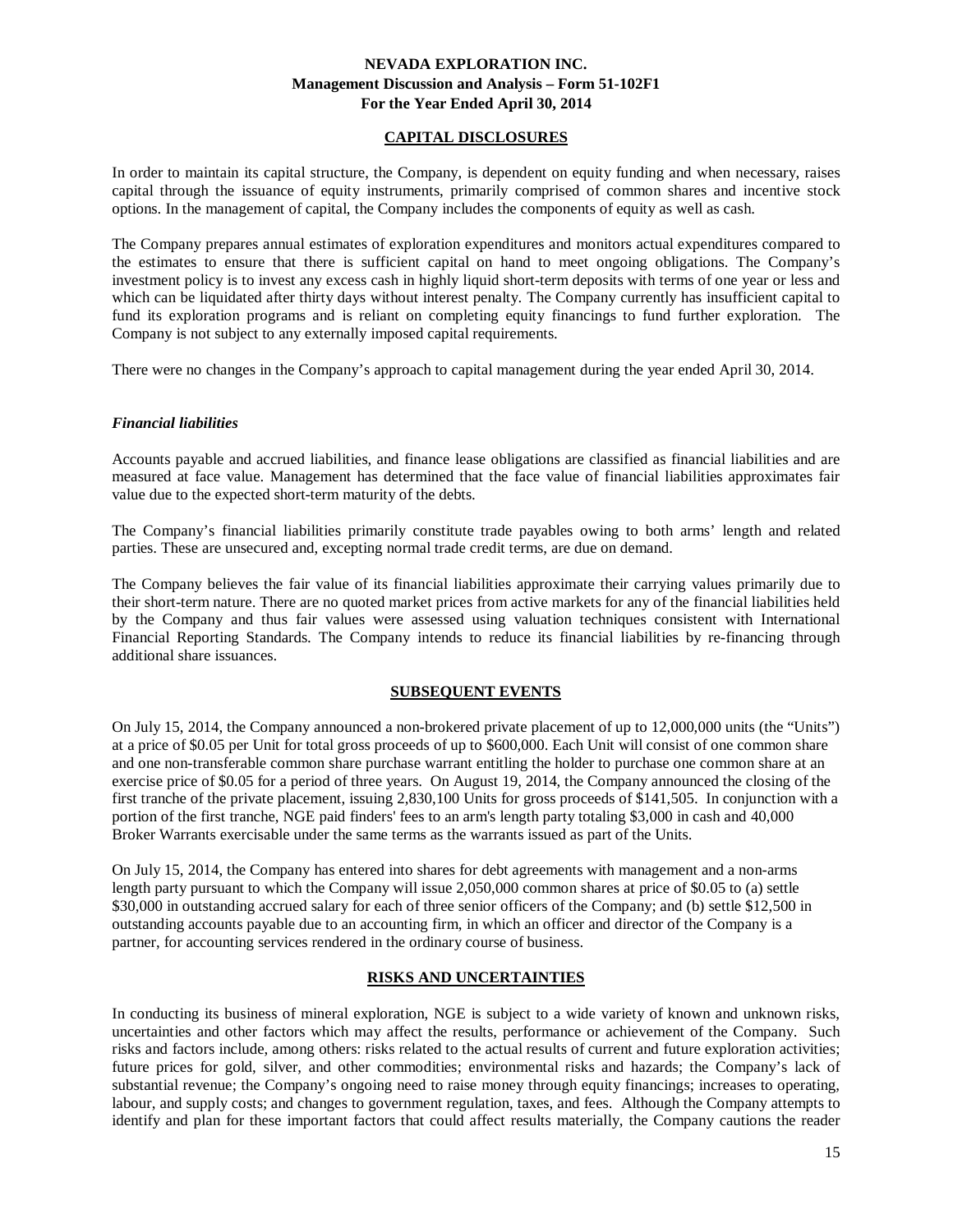that the above list of risk factors is not exhaustive there may be other factors that cause results to differ from anticipated, estimated, or intended results. Ultimately, there can be no guarantee that the Company will be successful in making an economic mineral discovery.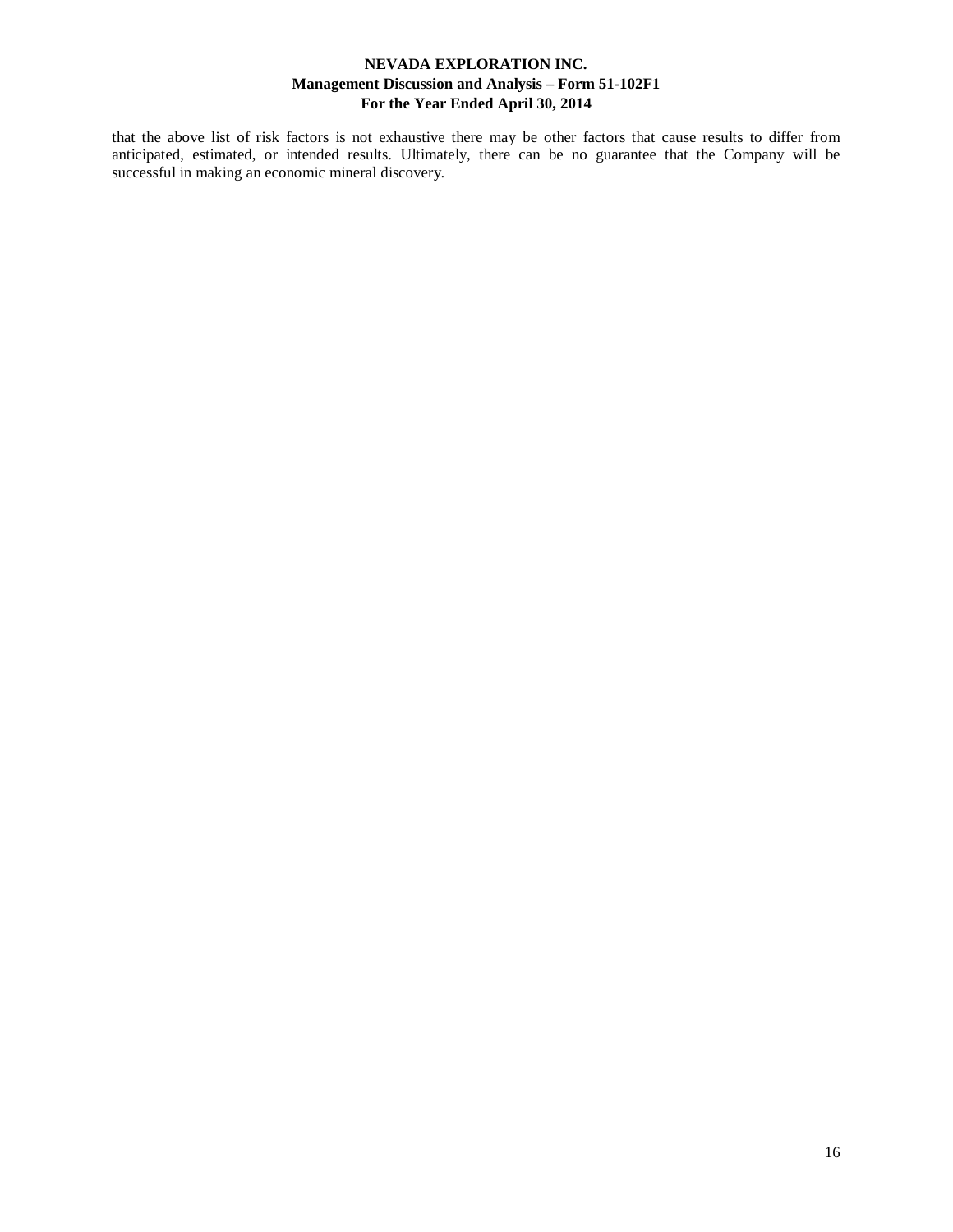# **LIST OF DIRECTORS AND OFFICERS**

Wade A. Hodges, CEO, Chairman and Director Cyrus Driver, CFO and Director Kenneth Tullar, COO and Director Jennifer Boyle, Director Dr. John E. Larson, Director James Buskard, President

# **GOING CONCERN OF OPERATIONS**

These consolidated financial statements have been prepared in accordance with International Financial Reporting Standards ("IFRS") on a going concern basis that presumes the realization of assets and discharge of liabilities in the normal course of business. There are material uncertainties related to adverse conditions and events that cast substantial doubt on the Company's ability to continue as a going concern.

During the year ended April 30, 2014, the Company incurred a comprehensive loss of \$3,128,431 (2013 – \$711,022) and as at that date, the Company had accumulated deficit of \$13,088,950 (2013 – \$9,835,941), a working capital deficiency of \$235,556 (2013 – working capital surplus of \$570,528) and negative cash flows from operations of \$537,330 (2013 – \$780,393). These factors create material uncertainties that may cast substantial doubt upon the Company's ability to continue as a going concern.

As is common with junior mining companies, the Company continues to seek capital through various means including the issuance of equity and/or debt to finance its on-going and planned exploration activities and to cover administrative costs.

In order to continue as a going concern and to meet its corporate objectives, the Company will require additional financing through debt or equity issuances or other available means. Although the Company has been successful in the past in obtaining financing, there is no assurance that it will be able to obtain adequate financing in the future or that such financing will be on terms advantageous to the Company.

Recovery of the carrying value of the mining claims and related deferred exploration expenditures are dependent upon the discovery of economically recoverable resources, the ability of the Company to develop necessary financing to continue exploration and development, the ability of the Company to secure and maintain title and beneficial interest in the properties, entering into agreements with others to explore and develop the properties and upon future profitable production or proceeds from disposition of such properties.

These consolidated financial statements do not include any adjustments to the amounts and classification of assets and liabilities that might be necessary should the Company be unable to continue operations. Such adjustments would be material.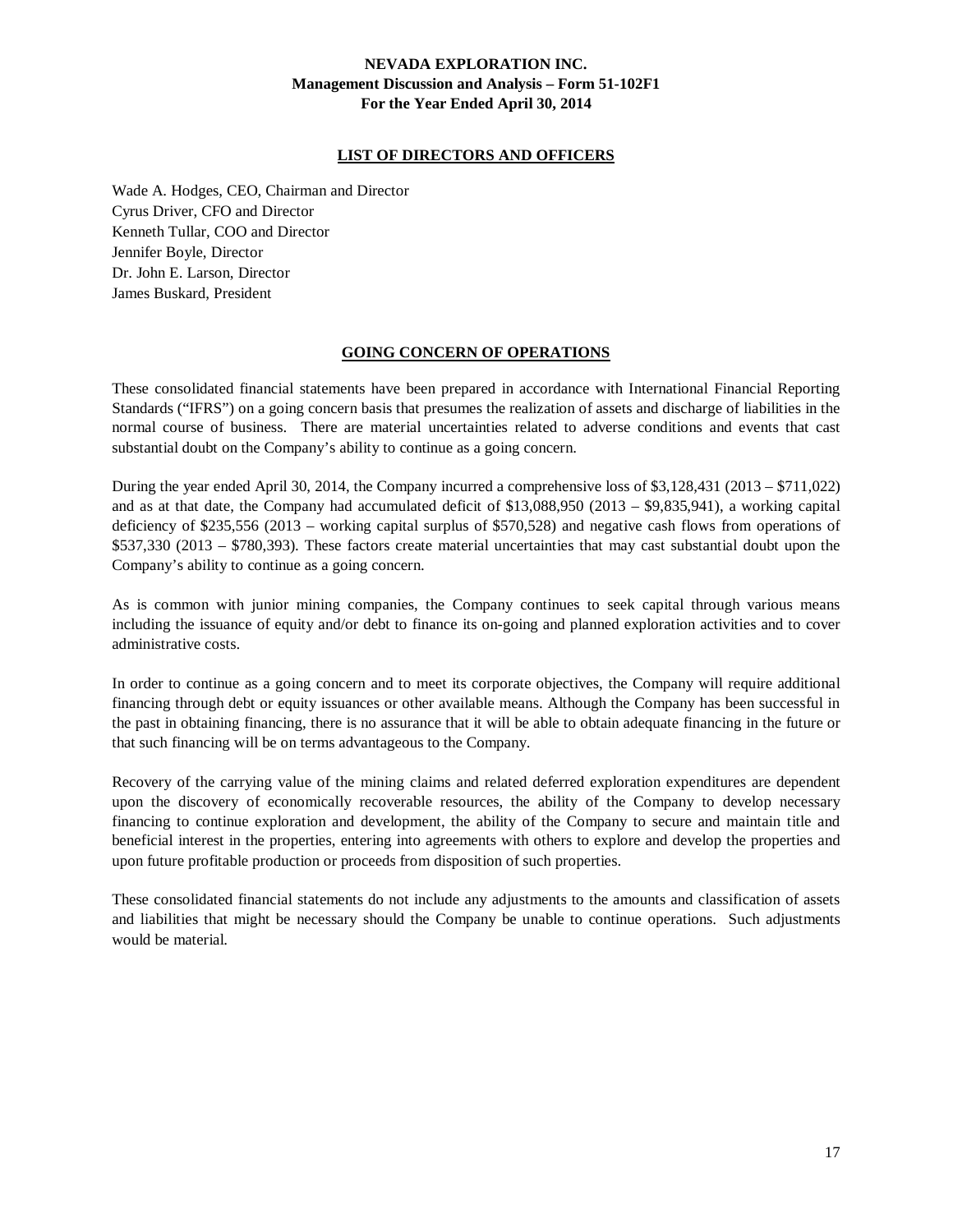# **CHANGES IN ACCOUNTING POLICIES**

## *New and amended standards adopted by the Company during the current period*

The following new and amended standards have become effective for the Company's April 30, 2014 reporting period. Adoption of these standards did not result in a significant impact on the Company's financial statements.

- (i) Effective for annual periods beginning on or after July 1, 2012
	- Amendments to IAS 1, *Presentation of Financial Statements*
- (ii) Effective for annual periods beginning on or after January 1, 2013
	- New standard IFRS 10, *Consolidated Financial Statements*
	- New standard IFRS 11, *Joint Arrangements*
	- New standard IFRS 12, *Disclosure of Interests in Other Entities*
	- New standard IFRS 13, *Fair Value Measurement*
	- Reissued IAS 27, *Separate Financial Statements*
	- Reissued IAS 28, *Investments in Associates and Joint Ventures*

## *New or revised standards and amendments to existing standards not yet effective*

The Company has not applied the following new or revised standards and amendments that have been issued but are not yet effective for the Company's April 30, 2014 reporting period:

- New standard IFRS 9, *Financial Instruments*, classification and measurement is the first part of a new standard on classification and measurement of financial assets that will replace IAS 39, "Financial Instruments: Recognition and Measurement." IFRS 9 has two measurement categories: amortized cost and fair value. All equity instruments are measured at fair value. A debt instrument is at amortized cost only if the entity is holding it to collect contractual cash flows and the cash flows represent principal and interest. Otherwise it is at fair value through profit and loss. The application date for this standard has not been determined. The new standard is expected to have minimal impact on the Company's financial statements.
- Amendments to IAS 32, *Financial Instruments*: *Presentation*, provide clarification on the application of offsetting rules. This standard is effective for years beginning on or after January 1, 2014. The amendments are expected to have minimal impact on the Company's financial statements.
- Amendments to IAS 36, *Impairment of Assets,* clarify the recoverable amount disclosures for non-financial assets, including additional disclosures about the measurement of the recoverable amount of impaired assets when the recoverable amount was based on fair value less costs of disposal. The amendments apply retrospectively for annual periods beginning on or after January 1, 2014. Earlier application is permitted except an entity shall not apply those amendments in periods (including comparative periods) in which it does not also apply IFRS 13. The amendments are expected to have minimal impact on the Company's financial statements.
- Amendments to IFRS 10, *Consolidated Financial Statements*, IFRS 12, *Disclosures of Interests in Other Entities* and IAS 27, *Separate Financial Statements*. The amendments provide for the definition of an investment entity and sets out an exception to consolidating particular subsidiaries of an investment entity. The amendments also deal with the disclosures required and preparation of separate financial statements of an investment entity. These amended standards are effective for annual periods beginning or after January 1, 2014. The amendments are expected to have minimal impact on the Company's financial statements.

The Company is currently assessing the impact that these standards will have on the Company`s financial statements. The Company plans to adopt these standards as soon as they become effective for the Company's reporting period.